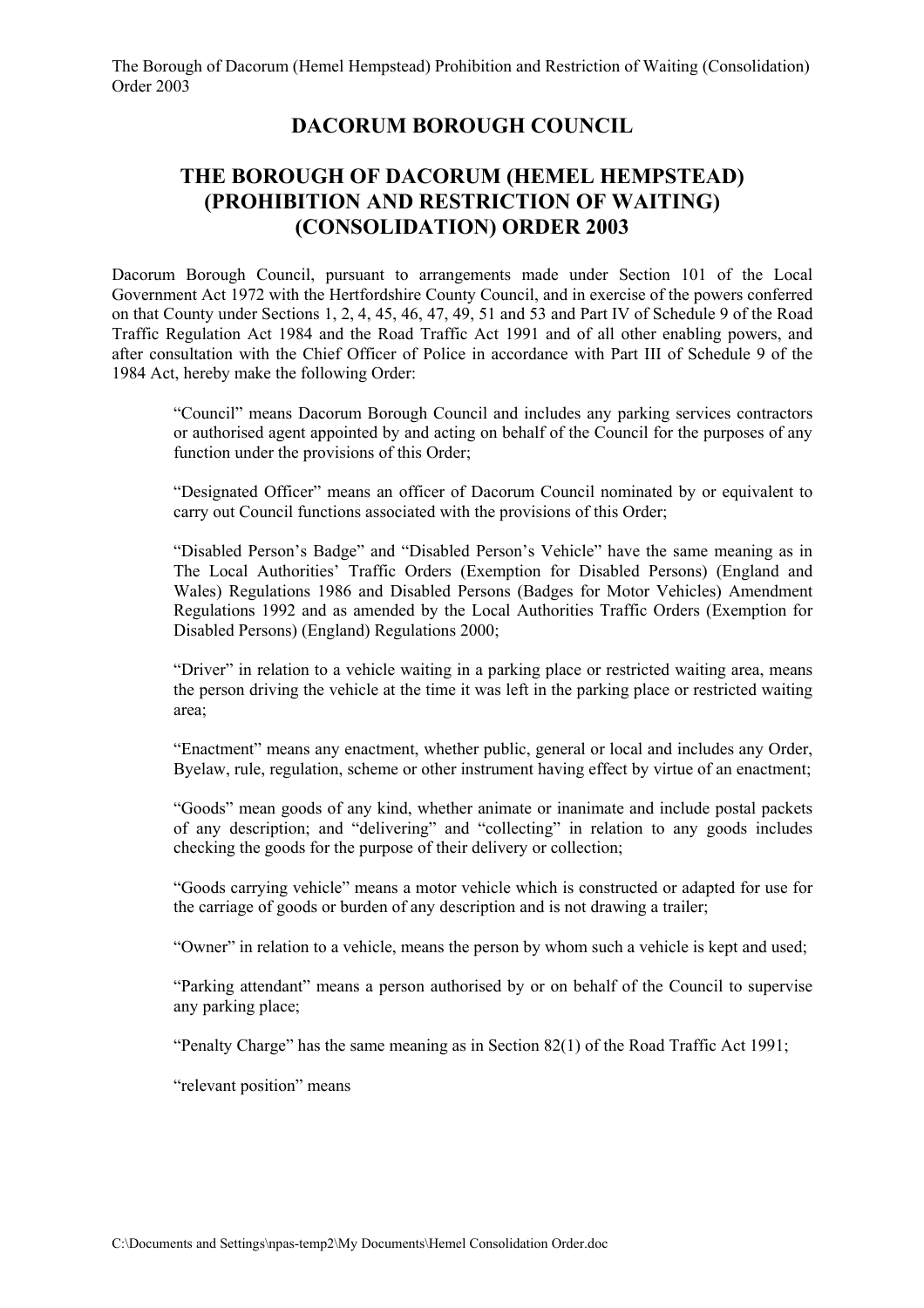- i) A vehicle displays a disabled person's badge in the relevant position if:
	- a) in the case of a vehicle fitted with a dashboard or facia panel, the badge is exhibited thereon so that Part 1 of the badge is legible from outside the vehicle; or
	- b) in the case of a vehicle not fitted with a dashboard or facia panel, the badge is exhibited in a conspicuous position on the vehicle so that Part 1 of the badge is legible from outside the vehicle;
- ii) A vehicle displays a parking disc in the relevant position if:
	- a) in the case of a vehicle fitted with a dashboard or facia panel, the disc is exhibited thereon so that the quarter hour period during which the period of waiting began is legible from outside the vehicle; or
	- b) in the case of a vehicle not so fitted, the disc is exhibited in a conspicuous position on the vehicle so that the quarter hour period during which the period of waiting began is legible from outside the vehicle.
- 1. This Order may be cited as THE DACORUM (HEMEL HEMPSTEAD) (PROHIBITION AND RESTRICTION OF WAITING) (CONSOLIDATION) ORDER 2003 and shall come into operation on 6 October 2003.
- 2. The relevant provisions of the following Orders are hereby revoked:

 the Dacorum District Council (Various Roads) (Prohibition and Restriction of Waiting) Order (No.1) 1984; the Borough of Hemel Hempstead (Various Roads) Traffic Regulation Order 1973; Schedule 2 of the Dacorum Borough Council (Park Lane/Selden Hill/Albion Hill/Wolsey Road) (One Way Traffic and Restriction of Waiting) Order 1989; the Dacorum District Council (Various Roads) (Prohibition and Restriction of Waiting) Order (No.1) 1979; the Borough of Hemel Hempstead (Various Roads) Traffic Regulation Order 1971; Schedules 1 and 2 of the Dacorum Borough Council (Bank Court and Waterhouse Street) Prohibition and Restriction of Waiting) Order 1992; the Dacorum District Council (Various Roads) (Prohibition and Restriction of Waiting) Order (No.3) 1977; the Dacorum District Council (Various Roads) (Prohibition and Restriction of Waiting) Order 1976; the Borough of Hemel Hempstead (Various Roads) Traffic Regulation Order 1966; the Dacorum Borough Council (Various Roads) (Prohibition and Restriction of Waiting) Order (No.1) 1985; the Dacorum Borough Council (Various Roads) (Prohibition and Restriction of Waiting) Order (No.1) 1989; the Dacorum Borough Council (Various Roads) (Prohibition and Restriction of Waiting) Order (No.2) 1996; the Dacorum Borough Council (Various Roads) (Prohibition and Restriction of Waiting) Order (No.1) 1991; Schedules 1, 2 and 4 of the Dacorum Borough Council (Hemel Hempstead Town Centre) (Bus Stop Clearway and Restriction of Waiting) Order 1993; the Dacorum Borough Council (Various Roads) (Prohibition and Restriction of Waiting) Order (No.1) 1993; the Dacorum Borough Council (Various Roads) (Prohibition and Restriction of Waiting) Order (No.2) 1997; the Dacorum District Council (Various Roads) (Prohibition and Restriction of Waiting) Order 1982; the Dacorum Borough Council (Various Roads) (Prohibition and Restriction of Waiting) Order (No.2) 1989; the Dacorum District Council (Various Roads) (Prohibition and Restriction of Waiting) Order (No.1) 1980; the Dacorum District Council (Cherry Bounce) (Prohibition of Waiting) Order 1978; the Dacorum Borough Council (Various Roads) (Prohibition and Restriction of Waiting) Order (No.4) 1996; the Dacorum Borough Council (Various Roads) (Prohibition and Restriction of Waiting) Order (No.1) 1996; the Dacorum Borough Council (Duxons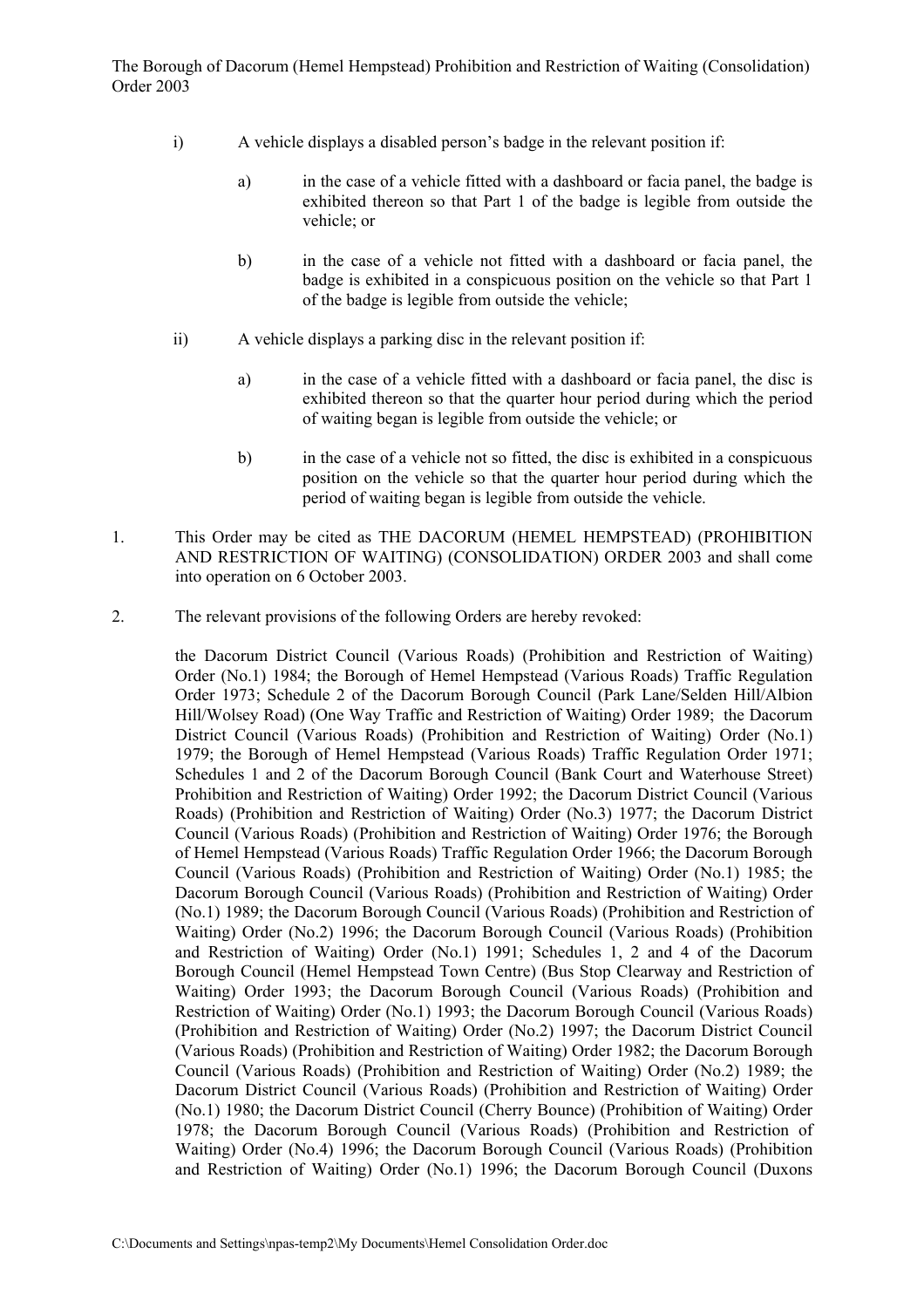Turn) (Prohibition of Waiting) Order 1997; the Dacorum Borough Council (Various Roads) (Prohibition and Restriction of Waiting) Order 1987; the Dacorum Borough Council (Various Roads) (Prohibition and Restriction of Waiting) Order (No.2) 1993; the Dacorum Borough Council (Ebberns Road) (Prohibition and Restriction of Waiting) Order 2000; the Dacorum Borough Council (Various Roads) (Prohibition and Restriction of Waiting) Order (No.1) 1994; the Dacorum District Council (Manor Avenue, Orchard Street and Featherbed Lane) Traffic Regulation Order 1975; the Dacorum District Council (Various Roads) Traffic Regulation Draft Order (No.2) 1975; the Dacorum Borough Council (Various Roads) (Prohibition and Restriction of Waiting) Order (No.2) 1994; the Dacorum Borough Council (Various Roads) (Prohibition and Restriction of Waiting) Order (No.2) 1992; the Dacorum Borough Council (Hazeldell Road and Long Chaulden) (Prohibition of Waiting) Order 1992; the Dacorum Borough Council (Various Roads) (Prohibition and Restriction of Waiting) Order (No.1) 1999; the Dacorum Borough Council (Various Roads) (Prohibition and Restriction of Waiting) Order (No.3) 1996; the Dacorum Borough Council (Various Roads) (Prohibition and Restriction of Waiting) Order (No.4) 1994; Dacorum Borough Council (King Harry Street/Selden Hill/Park Lane/Wolsey Road) (Prohibition and Restriction of Waiting) Order 1989; the Borough of Hemel Hempstead (Various Roads) Traffic Regulation Order (No.1) 1964; the Dacorum Borough Council (Leaside, Leverstock Green, Hemel Hempstead) (Prohibition and Restriction of Waiting) Order 1992; the Hertfordshire (A4146 Leighton Buzzard Road, Hemel Hempstead) (Prohibition of Waiting) Order 1988; the Dacorum Borough Council (Leverstock Green Access Road, Hemel Hempstead) (Prohibition of Waiting) Order 1991; the Hertfordshire (A41 London Road, Hemel Hempstead) (Prohibition of Waiting) (Experimental) Order 1996; the Hertfordshire (A4251 London Road, Hemel Hempstead) (Prohibition and Restriction of Waiting) Order 1993; the Trunk Road (A41) (London Road, Hemel Hempstead) (Prohibition of Waiting) (Variation) Order 1985; the Dacorum Borough Council (Hazeldell Road and Long Chaulden, Hemel Hempstead) (Prohibition of Waiting) Order 1992; the Dacorum District Council (Various Roads) (Prohibition and Restriction of Waiting) Order (No.3) 1981; the Dacorum District Council (Longlands, Hemel Hempstead) (Restriction of Waiting) Order 1978; the Dacorum District Council (Various Roads) Traffic Regulation Order (No.1) 1975 (as amended); the Dacorum Borough Council (Various Roads) (Prohibition and Restriction of Waiting) Order (No.3) 1994; the Dacorum Borough Council (Marlowes, Hemel Hempstead) (Prohibition of Waiting) Order 1988; the Dacorum District Council (Marlowes, Bridge Street and Hemel Hempstead) (Prohibition and Restriction of Waiting) Order 1983; the Dacorum Borough Council (Various Roads) (Prohibition and Restriction of Waiting) Order (No.3) 1995; the Borough of Hemel Hempstead (Traffic Regulation No.1) Order 1968; the Borough of Dacorum (Moor End Road, Hemel Hempstead) (Prohibition and Restriction of Waiting, Loading and Unloading) Order 2002; the Dacorum Borough Council (Various Roads) (Prohibition and Restriction of Waiting) Order (No.5) 1995; the Hertfordshire (Old Fishery Lane, Boxmoor, Hemel Hempstead) (Prohibition of Driving and Prohibition of Waiting) Order 1982; the Dacorum Borough Council (Park Lane, Hemel Hempstead) (Restriction of Waiting) Order (No.3) 1994; the Dacorum Borough Council (Various Roads) (Prohibition and Restriction of Waiting) Order (No.1) 1998; the Dacorum Borough Council (Various Roads) (Restriction of Waiting) Order (No.2) 1998; the County of Hertford (Queensway, Hemel Hempstead) (Prohibition of Waiting) (Amendment) Order 1976; the Dacorum Borough Council (Riversend Road, Hemel Hempstead) (Prohibition of Waiting) Order (No.3) 1994; the Dacorum District Council (St. John's Road, Hemel Hempstead) (Prohibition of Waiting) Order 1979; the Hertfordshire (Two Waters Road and Two Waters Link Road, Hemel Hempstead) (Prohibition of Waiting) Order 1993; the Borough of Dacorum (Access Road from Combe Street to the Water Gardens Car Park, Hemel Hempstead) (Prohibition of Waiting) Order 1991; the Dacorum Borough Council (Various Roads) (Prohibition and Restriction of Waiting) Order (No.1) 1992; and the Dacorum Borough Council (Various Roads) (Restriction of Waiting) Order (No.5) 1994.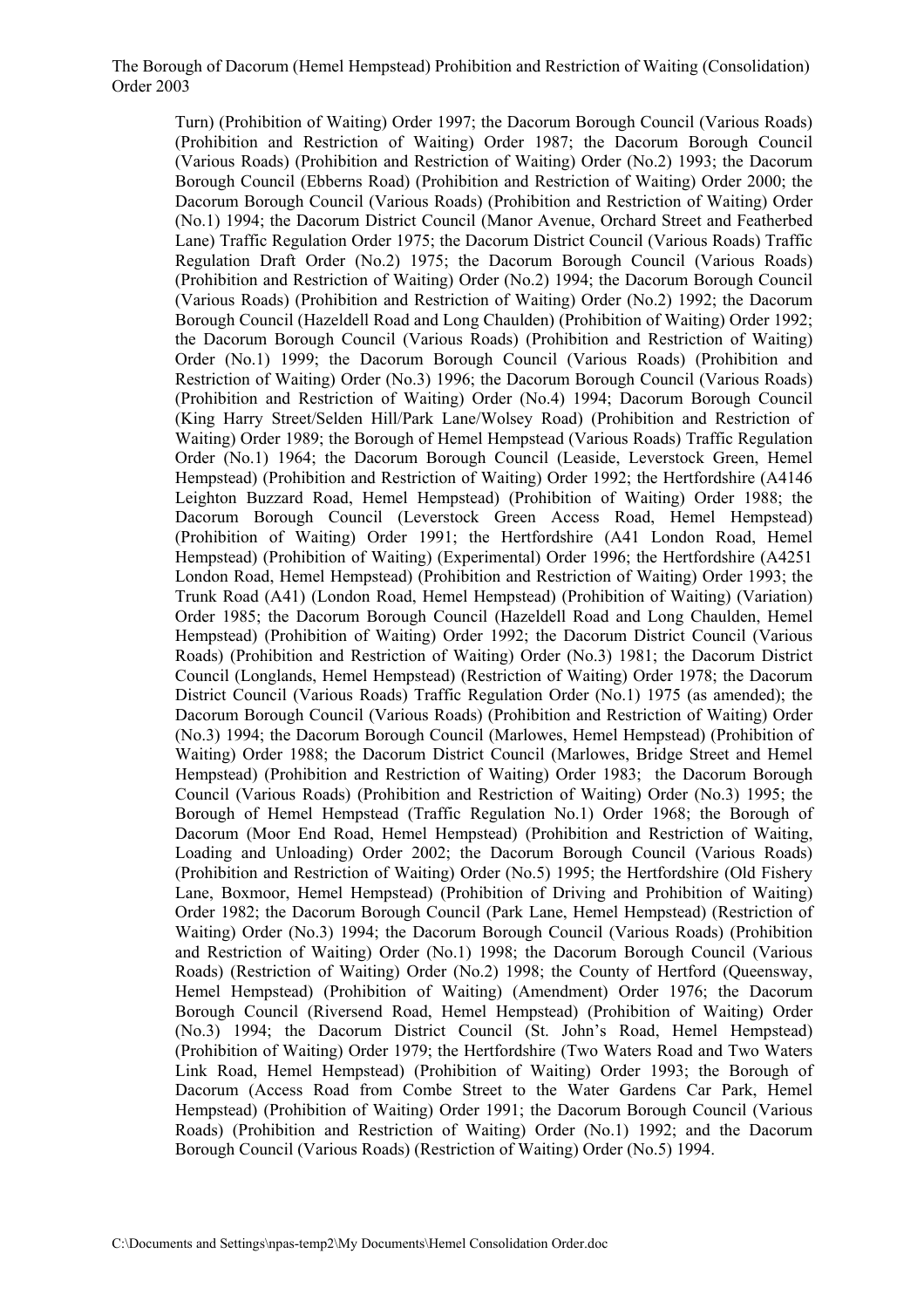- 3. Save as provided in Article 14 of this Order, no person shall, except under the direction or with the permission of a designated officer, cause or permit any vehicle, other than a public service vehicle, to wait or stop at any time in the lengths of road specified in Schedule 1 to this Order.
- 4. Save as provided in Article 14 (items (a)-(g)) of this Order, no person shall, except under the direction or with the permission of a designated officer, cause or permit any vehicle, other than a public service vehicle, to wait, stop, load or unload at any time in the length of road specified in Schedule 2 to this Order.
- 5. Save as provided in Article 14 of this Order, no person shall except under the direction or with the permission of a designated officer, cause or permit any vehicle, other than a public service vehicle, to wait or stop between the hours of 8.30am to 6.30pm, Monday to Saturday in the lengths of road specified in Schedule 3 to this Order.
- 6. Save as provided in Article 14 of this Order, no person shall except under the direction or with the permission of a designated officer, cause or permit any vehicle, other than a public service vehicle, to wait or stop between the hours of 8.30am to 6.30pm, Monday to Friday in the lengths of road specified in Schedule 4 to this Order.
- 7. Save as provided in Article 14 of this Order, no person shall except under the direction or with the permission of a designated officer, cause or permit any vehicle, other than a public service vehicle, to wait or stop between the hours of 8.30am to 4.30pm, Monday to Friday in the lengths of road specified in Schedule 5 to this Order.
- 8. Save as provided in Article 14 of this Order, no person shall except under the direction or with the permission of a designated officer, cause or permit any vehicle, other than a public service vehicle, to wait or stop between the hours of 8.30am to 8.30pm, Monday to Saturday in the length of road specified in Schedule 6 to this Order.
- 9. Save as provided in Article 14 of this Order, no person shall except under the direction or with the permission of a designated officer, cause or permit any vehicle, other than a public service vehicle, to wait or stop between the hours of 8.30am to 8.30pm in the length of road specified in Schedule 7 to this Order.
- 10. Save as provided in Article 14 of this Order, no person shall except under the direction or with the permission of a designated officer, cause or permit any vehicle, other than a public service vehicle, to wait or stop between the hours of 10.00am to 10.00pm, April 1 to September 30 in the lengths of road specified in Schedule 8 to this Order.
- 11. Save as provided in Article 14 of this Order, no person shall except under the direction or with the permission of a designated officer, cause or permit any vehicle to wait between the hours of 8.30am and 6.30pm Monday to Saturday for a period in excess of 60 minutes, return prohibited within the next 1 hour, in the lengths of road specified in Schedule 9 to this Order.
- 12. Save as provided in Article 14 of this Order, no person shall except under the direction or with the permission of a designated officer, cause or permit any vehicle to wait between the hours of 8.00am and 6.00pm Monday to Saturday for a period in excess of 20 minutes, return prohibited within the next 2 hours, in the lengths of road specified in Schedule 10 to this Order.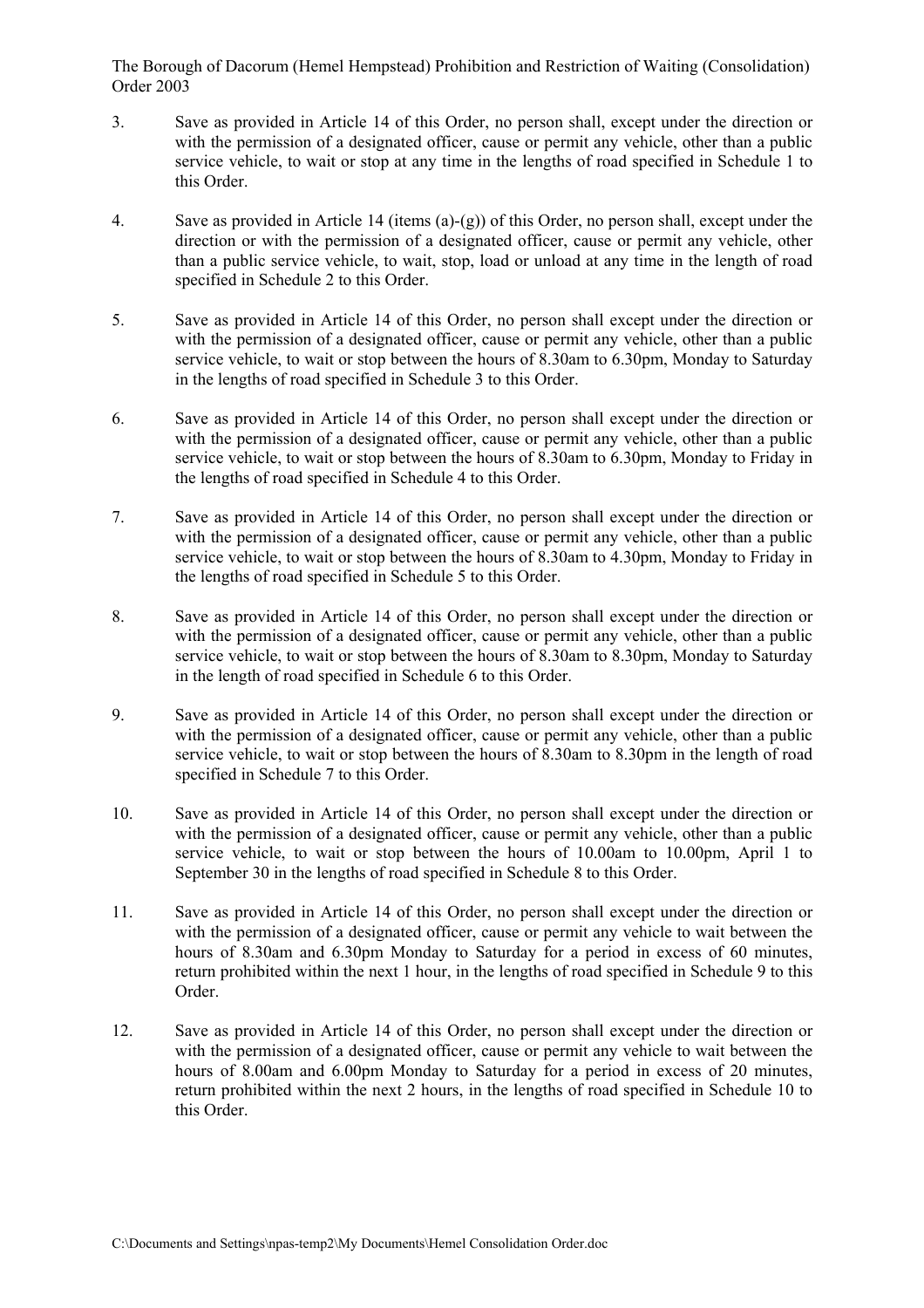- 13. Save as provided in Articles 14 and 15 of this Order, no person shall except under the direction or with the permission of a designated officer, cause or permit any vehicle to wait or stop at any time in the length of roads specified in Schedule 11 to this Order.
- 14. Nothing in Articles 3, 4, 5, 6, 7, 8, 9, 10, 11, 12 and 13 of this Order shall render it unlawful to cause or permit any vehicle to wait in the lengths of roads specified in the Schedules to this Order:
	- (a) If the vehicle is being used for building, industrial and demolition operations;
	- (b) If the vehicle is being used for the removal of any obstruction to traffic;
	- (c) If the vehicle is being used for the laying, erection, alteration or repair in or on land adjacent to the said length of road of any sewer or of any main, pipe or apparatus for the supply of gas, water or electricity or of any telecommunications apparatus defined in paragraph 1(1) of the Telecommunications Code contained in Schedule 2 of the Telecommunications Act 1984;
	- (d) If the vehicle is being used for fire brigade, ambulance or police purposes;
	- (e) If the vehicle is being used in the service of a local authority or with the permission of a local authority, or a water authority in pursuance of statutory powers or duties for such purposes, to wait in the prohibited area;
	- (f) If the vehicle is being used for the purpose of delivering or collecting postal packets as defined in Section 87 of the Post Office Act 1953.
	- (g) In any case where the person in control of the vehicle is required by law to stop in order to avoid an accident, or is prevented from proceeding by circumstances outside his control;
	- (h) Loading and/or unloading goods to or from premises in or adjacent to the lengths of roads.
- 15. Nothing in Articles 3, 5, 6, 7, 8, 9, 10, 11, 12, 13 and 14 of this Order shall render it unlawful to cause or permit a disabled person's vehicle which displays in the relevant position a disabled person's badge to wait at any time in the lengths of roads in Hemel Hempstead specified in the Schedules.
- 16. The Interpretation Act 1978 shall apply for the interpretation of this Order as it applies for the interpretation of an Act of Parliament.
- 17. The restrictions imposed by this Order shall be in addition to and not in derogation from any restriction or requirement imposed by any made or having effect as if made under the Act of 1984 or by any other enactment.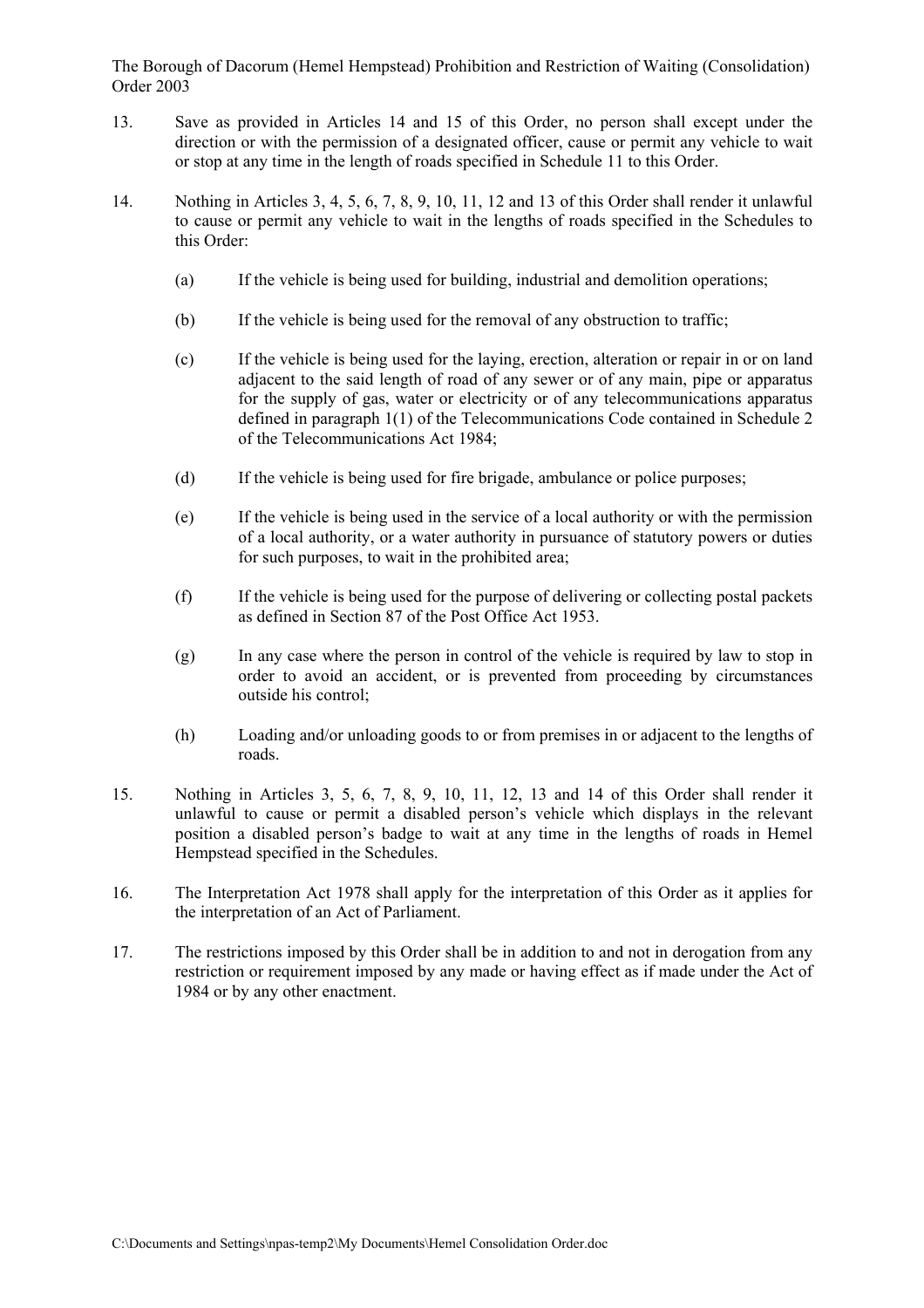THE COMMON SEAL of DACORUM  $)$ BOROUGH COUNCIL was hereunto  $)$ affixed on the …………………………. ) in the presence of:

…………………………………………

Solicitor to the Council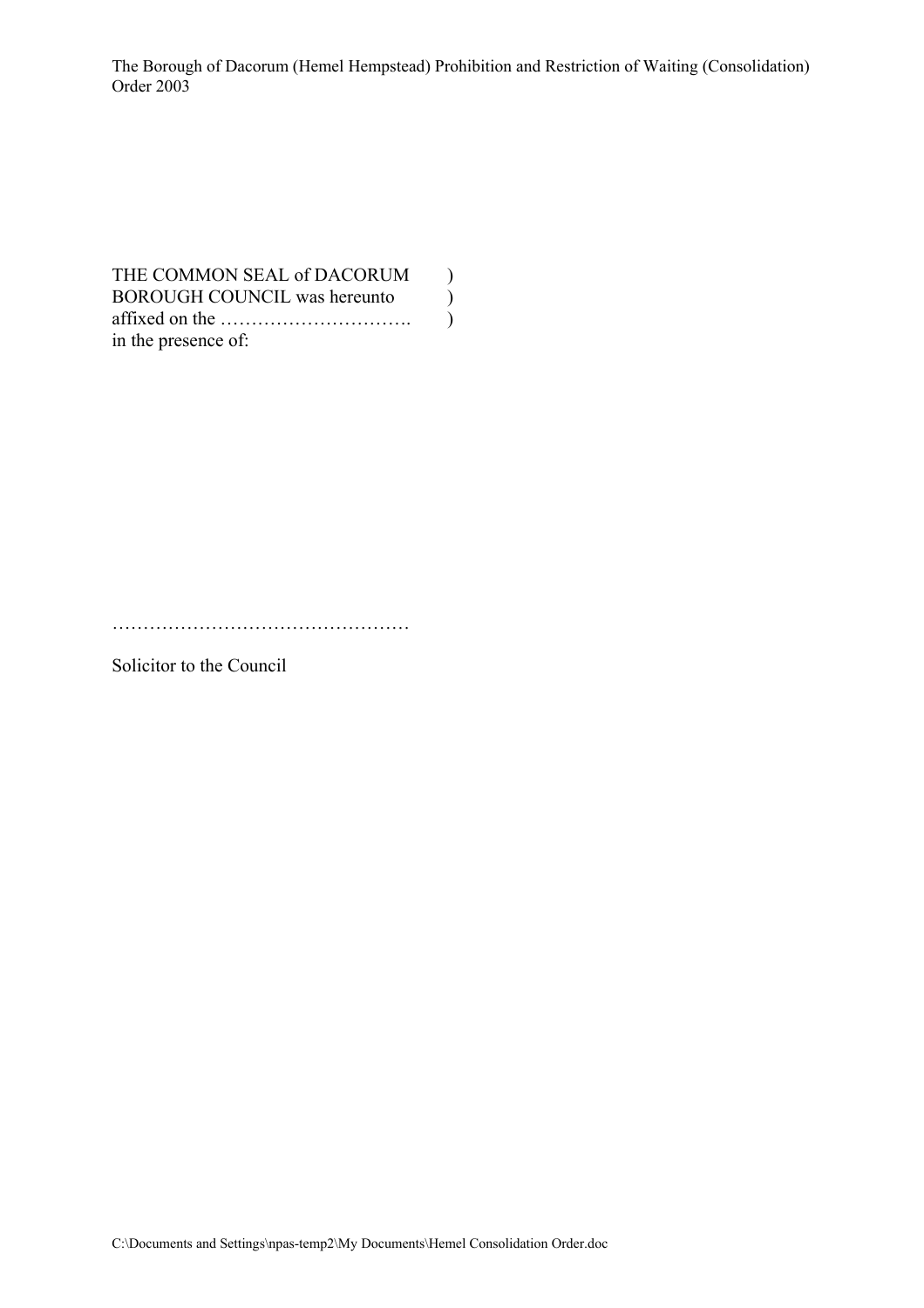# **SCHEDULE 1**

**Waiting Prohibited At Any Time**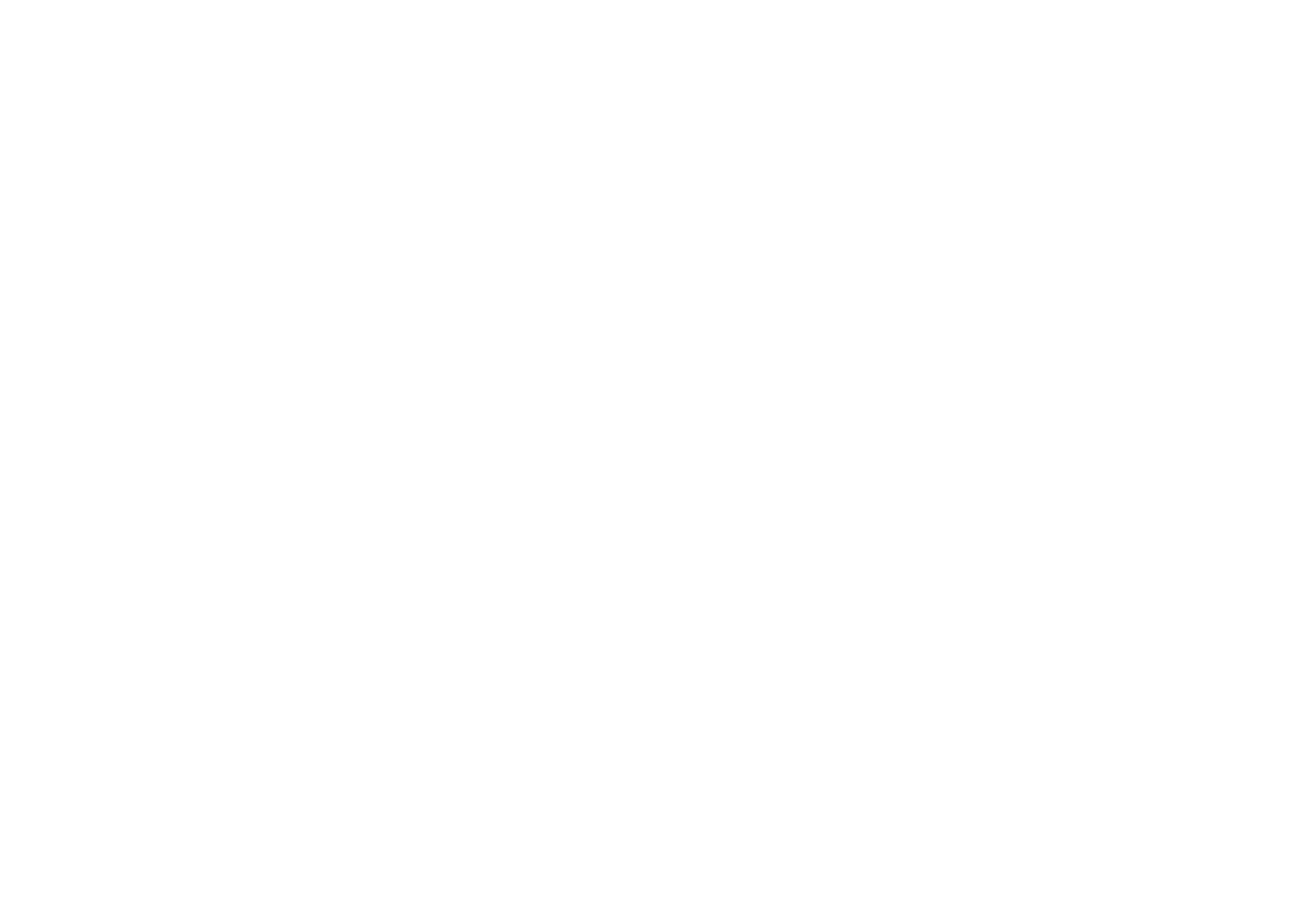#### **Schedule 1: Waiting Prohibited At Any Time**

| Column <sub>1</sub>                                | Column <sub>2</sub>             | Column 3                                                                                                                                                                                                                     |
|----------------------------------------------------|---------------------------------|------------------------------------------------------------------------------------------------------------------------------------------------------------------------------------------------------------------------------|
| <b>STREET NAME</b>                                 | <b>SIDE OF</b><br><b>STREET</b> | <b>LOCATION</b>                                                                                                                                                                                                              |
| <b>Access Road outside</b><br><b>Health Centre</b> | West                            | From its junction with the Pavilion access road in a northerly direction for a distance of 23 metres                                                                                                                         |
| Access Road outside<br><b>Police Station</b>       | North                           | From its junction with Dacorum Way in an easterly direction for a distance of 20 metres                                                                                                                                      |
| Access Road outside<br><b>Police Station</b>       | South                           | From its junction with Dacorum Way in an easterly direction for a distance of 20 metres                                                                                                                                      |
| Access Road north of<br>former Pavilion site       | North                           | From its junction with Marlowes westwards for a distance of 35 metres                                                                                                                                                        |
| Access Road north of<br>former Pavilion site       | South                           | From its junction with Marlowes westwards for a distance of 15 metres                                                                                                                                                        |
| Albion Hill                                        | North                           | From its junction with Wolsey Road to its junction with Park Lane                                                                                                                                                            |
| Albion Hill                                        | South                           | From its junction with Wolsey Road to its junction with Park Lane                                                                                                                                                            |
| Allandale                                          | East                            | From its junction with Queensway in a northerly direction for a distance of 10 metres                                                                                                                                        |
| Allandale                                          | West                            | From its junction with Queensway in a northerly direction for a distance of 10 metres                                                                                                                                        |
| <b>Anchor Lane</b>                                 | North West                      | From a point 10 metres east of the eastern kerbline of its junction with Mayo Gardens in a westerly<br>direction to a point 5 metres west of the western kerbline of that junction, a distance of approximately<br>22 metres |
| <b>Anchor Lane</b>                                 | North West                      | From a point 10 metres east of the eastern kerbline of the junction with Hilmay Drive in a westerly<br>direction to a point 5 metres west of the western kerbline of that junction, a distance of approximately<br>30 metres |
| <b>Anchor Lane</b>                                 | South East                      | From a point 12 metres east of the eastern kerbline of the junction with Beaumayes Close in a<br>westerly direction to a point 12 metres of the western kerbline of that junction, a distance of<br>approximately 40 metres  |
| <b>Bank Court</b>                                  | North                           | From its junction with Waterhouse Street in an easterly direction for a distance of 10 metres                                                                                                                                |
| <b>Bank Court</b>                                  | South                           | From its junction with Waterhouse Street in an easterly direction for a distance of 10 metres                                                                                                                                |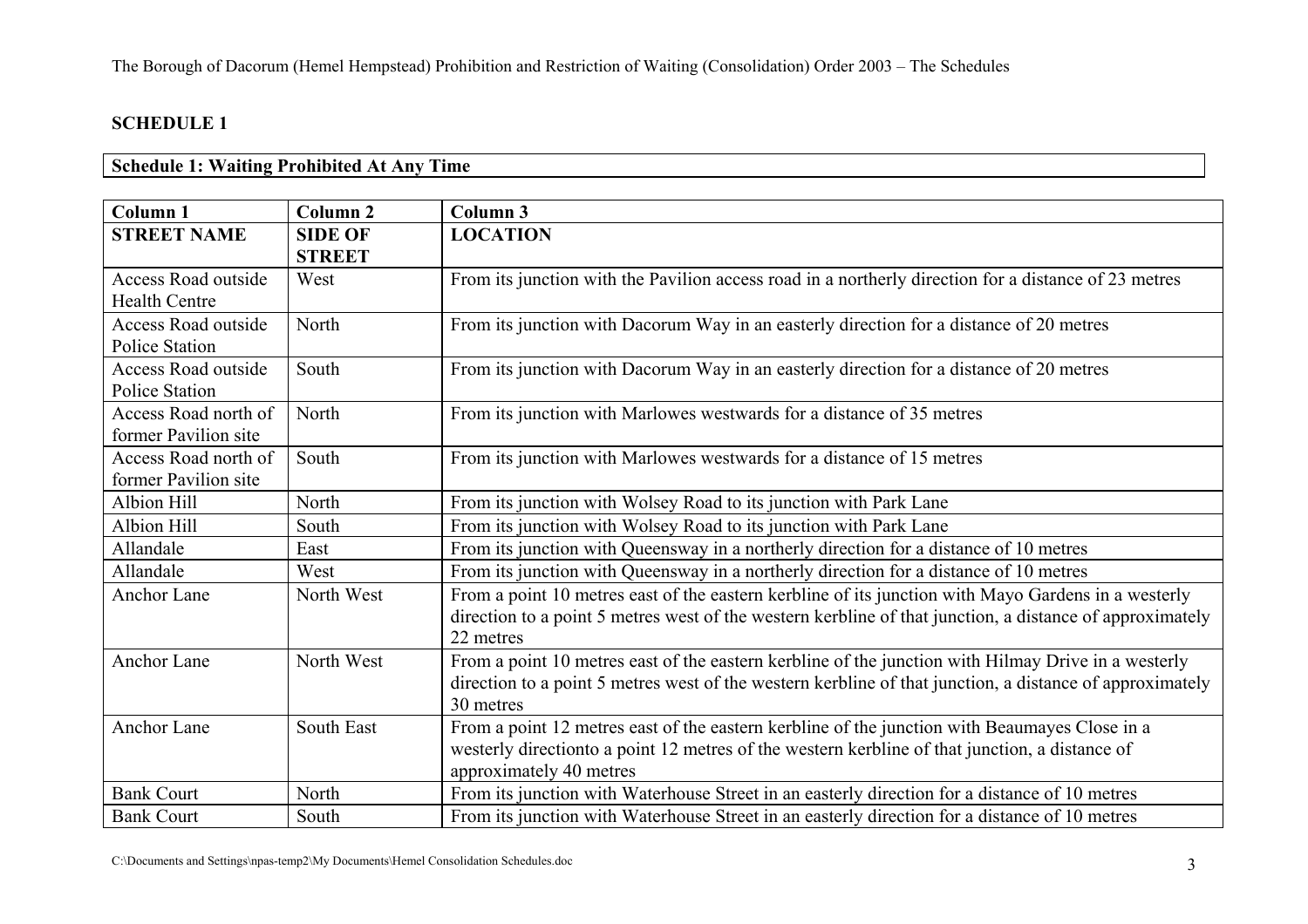| <b>Barnacres Road</b>            | East           | From its northernmost junction with Hill Common in a southwesterly direction to the southernmost<br>junction with Hill Common                                                                       |
|----------------------------------|----------------|-----------------------------------------------------------------------------------------------------------------------------------------------------------------------------------------------------|
| <b>Barnacres Road</b>            | South and West | From its junction with Candlefield Road in an easterly, southeasterly and southwesterly direction to a<br>point 15 metres southwest of the centreline of its junction with Hill Common              |
| <b>Beaumayes Close</b>           | East           | From its junction with Anchor Lane in a southerly direction for a distance of 6 metres                                                                                                              |
| <b>Beaumayes Close</b>           | West           | From its junction with Anchor Lane in a southerly direction for a distance of 6 metres                                                                                                              |
| <b>Belswains Lane</b>            | North East     | From its junction with St Albans Hill in a southeasterly direction for a distance of 20 metres                                                                                                      |
| <b>Belswains Lane</b>            | South West     | From its junction with Lawn Lane in a southeasterly direction for a distance of 20 metres                                                                                                           |
| <b>Boxted Road</b>               | East           | From its junction with Long Chaulden in a northerly direction for a distance of 35 metres                                                                                                           |
| <b>Boxted Road</b>               | West           | From its junction with Long Chaulden in a northerly direction for a distance of 35 metres                                                                                                           |
| <b>Bridge Street</b>             | North          | From a point 15 metres east of the eastern kerbline of its junction with Waterhouse Street to that<br>kerbline                                                                                      |
| <b>Bridge Street</b>             | North          | From the western kerbline of its junction with Waterhouse Street westwards to the Water Gardens car<br>park entrance, a distance of approximately 50 metres                                         |
| <b>Bridge Street</b>             | South          | From a point 15 metres east of the eastern kerbline of its junction with Waterhouse Street to that<br>kerbline                                                                                      |
| <b>Bridge Street</b>             | South          | From the western kerbline of its junction with Waterhouse Street in a westerly direction for a distance<br>of 15 metres                                                                             |
| <b>Bridge Street</b>             | South          | From a point 45 metres west of the western kerbline of its junction with Waterhouse Street in a<br>westerly direction to the Water Gardens car park entrance, a distance of approximately 10 metres |
| <b>Buncefield Lane</b>           | East           | From its junction with Breakspear Way in a southerly direction for a distance of 163 metres                                                                                                         |
| <b>Buncefield Lane</b>           | West           | From its junction with Breakspear Way in a southerly direction for a distance of 163 metres                                                                                                         |
| <b>Chapel Street</b>             | North          | From the western kerbline of its junction with Chapel Cottages in a westerly direction for a distance<br>of approximately 85 metres                                                                 |
| <b>Cherry Bounce</b>             | North          | From its junction with High Street in an easterly direction for a distance of 27 metres                                                                                                             |
| <b>Cherry Bounce</b>             | South          | From its junction with High Street in an easterly direction for a distance of 27 metres                                                                                                             |
| <b>Cherry Bounce</b>             | East           | Transversely across the cul-de-sac end of Cherry Bounce, a distance of 3 metres                                                                                                                     |
| Church Road,                     | North West     | From its junction with Bedmond Road in a northeasterly direction for a distance of 85 metres                                                                                                        |
| Leverstock Green                 |                |                                                                                                                                                                                                     |
| Church Road,<br>Leverstock Green | South East     | From its junction with Bedmond Road in a northeasterly direction for a distance of 85 metres                                                                                                        |
| Coleridge Crescent               | North West     | From its northwesternmost junction with Shenley Road in a southwesterly direction for a distance of                                                                                                 |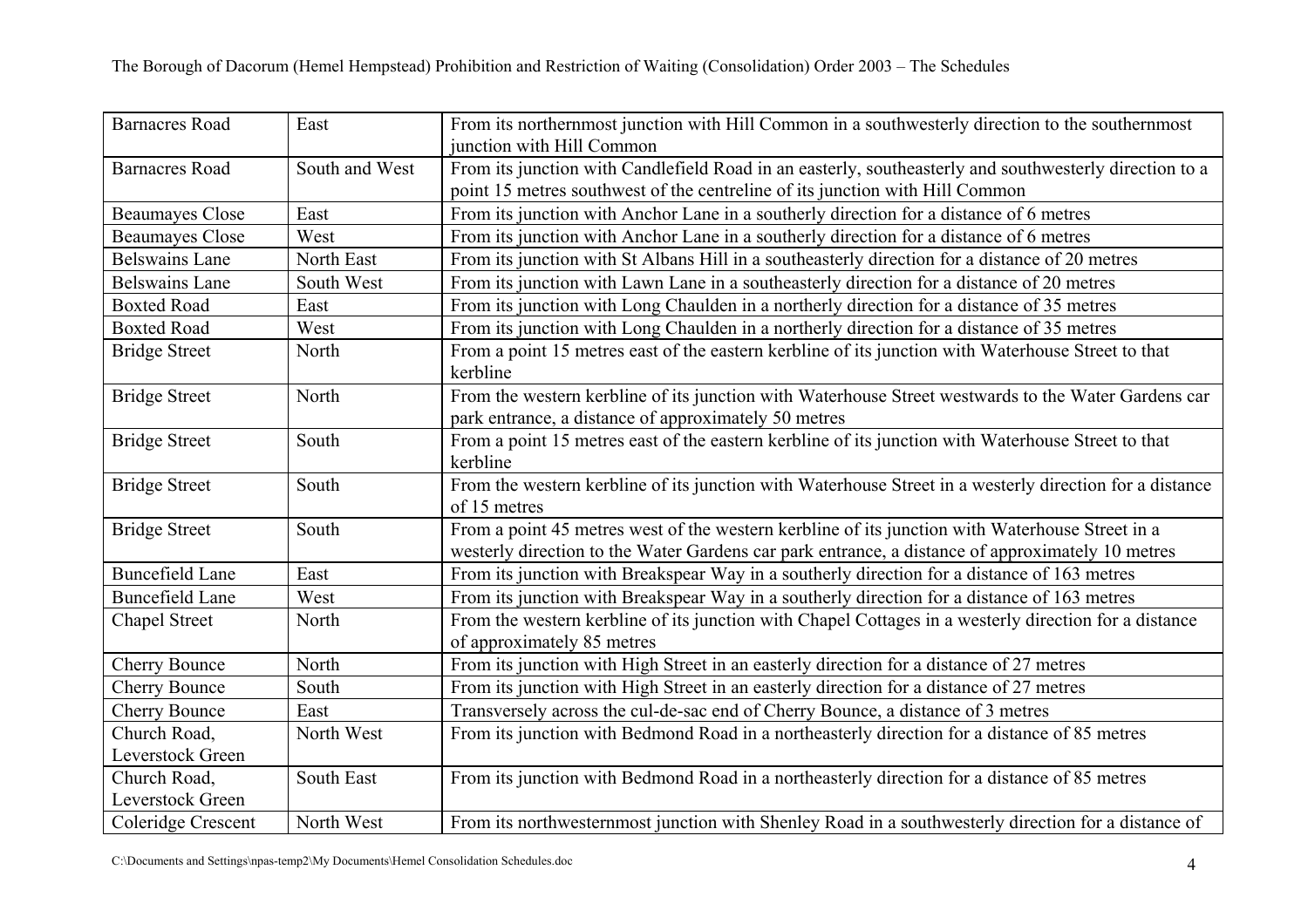|                    |                                | 15 metres                                                                                                                                                 |
|--------------------|--------------------------------|-----------------------------------------------------------------------------------------------------------------------------------------------------------|
| Coleridge Crescent | North West                     | From its southeasternmost junction with Shenley Road in a southwesterly direction for a distance of<br>15 metres                                          |
| Coleridge Crescent | South East                     | From its northwesternmost junction with Shenley Road in a southwesterly direction for a distance of<br>15 metres                                          |
| Coleridge Crescent | South East                     | From its southeasternmost junction with Shenley Road in a southwesterly direction for a distance of<br>15 metres                                          |
| Combe Street       | North                          | From a point 40 metres west of its junction with Marlowes in a westerly direction for a distance of 42<br>metres                                          |
| Combe Street       | North                          | From the eastern kerbline of its junction with Dacorum Way in a westerly direction to its junction<br>with Leighton Buzzard Road, a distance of 40 metres |
| Combe Street       | South                          | From a point 40 metres west of its junction with Marlowes to its junction with Waterhouse Street, a<br>distance of approximately 50 metres                |
| Combe Street       | South                          | From its junction with Waterhouse Street to its junction with Leighton Buzzard Road, a distance of<br>approximately 130 metres                            |
| Dacorum Way        | North                          | From its junction with Marlowes in a westerly direction for a distance of 110 metres                                                                      |
| Dacorum Way        | South                          | From its junction with Marlowes in a westerly direction for a distance of 110 metres                                                                      |
| Dacorum Way        | North, South,<br>East and West | From a point approximately 125 metres north of its junction with Combe Street in a northerly<br>direction for 13 metres, including turning bays           |
| Dacorum Way        | East                           | From its junction with Combe Street in a northerly direction for a distance of 20 metres                                                                  |
| Dacorum Way        | East                           | From a point 48 metres north of its junction with Combe Street in a northerly direction for a distance<br>of 12 metres                                    |
| Dacorum Way        | East                           | From a point 70 metres north of its junction with Combe Street in a northerly direction for a distance<br>of approximately 40 metres                      |
| Dacorum Way        | West                           | From its junction with Combe Street in a northerly direction for a distance of 78 metres                                                                  |
| Deaconsfield Road  | North West                     | From its junction with Lawn Lane in a northeasterly direction for a distance of 50 metres                                                                 |
| Deaconsfield Road  | South East                     | From its junction with Lawn Lane in a northeasterly direction for a distance of 50 metres                                                                 |
| Deimos Drive       | North West                     | From its junction with Martian Avenue in a northeasterly direction for a distance of 35 metres                                                            |
| Deimos Drive       | South East                     | From its junction with Martian Avenue in a northeasterly direction for a distance of 30 metres                                                            |
| Deimos Drive       | West                           | From the northern boundary of no.215 Martian Avenue to the southern boundary of no. 217 Martian<br>Avenue, a distance of 13 metres                        |
| Deimos Drive       | East                           | From a point opposite the northern boundary of no.215 Martian Avenue to a point opposite the                                                              |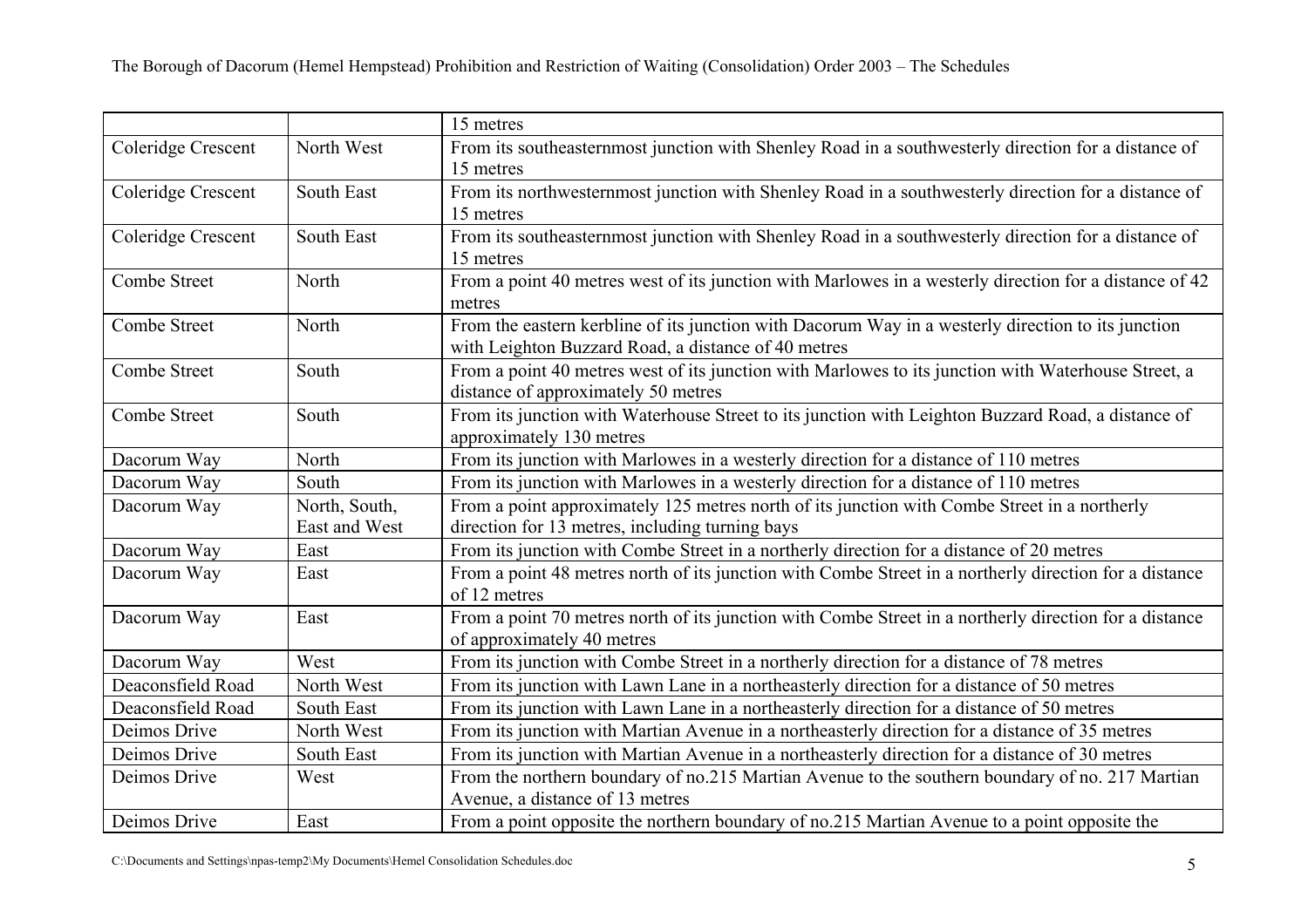|                    |                | southern boundary of no. 217 Martian Avenue, a distance of 13 metres                                |
|--------------------|----------------|-----------------------------------------------------------------------------------------------------|
| Durrants Hill Road | North West     | From its junction with London Road to its junction with Frogmore Road                               |
| Durrants Hill Road | North West     | From its junction with Lawn Lane in a southwesterly direction for a distance of 50 metres           |
| Durrants Hill Road | South East     | From its junction with London Road to its junction with Frogmore Road                               |
| Durrants Hill Road | South East     | From its junction with Lawn Lane in a southwesterly direction for a distance of 15 metres           |
| Duxons Turn        | North          | From a point 10 metres west of the northernmost junction with Maylands Avenue in a westerly         |
|                    |                | direction for a distance of approximately 60 metres                                                 |
| Duxons Turn        | South          | From its northernmost junction with Maylands Avenue in a westerly direction for a distance of       |
|                    |                | approximately 40 metres                                                                             |
| Duxons Turn        | South          | From a point 10 metres west of its southernmost junction with Maylands Avenue in a westerly         |
|                    |                | direction for a distance of approximately 50 metres                                                 |
| Duxons Turn        | West           | From its junction with the south side of Duxons Turn in a northerly direction for a distance of 50  |
|                    |                | metres                                                                                              |
| Duxons Turn        | West           | From a point 70 metres north of its junction with the south side of Duxons Turn in a northerly      |
|                    |                | direction for a distance of 13 metres                                                               |
| Eastman Way        | North East and | From the its junction with Swallowdale Lane in a northwesterly and northeasterly direction for a    |
|                    | South East     | distance of 473 metres                                                                              |
| Featherbed Lane    | South East     | From its junction with London Road in a southwesterly direction to its junction with Manor Avenue   |
| Featherbed Lane    | North West     | From a point opposite its junction with Manor Avenue in a southwesterly direction for a distance of |
|                    |                | 40 metres                                                                                           |
| Fletcher Way       | North          | From its junction with High Street in an easterly and northeasterly direction for a distance of 30  |
|                    |                | metres                                                                                              |
| Fletcher Way       | South          | From its junction with High Street in an easterly and northeasterly direction for a distance of 36  |
|                    |                | metres                                                                                              |
| Gadebridge Road    | East           | From its junction with Warners End Road in a northwesterly direction for a distance of 18 metres    |
| Gadebridge Road    | East           | From its junction with Galley Hill in a southerly direction for a distance of 18 metres             |
| Gadebridge Road    | West           | From its junction with Warners End Road in a northwesterly direction for a distance of 18 metres    |
| Gadebridge Road    | West           | From a point 55 metres northwest of its junction with Warners End Road in a northwesterly direction |
|                    |                | for a distance of 35 metres                                                                         |
| Gadebridge Road    | West           | From its junction with Galley Hill in a southerly direction for a distance of 18 metres             |
| Galley Hill        | South East     | From the western kerbline of its junction with Gadebridge Road in a southwesterly direction for a   |
|                    |                | distance of 5 metres                                                                                |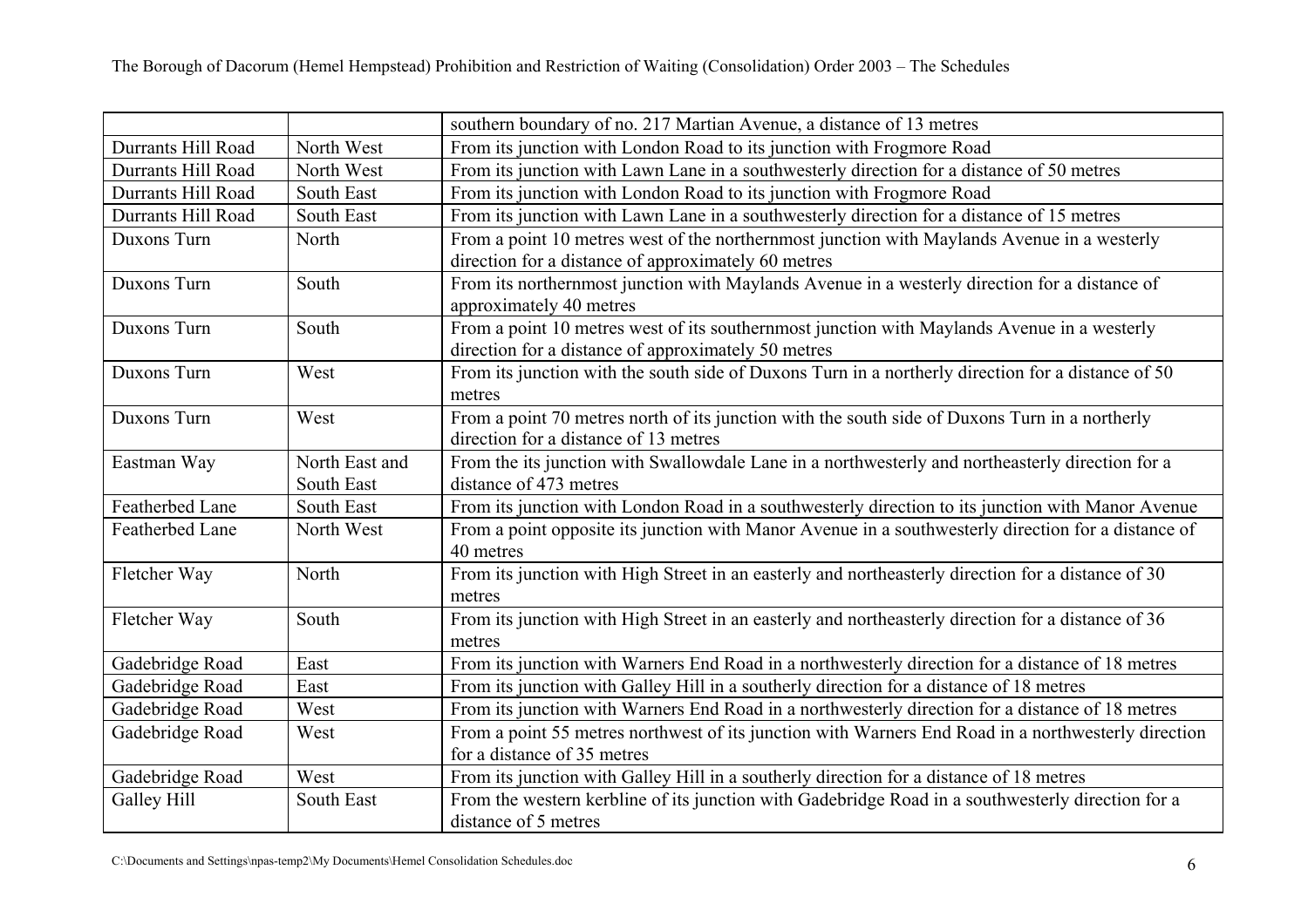| Gatecroft            | North West      | Entire length                                                                                        |
|----------------------|-----------------|------------------------------------------------------------------------------------------------------|
| Gatecroft            | South West      | Entire length                                                                                        |
| Gatecroft            | South East      | From its junction with Leys Road in a southwesterly direction for a distance of 15 metres            |
| Gatecroft            | South East and  | From a point 43 metres southwest of its junction with Leys Road, southwards to the entrance to       |
|                      | North East      | <b>Bennetts End Surgery</b>                                                                          |
| <b>Glenview Road</b> | East and South  | From its junction with Sunnyhill Road (outside no.1) for a distance of 15 metres both in a southerly |
|                      | East            | and northeasterly direction from that junction                                                       |
| Hazeldell Road       | North and North | From its junction with Long Chaulden in a southwesterly and westerly direction for a distance of 51  |
|                      | West            | metres                                                                                               |
| Hazeldell Road       | South and South | From its junction with Long Chaulden in a southwesterly and westerly direction for a distance of 46  |
|                      | East            | metres                                                                                               |
| Heath Lane           | East            | From its junction with St John's Road in a southerly direction for a distance of 25 metres           |
| <b>Heath Lane</b>    | West            | From its junction with St John's Road in a southerly direction for a distance of 25 metres           |
| Hillfield Road       | North           | From its junction with Marlowes to its junction with Alexandra Road                                  |
| Hillfield Road       | South           | From its junction with Marlowes to its junction with Alexandra Road                                  |
| <b>Hilmay Drive</b>  | North East      | From its junction with Anchor Lane in a northerly direction for a distance of 15 metres              |
| <b>Hilmay Drive</b>  | South West      | From its junction with Anchor Lane in a northerly direction for a distance of 15 metres              |
| Ionian Way           | East            | From its junction with Fletcher Way in a northerly direction for a distance of 38 metres             |
| Ionian Way           | West            | From its junction with Fletcher Way in a northerly direction for a distance of 20 metres             |
| Jarman Way           | All sides       | Entire length                                                                                        |
| Jupiter Drive        | North           | From its junction with Martian Avenue in a westerly direction for a distance of 30 metres            |
| Jupiter Drive        | North West      | From its easternmost junction with Queensway in a northwesterly direction to its junction with       |
|                      |                 | Martian Avenue                                                                                       |
| Jupiter Drive        | South and South | From its easternmost junction with Queensway in a northwesterly and then westerly direction for a    |
|                      | East            | distance of approximately 100 metres                                                                 |
| Kents Avenue         | North West      | From its junction with London Road southwestwards and northwestwards to its junction with            |
|                      |                 | Millbank                                                                                             |
| Kents Avenue         | South East      | From its junction with London Road southwestwards for a distance of 15 metres                        |
| Kimps Way            | North West      | From its junction with Leys Road northeastwards for a distance of 20 metres                          |
| Kimps Way            | South East      | From its junction with Leys Road northeastwards for a distance of 18 metres                          |
| King Harry Street    | East            | From a point 125 metres south of its junction with Hillfiled Road, southwards for a distance of 133  |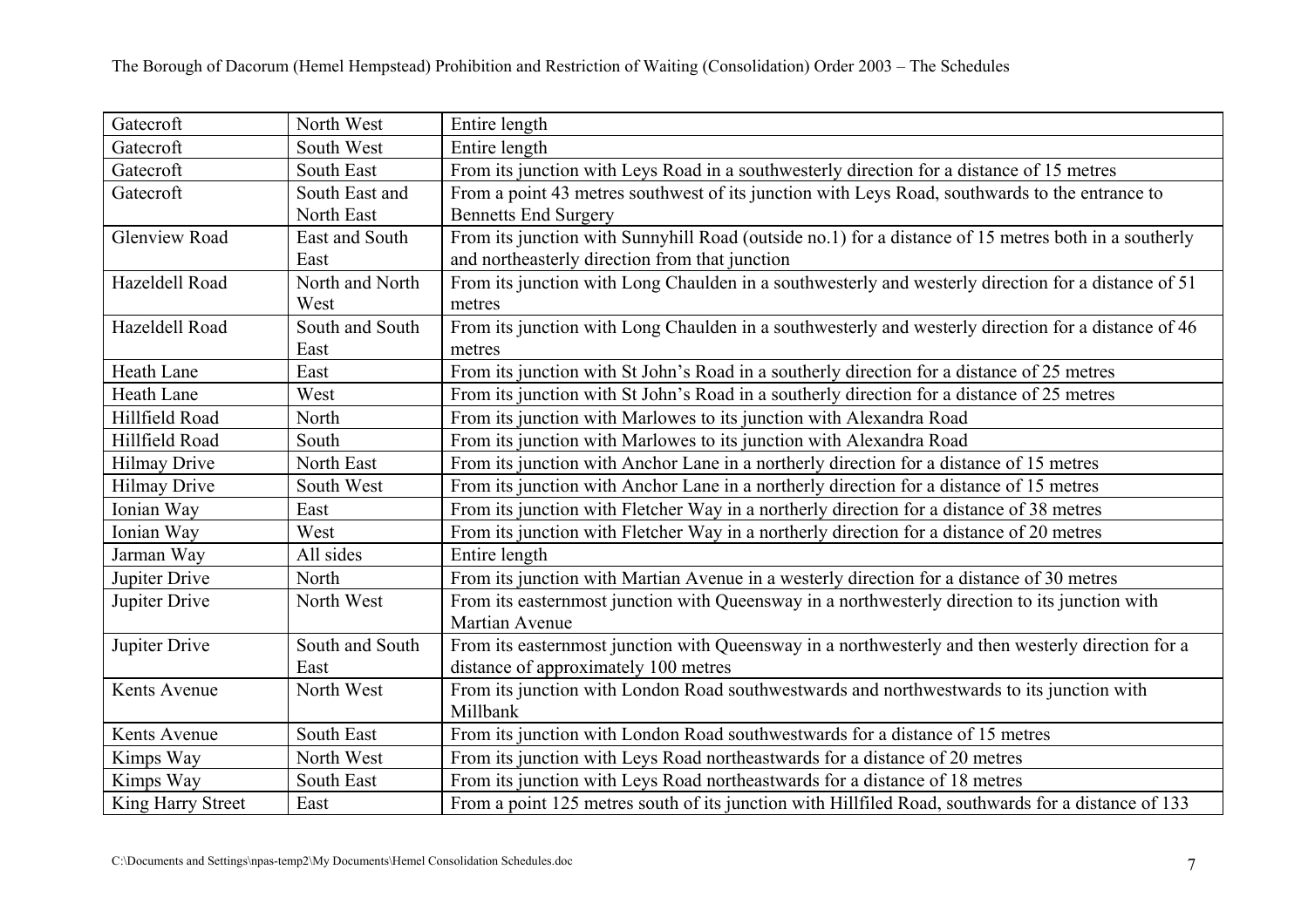|                                                          |                  | metres                                                                                                                                                                                               |
|----------------------------------------------------------|------------------|------------------------------------------------------------------------------------------------------------------------------------------------------------------------------------------------------|
| King Harry Street                                        | West             | From a point 20 metres south of its junction with Hillfield Road, southwards for a distance of 125<br>metres                                                                                         |
| King Harry Street                                        | West             | From a point 175 metres south of the junction with Hillfield Road, southwards for a distance of 70<br>metres                                                                                         |
| Lawn Lane                                                | North East       | From the northwestern boundary of no.123 southeastwards to the eastern boundary of no.179                                                                                                            |
| Lawn Lane                                                | North East       | From a point 10 metres southwest of the centreline of Belswains Lane to that centreline                                                                                                              |
| Lawn Lane                                                | South West       | From a point 25 metres east of the centreline of Durrants Hill Road southeastwards for a distance of<br>approximately 90 metres                                                                      |
| Lawn Lane                                                | South West       | From a point 20 metres east of the centreline of Belswains Lane to that centreline                                                                                                                   |
| Leighton Buzzard<br>Road                                 | Slip road (East) | From its junction with the A4146 southwards to the northern boundary of Kodak's premises, a<br>distance of 142 metres                                                                                |
| Leighton Buzzard<br>Road                                 | Slip road (West) | From its junction with the A4146 southwards to the northern boundary of Kodak's premises, a<br>distance of 50 metres                                                                                 |
| Leighton Buzzard<br>Road                                 | North East       | From a point 15 metres northwest of the Plough Roundabout northwestwards for a distance of 50<br>metres                                                                                              |
| Leverstock Green<br><b>Village Centre Access</b><br>Road | East             | From its westernmost junction with Leverstock Green Road northeastwards to the layby outside the<br>Community Centre, a distance of approximately 45 metres                                          |
| Leverstock Green<br><b>Village Centre Access</b><br>Road | East             | From its easternmost junction with Leverstock Green Road northeastwards for a distance of<br>approximately 35 metres                                                                                 |
| Leverstock Green<br><b>Village Centre Access</b><br>Road | West             | From its westernmost junction with Leverstock Green Road northeastwards to its junction with the<br>south side of Leverstock Green Village Centre Access Road, a distance of approximately 30 metres |
| Leverstock Green<br><b>Village Centre Access</b><br>Road | West             | From its easternmost junction with Leverstock Green Road northeastwards to its junction with the<br>south side of Leverstock Green Village Centre Access Road, a distance of approximately 35 metres |
| Leverstock Green<br><b>Village Centre Access</b><br>Road | North            | From the eastern end of the layby outside the Community Centre southeastwards for a distance of 18<br>metres                                                                                         |
| Leverstock Green                                         | South            | Entire length                                                                                                                                                                                        |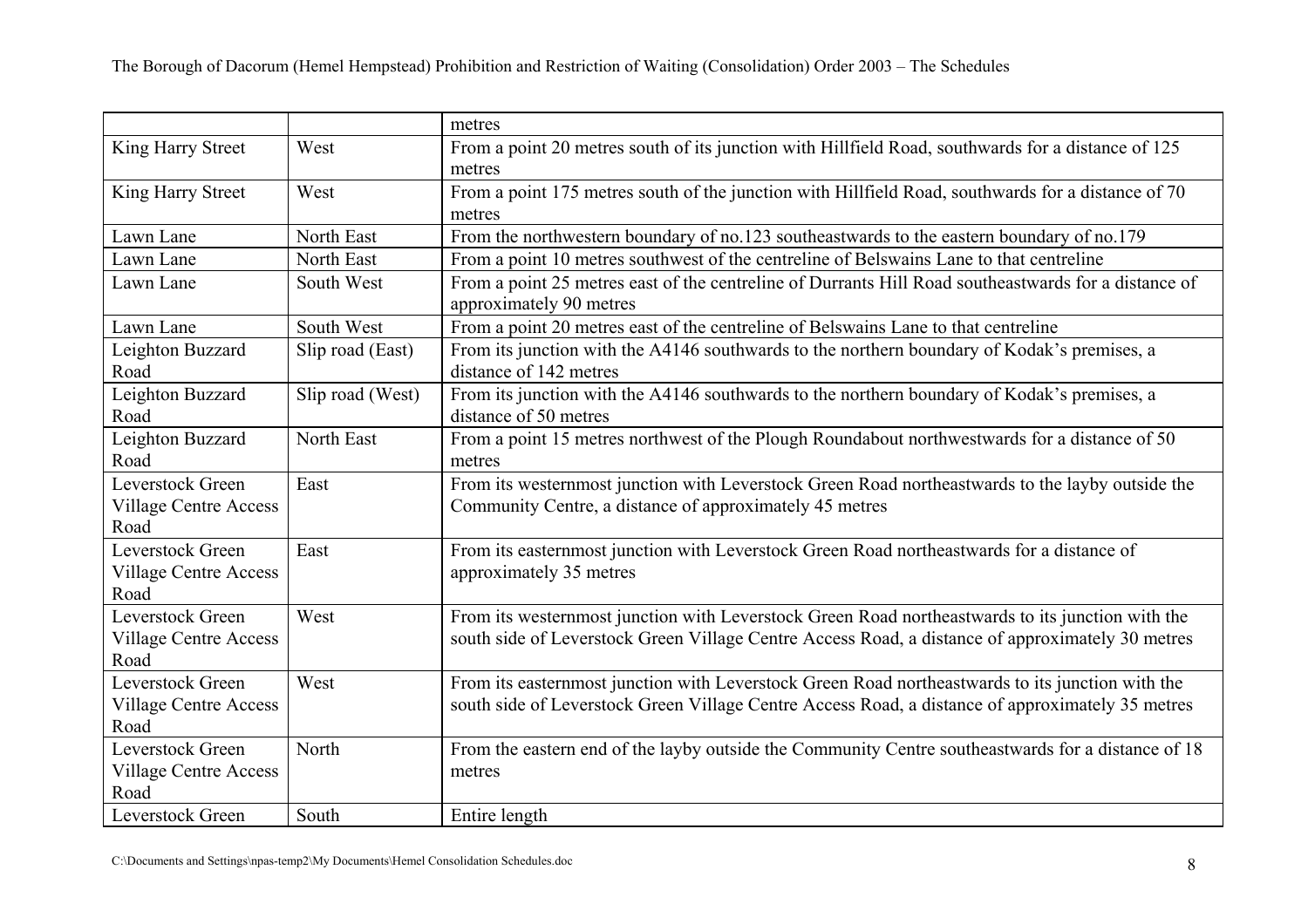| <b>Village Centre Access</b> |                   |                                                                                                          |
|------------------------------|-------------------|----------------------------------------------------------------------------------------------------------|
| Road                         |                   |                                                                                                          |
| London Road                  | North East        | From the northwestern kerbline of its junction with Two Waters Link Road westwards for a distance        |
|                              |                   | of approximately 80 metres                                                                               |
| London Road                  | North East        | From the northeastern kerbline of its junction with Two Waters Link Road eastwards for a distance of     |
|                              |                   | approximately 120 metres                                                                                 |
| London Road                  | North East        | From a point 15 metres west of the centreline of Durrants Hill Road eastwards for a distance of          |
|                              |                   | approximately 115 metres                                                                                 |
| London Road                  | North East        | From a point 7 metres west of the centreline of Kents Avenue eastwards to the western kerbline of the    |
|                              |                   | junction with Apsley Mills Retail Park access road                                                       |
| London Road                  | North East        | From the eastern kerbline of its junction with Apsley Mills Retail Park access road eastwards for a      |
|                              |                   | distance of approximately 160 metres                                                                     |
| London Road                  | North East        | From the eastern kerbline of its junction with Stationers Place eastwards for a distance of 40 metres    |
| London Road                  | North East        | From a point 172 metres east of the eastern kerbline of its junction with Stationers Place eastwards for |
|                              |                   | a distance of 45 metres                                                                                  |
| London Road                  | North East        | From a point 267 metres west of the eastern kerbline of its junction with Stationers Place eastwards     |
|                              |                   | for a distance of 77 metres                                                                              |
| London Road                  | South West        | From the southwestern kerbline of its junction with Two Waters Link Road westwards for a distance        |
|                              |                   | of 70 metres                                                                                             |
| London Road                  | South West        | From the southeastern kerbline of its junction with Two Waters Link Road eastwards for a distance of     |
|                              |                   | approximately 80 metres                                                                                  |
| London Road                  | South West        | From a point 15 metres west of the centreline of Durrants Hill Road eastwards to a point 18 metres       |
|                              |                   | east of the centreline of Avia Close, a distance of approximately 185 metres                             |
| London Road                  | South West        | From a point 12 metres east of the centreline of Kents Avenue eastwards and then southwards over         |
|                              |                   | the length of the radius kerb on the access road to Nascent House and Hollybank, a distance of           |
|                              |                   | approximately 235 metres                                                                                 |
| London Road                  | North West,       | All sides of the access road to Nascent House and Hollybank except on the north east side from a         |
|                              | North East, South | point 13 metres west of the centreline of the access road from the roundabout, westwards for a           |
|                              | West, South East  | distance of 22 metres                                                                                    |
| London Road                  | South West        | From the southeast kerbline of its junction with the Nascent House and Hollybank access road             |
|                              |                   | eastwards to a point 39 metres northwest of its most northwestern junction with Apsley Grange, a         |
|                              |                   | distance of approximately 430 metres                                                                     |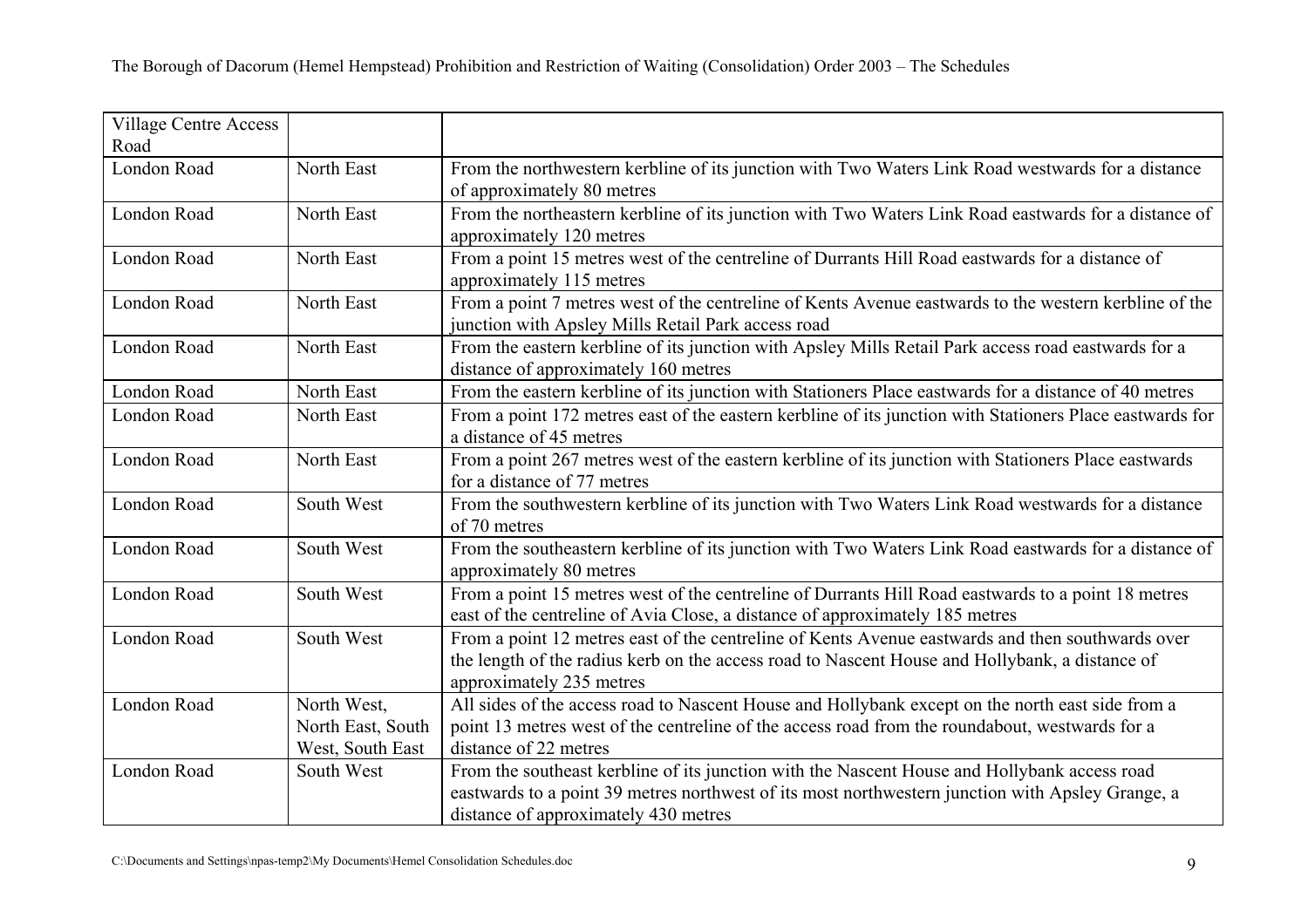| Long Chaulden          | North      | From a point opposite the centreline of Northridge Way westwards for a distance of 31 metres           |
|------------------------|------------|--------------------------------------------------------------------------------------------------------|
| Long Chaulden          | South      | From the western kerbline of its junction with Northridge Way westwards for a distance of 36 metres    |
| Long Chaulden          | South      | From a point 32 metres east of the centreline of the Stoneycroft car park access road westwards to the |
|                        |            | eastern kerbline of its junction with Parkwood Drive                                                   |
| Long Chaulden          | North East | From a point 2 metres northwest of the northwestern boundary of no.56 southeastwards to a point 5      |
|                        |            | metres south east of the Tudor Rose Public House, a distance of approximately 130 metres               |
| Long Chaulden          | South West | From the centreline of Hazeldell Road for a distance of 22 metres both northwestwards and              |
|                        |            | southeastwards from that point                                                                         |
| Long Chaulden          | South West | From its junction with Long Chaulden northeastwards for a distance of approximately 45 metres          |
| (Shops)                |            |                                                                                                        |
| Long Chaulden          | North      | From its junction with Northridge Way westwards for a distance of approximately 50 metres              |
| (Stoneycroft service)  |            |                                                                                                        |
| road)                  |            |                                                                                                        |
| Long Chaulden          | East       | From its junction with Long Chaulden southwards for a distance of approximately 10 metres              |
| (Stoneycroft car park) |            |                                                                                                        |
| Long Chaulden          | West       | From its junction with Long Chaulden southwards for a distance of approximately 10 metres              |
| (Stoneycroft car park) |            |                                                                                                        |
| Manor Avenue           | North East | From its junction with Featherbed Lane southeastwards for a distance of 9 metres                       |
| Manor Avenue           | North East | From its junction with Orchard Street northwestwards for a distance of 13 metres                       |
| Manor Avenue           | South West | From its junction with Featherbed Lane southeastwards for a distance of 9 metres                       |
| Marlowes               | West       | From its junction with Queensway southwards for a distance of approximately 62 metres                  |
| Marlowes               | West       | From a point 100 metres south of its junction with Queensway southwards to the northern kerbline of    |
|                        |            | its junction with Dacorum Way                                                                          |
| Marlowes               | West       | From the southern kerbline of its junction with Dacorum Way southwards for a distance of               |
|                        |            | approximately 30 metres                                                                                |
| Marlowes               | West       | From a point 8 metres north of the centreline of Midland Road southwards to the northern kerbline of   |
|                        |            | the junction with Combe Street                                                                         |
| Marlowes               | West       | From the southern kerbline of the junction with Combe Street southwards for a distance of              |
|                        |            | approximately 15 metres                                                                                |
| Marlowes               | West       | From the northern boundary of no.140 southwards for a distance of approximately 30 metres              |
| Marlowes               | West       | From a point opposite the southern boundary of no.105 southwards for a distance of approximately 25    |
|                        |            | metres                                                                                                 |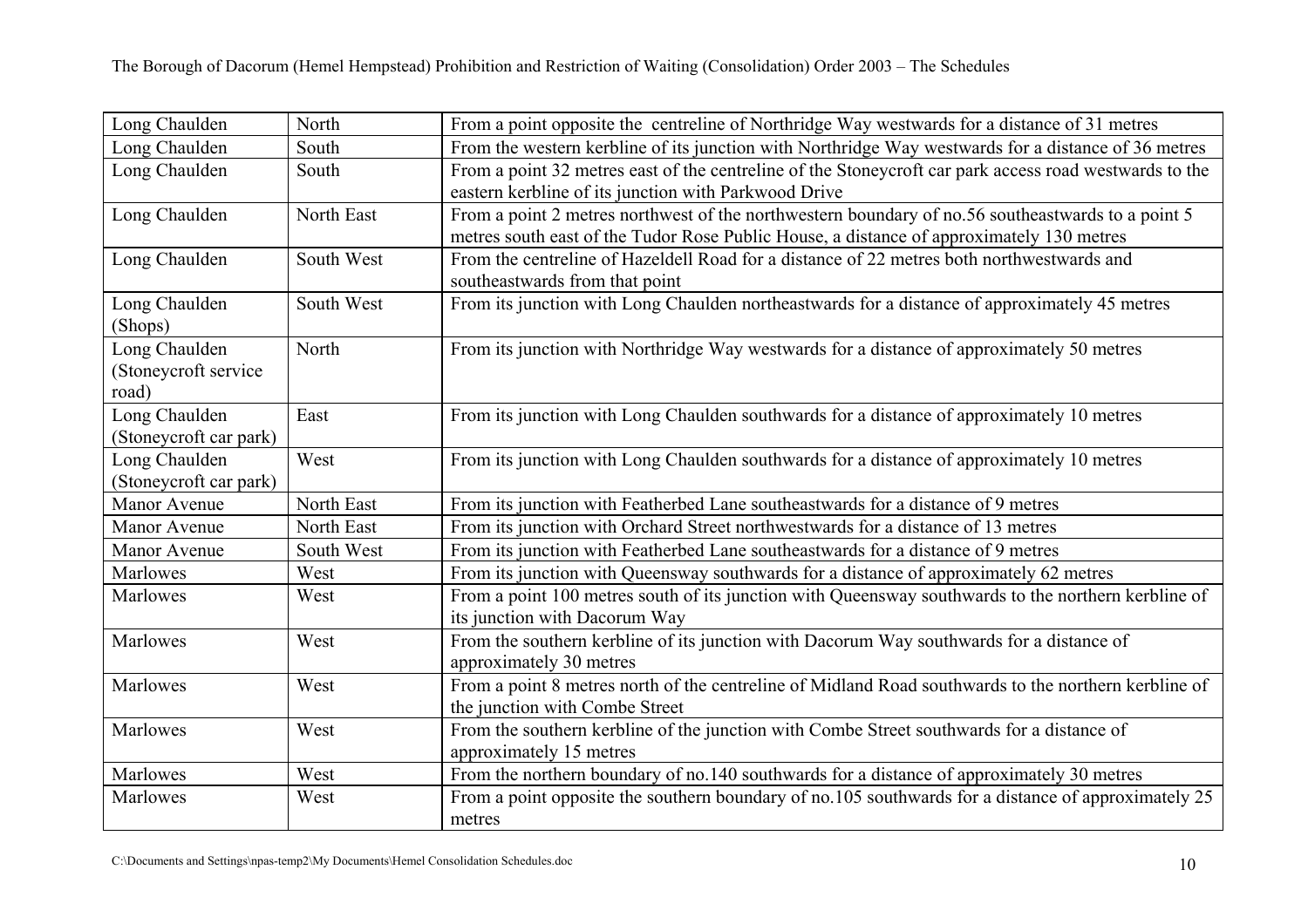| Marlowes              | East       | From its junction with Queensway southwards for a distance of 36 metres                             |
|-----------------------|------------|-----------------------------------------------------------------------------------------------------|
| Marlowes              | East       | From a point 93 metres south of its junction with Queensway southwards for a distance of 45 metres  |
| Marlowes              | East       | From the southern kerbline of its junction with Midland Road southwards for a distance of 28 metres |
| Marlowes              | East       | From a point 75 metres south of the southern kerbline of its junction with Midland Road southwards  |
|                       |            | for a distance of 110 metres                                                                        |
| Marlowes              | East       | From the southern boundary of no.105 southwards for a distance of approximately 35 metres           |
| Martian Avenue        | East       | From its junction with Jupiter Drive northwards for a distance of approximately 52 metres           |
| Martian Avenue        | West       | From its junction with Jupiter Drive northwards for a distance of approximately 45 metres           |
| Mayo Gardens          | East       | From its junction with Anchor Lane northwards for a distance of 10 metres                           |
| Mayo Gardens          | West       | From its junction with Anchor Lane northwards for a distance of 10 metres                           |
| Maynard Road          | East       | From its junction with Albion Hill northwards for a distance of 30 metres                           |
| Maynard Road          | West       | From its junction with Albion Hill northwards for a distance of 10 metres                           |
| Mill Street           | North      | From its junction with Durrants Hill Road eastwards for a distance of 10 metres                     |
| Mill Street           | South      | From its junction with Durrants Hill Road eastwards for a distance of 10 metres                     |
| Moor End Road         | North      | From its junction with Waterhouse Street to its junction with Leighton Buzzard Road                 |
| Moor End Road         | South      | From its junction with Waterhouse Street to its junction with Leighton Buzzard Road                 |
| Newell Road           | North East | From its junction with St Albans Hill southeastwards for a distance of 15 metres                    |
| Newell Road           | South West | From its junction with St Albans Hill southeastwards for a distance of 15 metres                    |
| Northridge Way        | East       | From its junction with Long Chaulden southwards for a distance of 30 metres                         |
| Northridge Way        | West       | From its junction with Long Chaulden southwards for a distance of 75 metres                         |
| <b>Orchard Street</b> | North West | From its junction with Manor Avenue northeastwards for a distance of 7 metres                       |
| (Apsley)              |            |                                                                                                     |
| <b>Orchard Street</b> | South East | From a point 40 metres southwest of its junction with London Road southwestwards for a distance of  |
| (Apsley)              |            | 12 metres                                                                                           |
| Paradise              | North      | From its junction with Park Lane eastwards for a distance of 40 metres                              |
| Paradise              | South      | From its junction with Park Lane eastwards for a distance of 33 metres                              |
| Park Lane             | East       | Entire length                                                                                       |
| Park Lane             | West       | Entire length                                                                                       |
| Parkwood Drive        | East       | From its junction with Long Chaulden southwards for a distance of 12 metres                         |
| Pennine Way           | North      | From its junction with Redbourn Road westwards for a distance of approximately 25 metres            |
| Pennine Way           | South      | Entire length                                                                                       |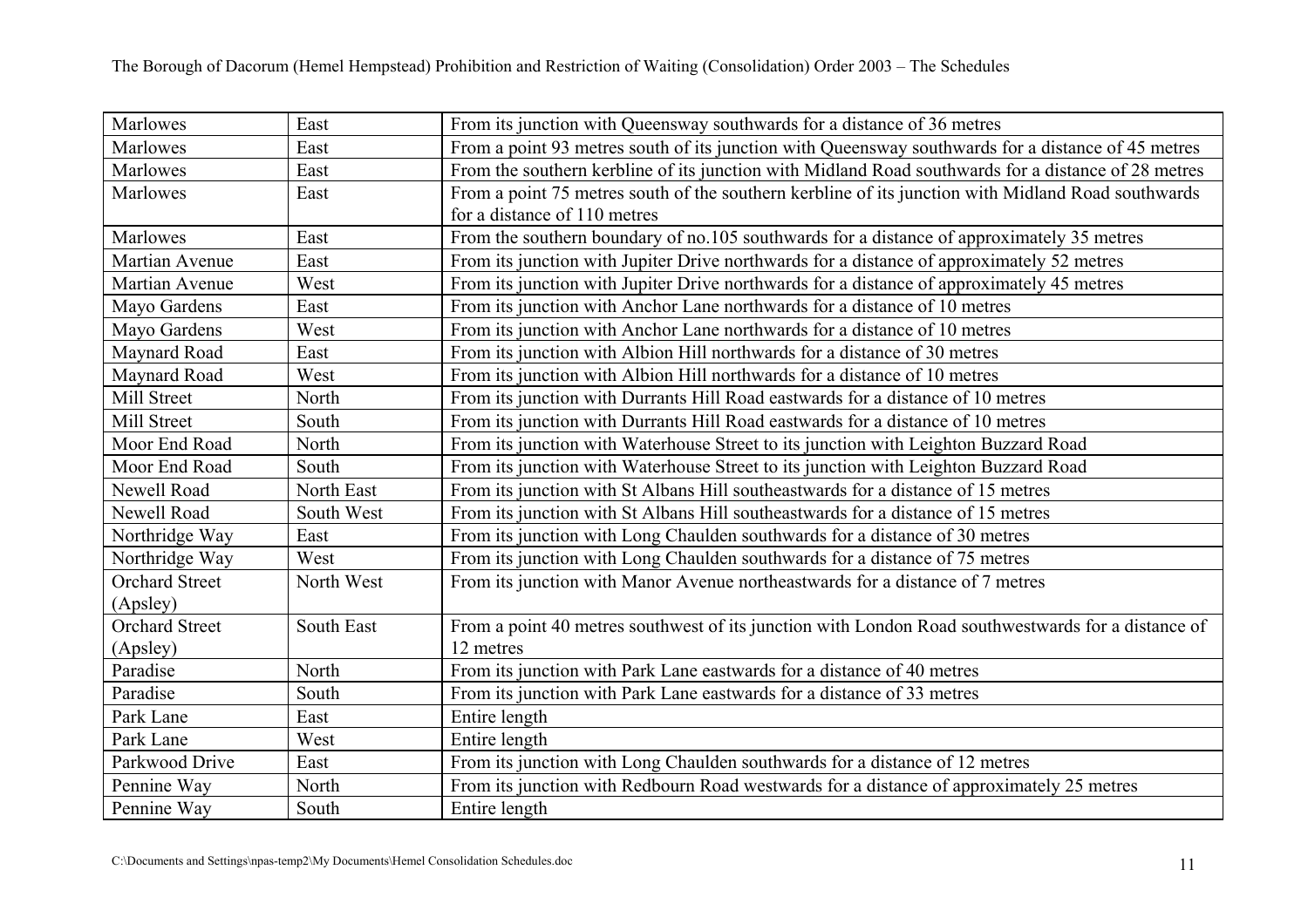| Piccotts End Road           | East       | From the northern kerbline of its junction with Fletcher Way northwards for a distance of 30 metres             |
|-----------------------------|------------|-----------------------------------------------------------------------------------------------------------------|
| Piccotts End Road           | West       | From a point 30 metres north of the northern kerbline of its junction with Fletcher Way southwards              |
|                             |            | for a distance of 42 metres                                                                                     |
| Riversend Road              | East       | From its junction with London Road southwards for a distance of 28 metres                                       |
| <b>Riversend Road</b>       | West       | From its junction with London Road southwards for a distance of 59 metres                                       |
| Riversend Road              | West       | From a point 86 metres south of its junction with London Road southwards for a distance of 45                   |
|                             |            | metres                                                                                                          |
| <b>Seaton Road</b>          | North West | From its junction with Lawn Lane northeastwards for a distance of 15 metres                                     |
| <b>Seaton Road</b>          | South East | From its junction with Lawn Lane northeastwards for a distance of 31 metres                                     |
| Selden Hill                 | North      | Between its junction with Marlowes and its junction with Park Lane                                              |
| Selden Hill                 | South      | Between its junction with Marlowes and its junction with Park Lane                                              |
| <b>Shenley Road</b>         | North East | From a point 15 metres northwest of its junction with the Sainsbury service road southeastwards to a            |
|                             |            | point 20 metres south of the centreline of its southernmost junction with Coleridge Crescent                    |
| Shenley Road                | South West | From a point 22 metres northwest of the centreline of its northernmost junction with Coleridge                  |
|                             |            | Crescent to a point 18 metres southeast of that centreline                                                      |
| Shenley Road                | South West | From a point 20 metres northwest of the centreline of its northernmost junction with Coleridge                  |
|                             |            | Crescent to a point 20 metres southeast of that centreline                                                      |
| St Albans Hill              | North West | From the centreline of Belswains Lane northeastwards to the boundary between no.25 and no.27                    |
| St Albans Hill              | North West | From a point 15 metres southwest of the centreline of Newell Road northwestwards for a distance of<br>33 metres |
| St Albans Hill              | South East | From its junction with Belswains Lane to a point 18 metres northeast of the centreline of Newell<br>Road        |
| St John's (Service<br>Road) | North      | Between its junction with St John's Road and the eastern boundary of no.6 St John's Road                        |
| St John's (Service          | South      | From its junction with St John's Road eastwards for a distance of 11 metres                                     |
| Road)                       |            |                                                                                                                 |
| St John's Road              | North      | From its junction with Station Road to the southern kerbline of the Heath Park Public House access<br>road      |
| St John's Road              | North      | From the northern kerbline of the Heath Park Public House access road westwards to the eastern                  |
|                             |            | kerbline of its junction with Park Road                                                                         |
| St John's Road              | North      | From the western kerbline of its junction with Park Road to the eastern kerbline of its junction with           |
|                             |            | Heath Lane                                                                                                      |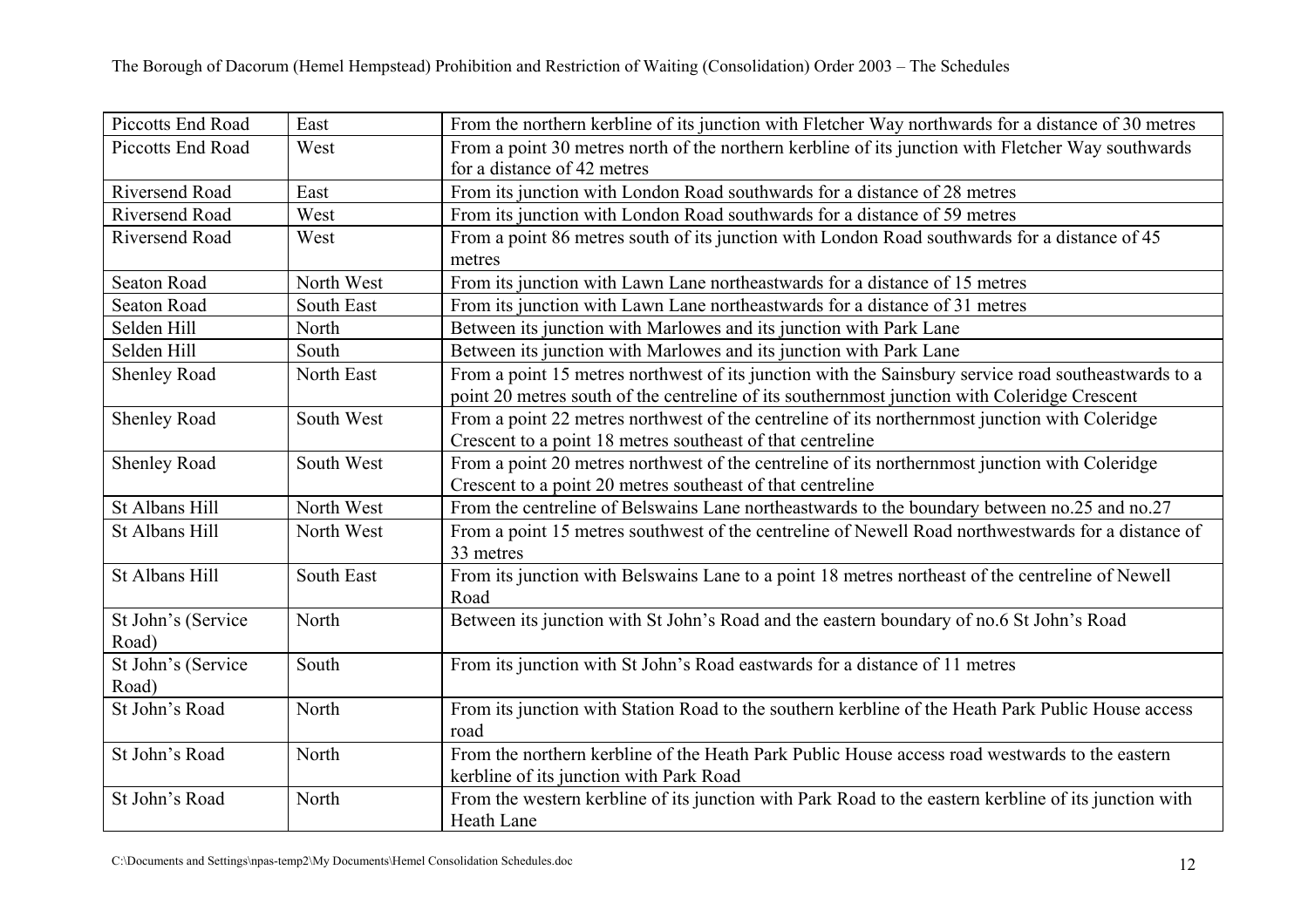| St John's Road                   | North      | From the western kerbline of its junction with Heath Lane westwards for a distance of approximately<br>95 metres                  |
|----------------------------------|------------|-----------------------------------------------------------------------------------------------------------------------------------|
| St John's Road                   | North      | From a point 13 metres east of the centreline of Wharf Road westwards to the eastern kerbline of its<br>junction with Anchor Road |
| St John's Road                   | South      | From its junction with Station Road to the eastern kerbline of its junction with Heath Lane                                       |
| St John's Road                   | South      | From the western kerbline of its junction with Heath Lane westwards for a distance of approximately<br>90 metres                  |
| St John's Road                   | South      | From a point 13 metres east of the centreline of Wharf Road westwards to the eastern kerbline of that<br>junction                 |
| St John's Road                   | South      | From the western boundary of no.53 westwards for a distance of approximately 15 metres                                            |
| St John's Road                   | South      | From a point 16 metres west of the centreline of Puller Road westwards for a distance of<br>approximately 12 metres               |
| <b>Storey Street</b>             | South East | From its junction with Weymouth Street northeastwards for a distance of 10 metres                                                 |
| <b>Storey Street</b>             | South East | From a point 37 metres northeast of its junction with Weymouth Street northeastwards to its junction<br>with London Road          |
| The Nokes                        | North East | From its junction with Galley Hill northeastwards for a distance of 42 metres                                                     |
| Two Waters Link<br>Road          | East       | From its junction with London Road northwards to its junction with Two Waters Road                                                |
| Two Waters Link<br>Road          | East       | From the southeastern kerbline of its junction with London Road southwards for a distance of<br>approximately 50 metres           |
| Two Waters Link<br>Road          | West       | From its junction with London Road northwards to its junction with Two Waters Road                                                |
| Two Waters Link<br>Road          | West       | From the southern kerbline of its junction with London Road southwards for a distance of<br>approximately 130 metres              |
| Two Waters Road                  | East       | From its junction with the Plough Roundabout southwards to its junction with Two Waters Link Road                                 |
| Two Waters Road                  | West       | From its junction with the Plough Roundabout southwards to its junction with Two Waters Link Road                                 |
| Two Waters Road                  | East       | From its junction with London Road northwards for a distance of 25 metres                                                         |
| Two Waters Road                  | West       | From its junction with London Road northwards for a distance of 25 metres                                                         |
| Warners End Road                 | North      | From the centreline of Northridge Way eastwards for a distance of 18 metres                                                       |
| Warners End Road                 | South      | From its junction with Northridge Way eastwards for a distance of 8 metres                                                        |
| Water Gardens Car<br>Park Access | East       | From its junction with Combe Street southwards for a distance of approximately 75 metres                                          |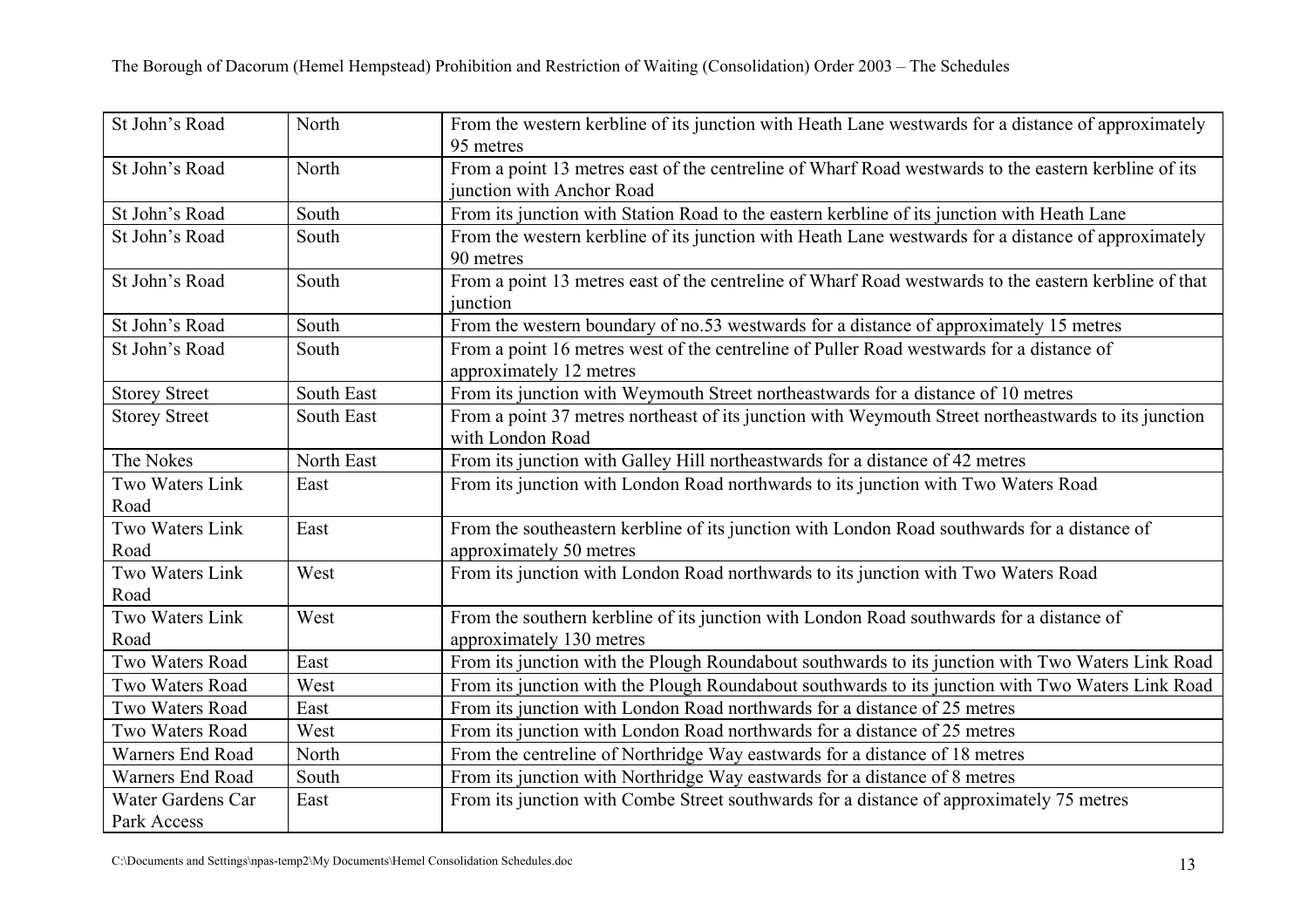| Water Gardens Car<br>Park Access | West       | From its junction with Combe Street southwards for a distance of approximately 50 metres                                |
|----------------------------------|------------|-------------------------------------------------------------------------------------------------------------------------|
| <b>Waterhouse Street</b>         | East       | From its junction with Combe Street southwards for a distance of approximately 50 metres                                |
| <b>Waterhouse Street</b>         | East       | From a point 10 metres north of the northern kerbline of its junction with Bridge Street southwards to<br>that kerbline |
| <b>Waterhouse Street</b>         | East       | From the northern kerbline of its junction with Bridge Street southwards for a distance of 40 metres                    |
| <b>Waterhouse Street</b>         | East       | From the southern kerbline of the exit road from Bank Court southwards for a distance of 25 metres                      |
| Waterhouse Street                | East       | From a point 47 metres north of its junction with Moor End Road southwards to that junction                             |
| <b>Waterhouse Street</b>         | West       | From its junction with Combe Street southwards for a distance of approximately 240 metres                               |
| <b>Waterhouse Street</b>         | West       | From a point 10 metres north of the northern kerbline of its junction with Bridge Street southwards to<br>that kerbline |
| <b>Waterhouse Street</b>         | West       | From the southern kerbline of its junction with Bridge Street southwards for a distance of<br>approximately 145 metres  |
| <b>Waterhouse Street</b>         | West       | From a point approximately 145 metres north of its junction with Moor End Road southwards to that<br>junction           |
| Weymouth Street                  | North West | From its junction with Kents Avenue northeastwards for a distance of 17 metres                                          |
| <b>Weymouth Street</b>           | North West | From a point 30 metres southwest of its junction with London Road northeastwards to that junction                       |
| Weymouth Street                  | North East | From its junction with Storey Street southeastwards for a distance of 14 metres                                         |
| <b>Weymouth Street</b>           | South East | Entire length                                                                                                           |
| <b>Wharf Road</b>                | East       | From its junction with St John's Road southwards for a distance of 15 metres                                            |
| <b>Wharf Road</b>                | West       | From its junction with St John's Road southwards for a distance of 15 metres                                            |
| <b>Whiteleaf Road</b>            | North West | Entire length                                                                                                           |
| <b>Whiteleaf Road</b>            | South East | Entire length                                                                                                           |
| White Lion Street                | East       | From its junction with London Road northwards for a distance of 6 metres                                                |
| White Lion Street                | West       | From its junction with London Road northwards for a distance of 6 metres                                                |
| <b>Wolsey Road</b>               | East       | From its junction with King Harry Street southwards to a point 69 metres south of its junction with<br>Albion Hill      |
| <b>Wolsey Road</b>               | East       | From a point 150 metres south of the junction with Albion Hill southwards to its junction with Selden<br>Hill           |
| <b>Wolsey Road</b>               | West       | Entire length                                                                                                           |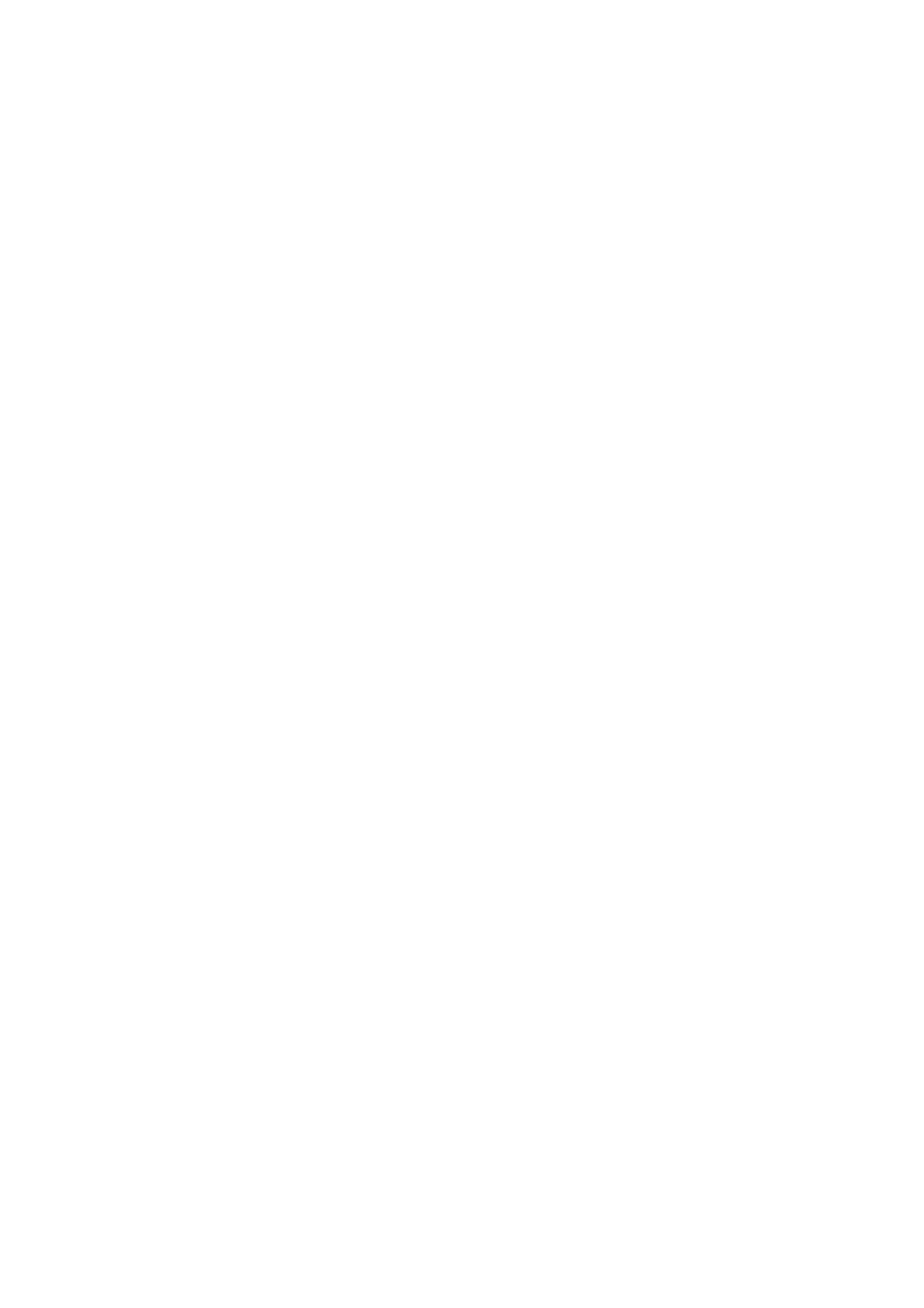# **SCHEDULE 2**

# **Waiting, Loading and Unloading Prohibited At Any Time**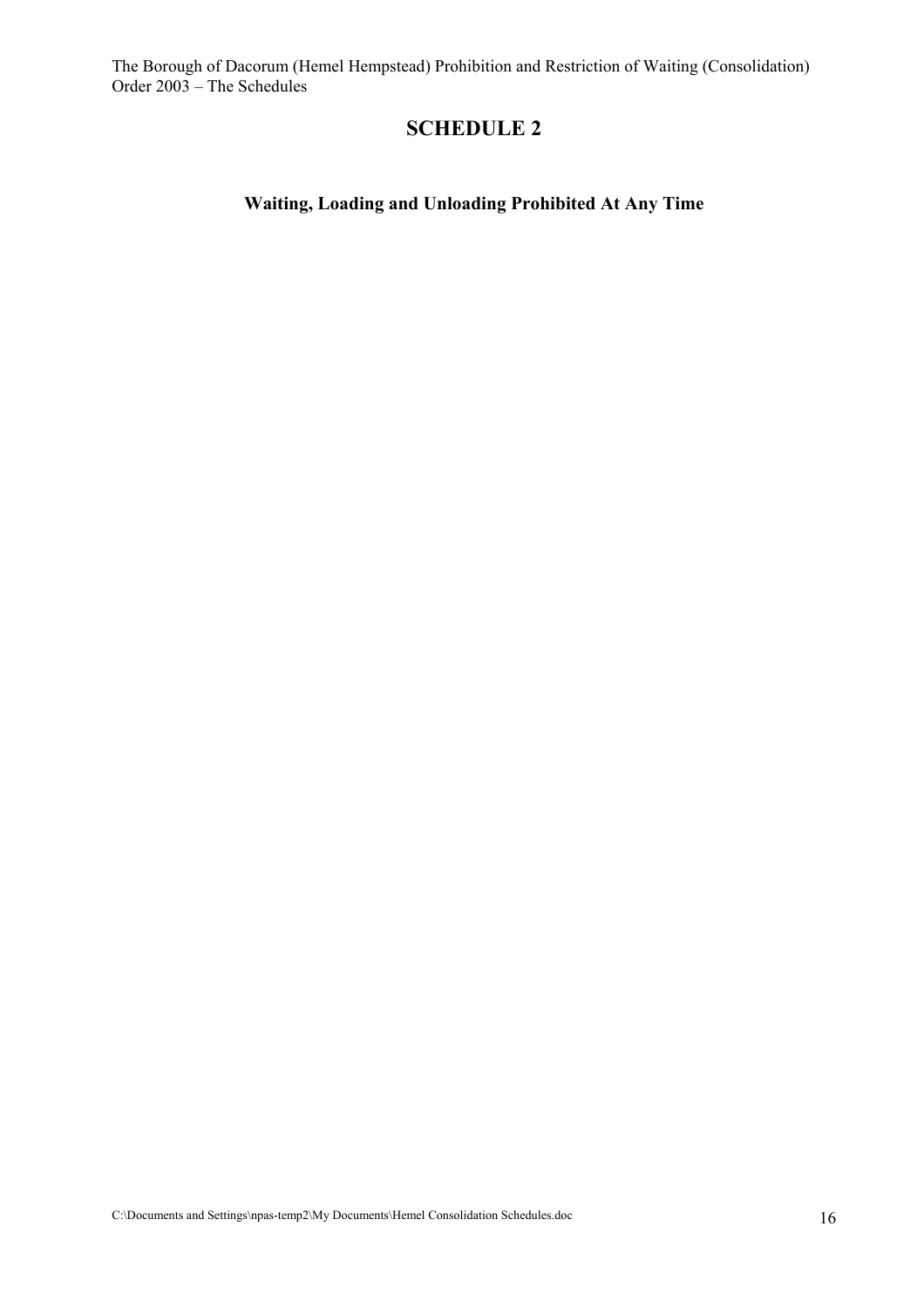#### **SCHEDULE 2**

|  |  | <b>Schedule 2: Waiting, Loading and Unloading Prohibited At Any Time</b> |
|--|--|--------------------------------------------------------------------------|
|  |  |                                                                          |

| Column 1      | Column 2       | Column 3                                            |
|---------------|----------------|-----------------------------------------------------|
| <b>STREET</b> | <b>SIDE OF</b> | <b>LOCATION</b>                                     |
| <b>NAME</b>   | <b>STREET</b>  |                                                     |
| Moor End Road | North          | Between its junction with Waterhouse Street and its |
|               |                | junction with Marlowes                              |
| Moor End Road | South          | Between its junction with Waterhouse Street and its |
|               |                | junction with Marlowes                              |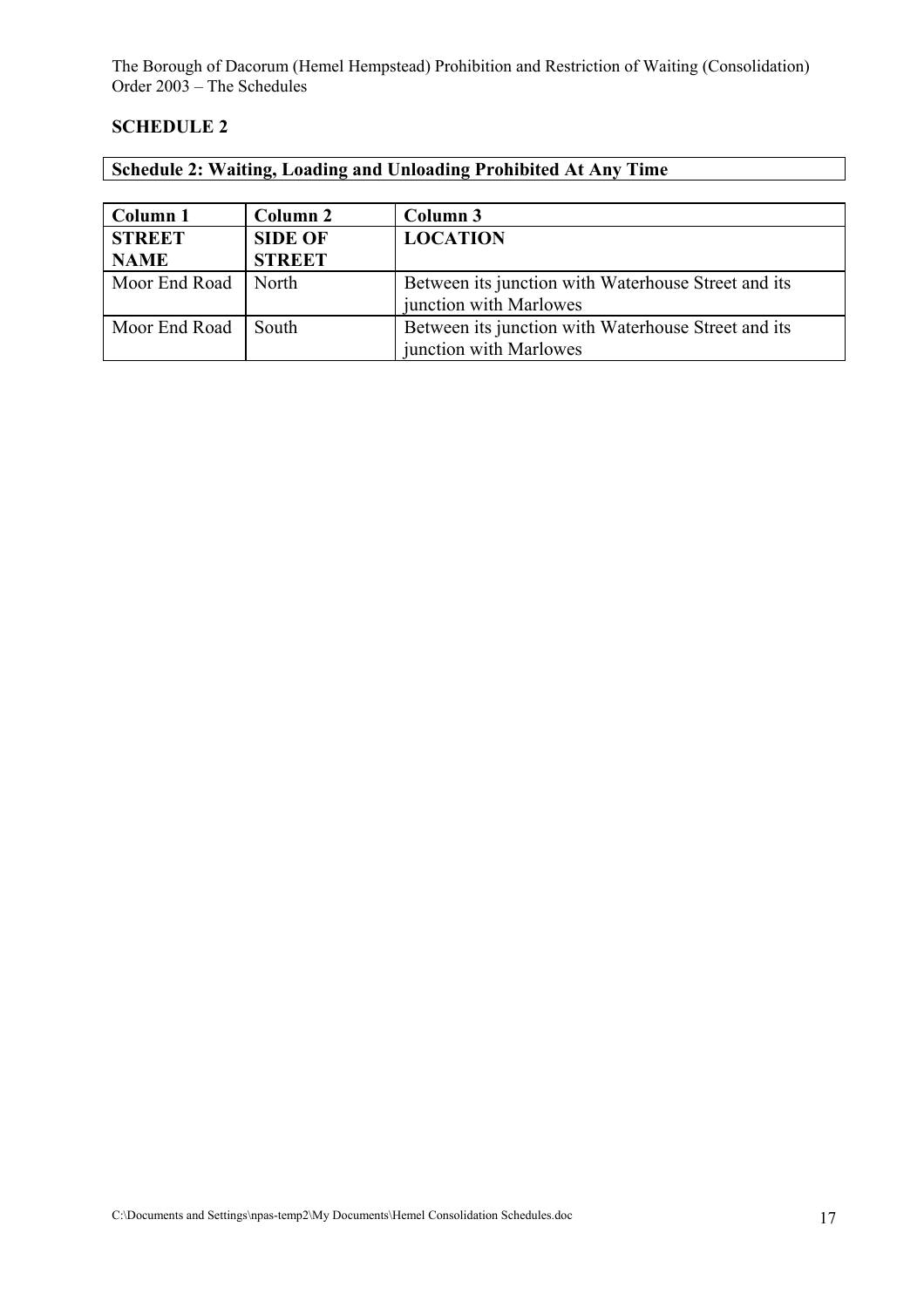### **SCHEDULE 3**

### **Waiting Restricted (Waiting Prohibited, Monday to Saturday inclusive, 8.30am to 6.30pm)**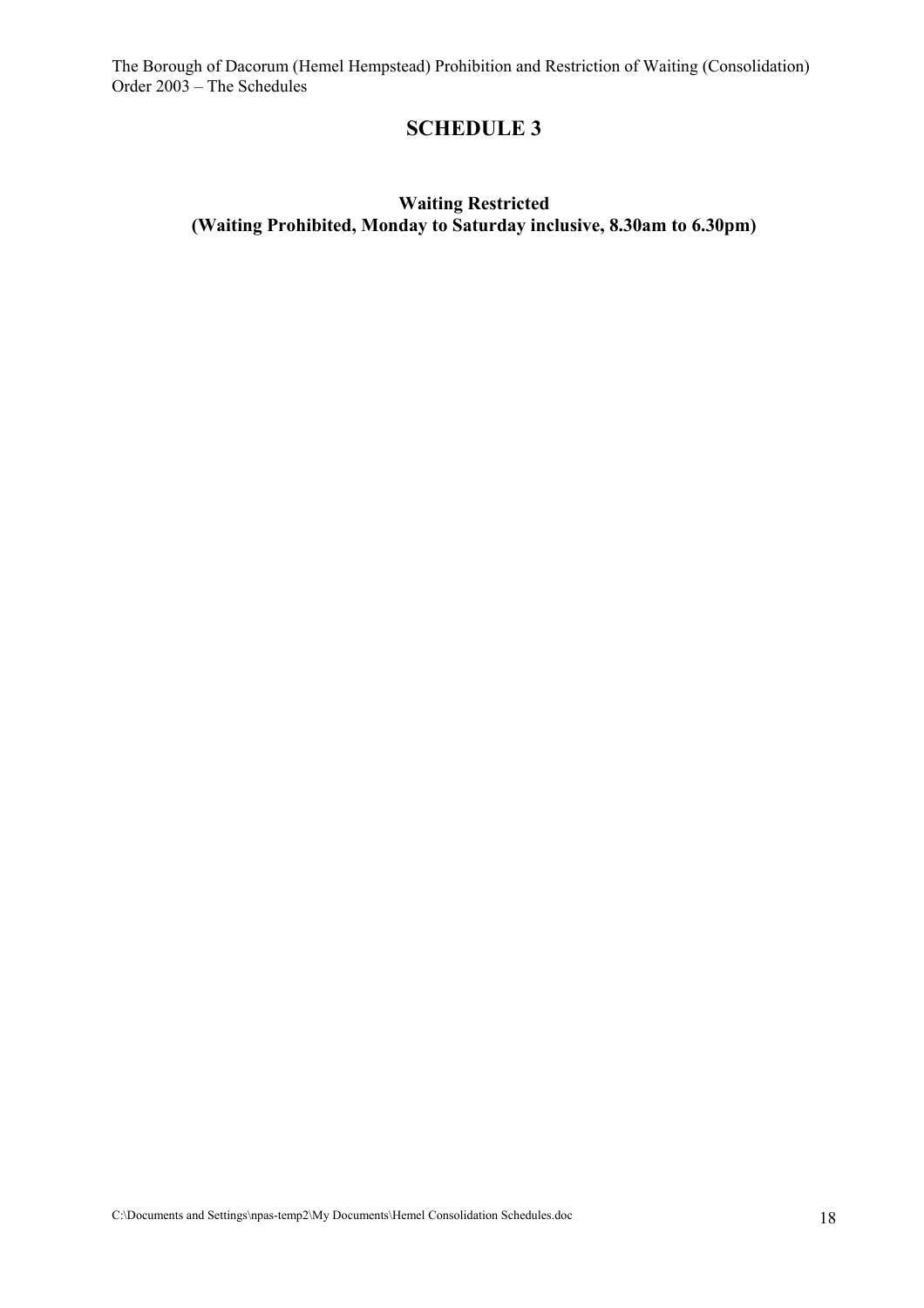#### **SCHEDULE 3**

**Schedule 3: Waiting Restricted: Monday to Saturday inclusive: 8.30am to 6.30pm** 

| <b>Column 1</b>       | Column <sub>2</sub> | Column 3                                                                                                                                  |
|-----------------------|---------------------|-------------------------------------------------------------------------------------------------------------------------------------------|
| <b>STREET</b>         | <b>SIDE OF</b>      | <b>LOCATION</b>                                                                                                                           |
| <b>NAME</b>           | <b>STREET</b>       |                                                                                                                                           |
| <b>Astley Road</b>    | North               | From its junction with Leighton Buzzard Road in a<br>westerly direction for an approximate distance of 10<br>metres                       |
| <b>Astley Road</b>    | South               | From its junction with Leighton Buzzard Road in a<br>westerly direction for an approximate distance of 45<br>metres                       |
| Adeyfield Road        | East                | From its junction with Queensway southwards for a<br>distance of approximately 100 metres                                                 |
| Adeyfield Road        | West                | From its junction with Queensway southwards to its<br>junction with Christchurch Road, a distance of<br>approximately 105 metres          |
| Anchor Lane           | North West          | From its junction with St John's Road northeastwards<br>for a distance of 58 metres                                                       |
| Anchor Lane           | <b>South East</b>   | From its junction with St John's Road northeastwards<br>for a distance of 58 metres                                                       |
| Anchor Lane           | South               | From its junction with Beechfield Road westwards for a<br>distance of approximately 38 metres                                             |
| Avia Close            | North West          | From its junction with London Road southwestwards for<br>a distance of 30 metres                                                          |
| Avia Close            | South East          | From its junction with London Road southwestwards for<br>a distance of 22 metres                                                          |
| <b>Bathurst Road</b>  | East                | From its easternmost junction with Fletcher Way<br>northwards for a distance of 15 metres                                                 |
| <b>Bathurst Road</b>  | West                | From its easternmost junction with Fletcher Way<br>northwards for a distance of 15 metres                                                 |
| <b>Belmont Road</b>   | North West          | From its junction with Belswains Lane northeastwards<br>for a distance of 15 metres                                                       |
| <b>Belmont Road</b>   | <b>South East</b>   | From its junction with Belswains Lane northeastwards<br>for a distance of 15 metres                                                       |
| <b>Belswains Lane</b> | North East          | From a point 20 metres south east of its junction with St<br>Albans Hill southeastwards for a distance of 40 metres                       |
| <b>Belswains Lane</b> | North East          | From a point 25 metres southeast of the centreline of<br>Belmont Road northwestwards to a point 20 metres<br>northwest of that centreline |
| <b>Belswains Lane</b> | North East          | From a point 15 metres southeast of the centreline of<br>Great Elms Road to a point 17 metres northwest of that<br>centreline             |
| <b>Belswains Lane</b> | South West          | From a point 20 metres south east of its junction with St<br>Albans Hill southeastwards for a distance of 40 metres                       |
| <b>Belswains Lane</b> | South West          | From a point 25 metres southeast of the centreline of<br>Belmont Road northwestwards to a point 28 metres                                 |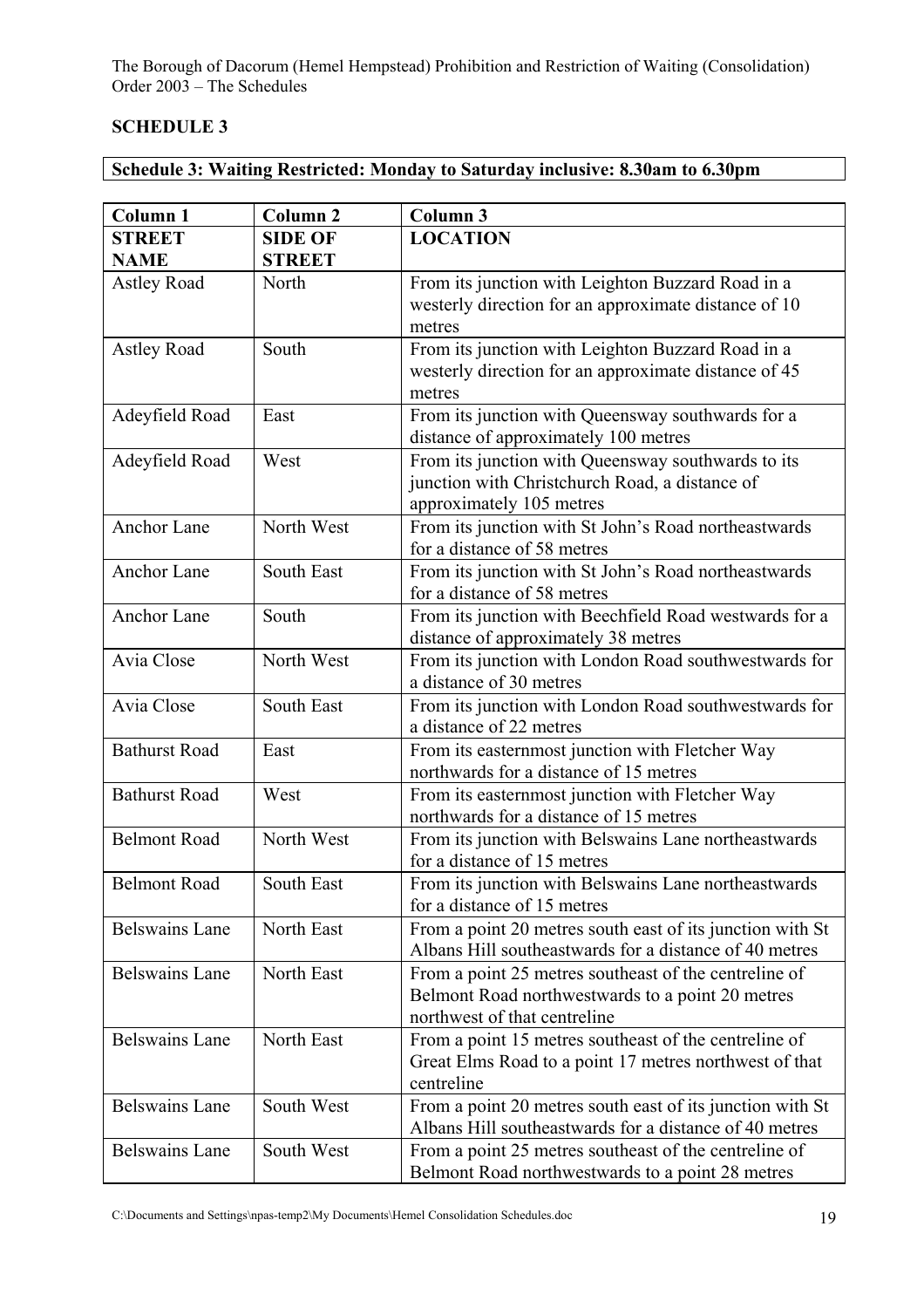|                       |                | northwest of that centreline                           |
|-----------------------|----------------|--------------------------------------------------------|
| <b>Bennetts End</b>   | South West     | From its junction with Kimps Way southeastwards to the |
| Road                  |                | entrance/exit to Bennettsgate Shopping Centre          |
| Bennettsgate          | North West     | From its junction with Bennetts End Road               |
|                       |                | southwestwards for a distance of 10 metres             |
| Bennettsgate          | South East     | From its junction with Bennetts End Road               |
|                       |                | southwestwards for a distance of 10 metres             |
| Boundary Way          | East and North | From its junction with Three Cherry Trees Lane         |
|                       | East           | southwards and then southeastwards to its northernmost |
|                       |                | junction with Buncefield Lane                          |
| Boundary Way          | West and South | From its junction with Three Cherry Trees Lane         |
|                       | West           | southwards and then southeastwards to its northernmost |
|                       |                | junction with Buncefield Lane                          |
| <b>Bridge Street</b>  | South          | From a point 15 metres west of the western kerbline of |
|                       |                | its junction with Waterhouse Street westwards for a    |
|                       |                | distance of 30 metres                                  |
| Cambrian Way          | North West     | From its junction with Fletcher Way northeastwards for |
|                       |                | a distance of 12 metres                                |
| Cambrian Way          | South East     | From its junction with Fletcher Way northeastwards for |
|                       |                | a distance of 12 metres                                |
| Cedar Walk            | North          | From its junction with Lawn Lane eastwards for a       |
|                       |                | distance of 40 metres                                  |
| Cedar Walk            | South          | From its junction with Lawn Lane eastwards for a       |
|                       |                | distance of 40 metres                                  |
| Cedar Walk            | South          | From a point 45 metres east of its junction with Lawn  |
|                       |                | Lane eastwards for a distance of 40 metres             |
| Cleveland Road        | North West     | Entire length                                          |
| <b>Cleveland Road</b> | South East     | Entire length                                          |
| Cleveland Way         | North East     | Entire length                                          |
| Cleveland Way         | South West     | Entire length                                          |
| Corner Hall           | North          |                                                        |
|                       |                | Entire length                                          |
| Corner Hall           | South          | Entire length                                          |
| Corner Hall           | North East     | From its northernmost junction with Cedar Walk         |
| Avenue                |                | southwards for a distance of 15 metres                 |
| Corner Hall           | South West     | From its northernmost junction with Cedar Walk         |
| Avenue                |                | southwards for a distance of 15 metres                 |
| Cowper Road           | East           | From its junction with St John's Road northwards for a |
|                       |                | distance of 25 metres                                  |
| Cowper Road           | West           | From its junction with St John's Road northwards for a |
|                       |                | distance of 25 metres                                  |
| Duxons Turn           | North          | From its southernmost junction with Maylands Avenue    |
|                       |                | westwards for a distance of 10 metres                  |
| Duxons Turn           | South          | From its southernmost junction with Maylands Avenue    |
|                       |                | westwards for a distance of 10 metres                  |
| Eaton Road            | North West     | Entire length                                          |
| Eaton Road            | South East     | Entire length                                          |
| Ebberns Road          | North East     | From its junction with Durrants Hill Road              |
|                       |                | southeastwards for a distance of 12 metres             |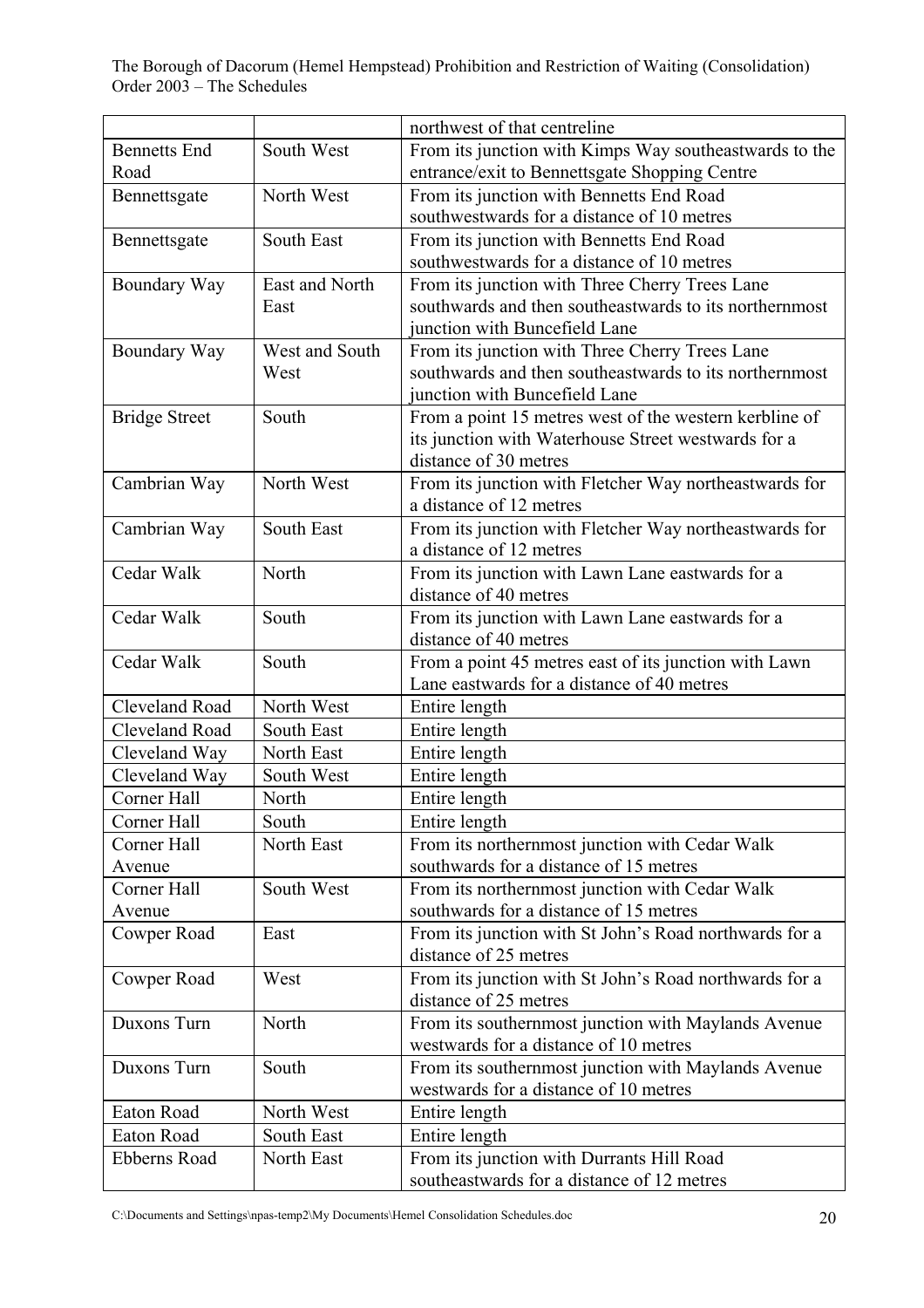| <b>Ebberns Road</b>    | South West | From its junction with Durrants Hill Road                                          |
|------------------------|------------|------------------------------------------------------------------------------------|
|                        |            | southeastwards for a distance of 23 metres                                         |
| Everest Way            | West       | From its junction with Queens Square southeastwards<br>for a distance of 10 metres |
| Featherbed Lane        | North West | From its junction with London Road southwestwards for                              |
|                        |            | a distance of 35 metres                                                            |
| Featherbed Lane        | North West | From a point 12 metres north of the centreline of Henry                            |
|                        |            | Stee et southwestwards for a distance of 72 metres                                 |
| Featherbed Lane        | South East | From the southern kerbline of its junction with Manor                              |
|                        |            | Avenue southwestwards for a distance of 112 metres                                 |
| Fennycroft Road        | North East | From its junction with Galley Hill northwestwards for a                            |
|                        |            | distance of approximately 56 metres                                                |
| Fennycroft Road        | South West | From its junction with Galley Hill northwestwards for a                            |
|                        |            | distance of approximately 56 metres                                                |
| Fig Tree Hill          | East       | From its junction with Queensway northwards for a                                  |
|                        |            | distance of 15 metres                                                              |
| Fig Tree Hill          | East       | From its junction with George Street southwards for a                              |
|                        |            | distance of 10 metres                                                              |
| Fig Tree Hill          | West       | Entire length (excluding parking bay)                                              |
| <b>Fishery Passage</b> | North West | From its junction with St John's Road southwestwards                               |
|                        |            | for a distance of 10 metres                                                        |
| <b>Fishery Passage</b> | South East | From its junction with St John's Road southwestwards                               |
|                        |            | for a distance of 10 metres                                                        |
| Fishery Road           | East       | From its junction with St John's Road southwards to a                              |
|                        |            | point 35 metres south of the centreline of Yew Tree                                |
|                        |            | Court                                                                              |
| <b>Fishery Road</b>    | West       | From its junction with Northridge Way southwards to its                            |
|                        |            | junction with Yew Tree Court, a distance of                                        |
|                        |            | approximately 160 metres                                                           |
| Fletcher Way           | North      | From a point 15 metres west of the centreline of                                   |
|                        |            | Bathurst Road eastwards to a point 18 metres east of the                           |
|                        |            | centreline of Cambrian Way, a distance of                                          |
|                        |            | approximately 122 metres                                                           |
| Galley Hill            | North      | From the eastern kerbline of its junction with The Nokes                           |
|                        |            | northeastwards for a distance of approximately 65                                  |
|                        |            | metres                                                                             |
| Galley Hill            | North      | From a point 10 metres southwest of the centreline of                              |
|                        |            | Fennycroft Road northeastwards to a point 10 metres                                |
|                        |            | northeast of that centreline                                                       |
| Galley Hill            | South      | From the centreline of The Nokes northeastwards to a                               |
|                        |            | point approximately 5 metres from its junction with                                |
|                        |            | Gadebridge Road, a distance of approximately 40 metres                             |
| Galley Hill            | South      | From a point approximately 47 metres northwest of the                              |
|                        |            | centreline of Gadebridge Road northwestwards for a                                 |
|                        |            | distance of approximately 13 metres                                                |
| <b>Great Elms Road</b> | North West | From its junction with Belswains Lane northeastwards                               |
|                        |            | for a distance of 15 metres                                                        |
| <b>Great Elms Road</b> | South East | From its junction with Belswains Lane northeastwards                               |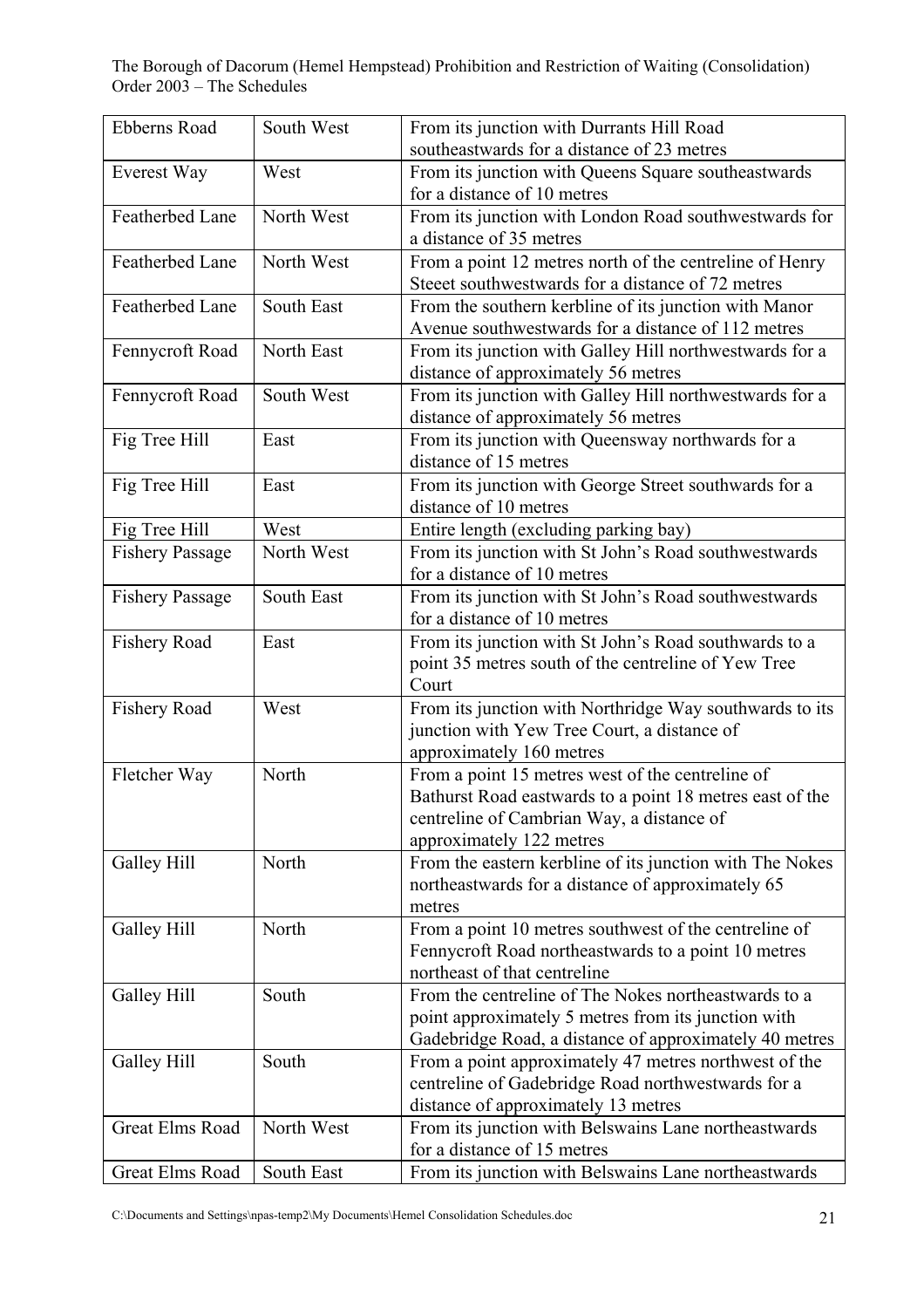|                     |            | for a distance of 15 metres                                                        |
|---------------------|------------|------------------------------------------------------------------------------------|
| Hall Road           | North East | From a point 125 metres north of its junction with                                 |
|                     |            | Cleveland Road northwards to include the turning circle                            |
|                     |            | at its northern end                                                                |
| Hall Road           | South West | Entire length                                                                      |
| Hammer Lane         | North West | From its junction with Longlands northeastwards for a                              |
|                     |            | distance of 10 metres                                                              |
| Hammer Lane         | South East | From its junction with Longlands northeastwards for a                              |
|                     |            | distance of 10 metres                                                              |
| <b>Henry Street</b> | North East | From its junction with Orchard Street northwestwards                               |
| (Apsley)            |            | for a distance of 10 metres                                                        |
| Jupiter Drive       | North      | From a point 13 metres west of the centreline of Saturn                            |
|                     |            | Way eastwards for a distance of 45 metres                                          |
| Kimps Way           | South East | From a point 18 metres north of its junction with Leys                             |
|                     |            | Road to its junction with Bennetts End Road                                        |
| King Harry Street   | East       | From a point 20 metres south of its junction with                                  |
|                     |            | Hillfield Road southwards for a distance of 105 metres                             |
| King Harry Street   | West       | From a point 145 metres south of its junction with                                 |
|                     |            | Hillfield Road southwards for a distance of 30 metres                              |
| Kingsland Road      | North      | From its junction with Fishery Road eastwards for a                                |
|                     |            | distance of 25 metres                                                              |
| Kingsland Road      | South      | From its junction with Fishery Road eastwards for a                                |
|                     |            | distance of 25 metres                                                              |
|                     | North East |                                                                                    |
| Lamsey Road         |            | Between its junction with St Albans Road (service road)                            |
|                     |            | and its junction with Simmonds Rise, a distance of                                 |
| Lawn Lane           | North East | approximately 40 metres                                                            |
|                     |            | From its junction with Cedar Walk southeastwards to the                            |
| Lawn Lane           | North East | southeastern boundary of no.91                                                     |
|                     |            | From the western boundary of no.183 southeastwards<br>for a distance of 105 metres |
| Lawn Lane           | South West |                                                                                    |
|                     |            | From the southern boundary of the Queen's Head Public                              |
|                     |            | House southeastwards to its junction with Corner Hall                              |
| Lawn Lane           | South West | From its junction with Corner Hall to the entrance of                              |
|                     |            | Lavers Timber Yard                                                                 |
| Leaside             | North East | Entire length                                                                      |
| Leys Road           | North      | From its junction with Peascroft Road westwards for a                              |
|                     |            | distance of 20 metres                                                              |
| London Road         | North      | From a point 3 metres east of the western boundary of                              |
|                     |            | no.469 westwards for a distance of 257 metres                                      |
| London Road         | North      | From the eastern kerbline of its junction with Fishery                             |
|                     |            | Road westwards for a distance of 40 metres                                         |
| London Road         | North      | From the western kerbline of its junction with Fishery                             |
|                     |            | Road westwards for a distance of 78 metres                                         |
| London Road         | North      | From a point 18 metres west of the centreline of                                   |
|                     |            | Featherbed Lane eastwards for a distance of 45 metres                              |
| London Road         | North      | From a point 32 metres east of the centreline of Avia                              |
|                     |            | Close eastwards for a distance of approximately 175                                |
|                     |            | metres                                                                             |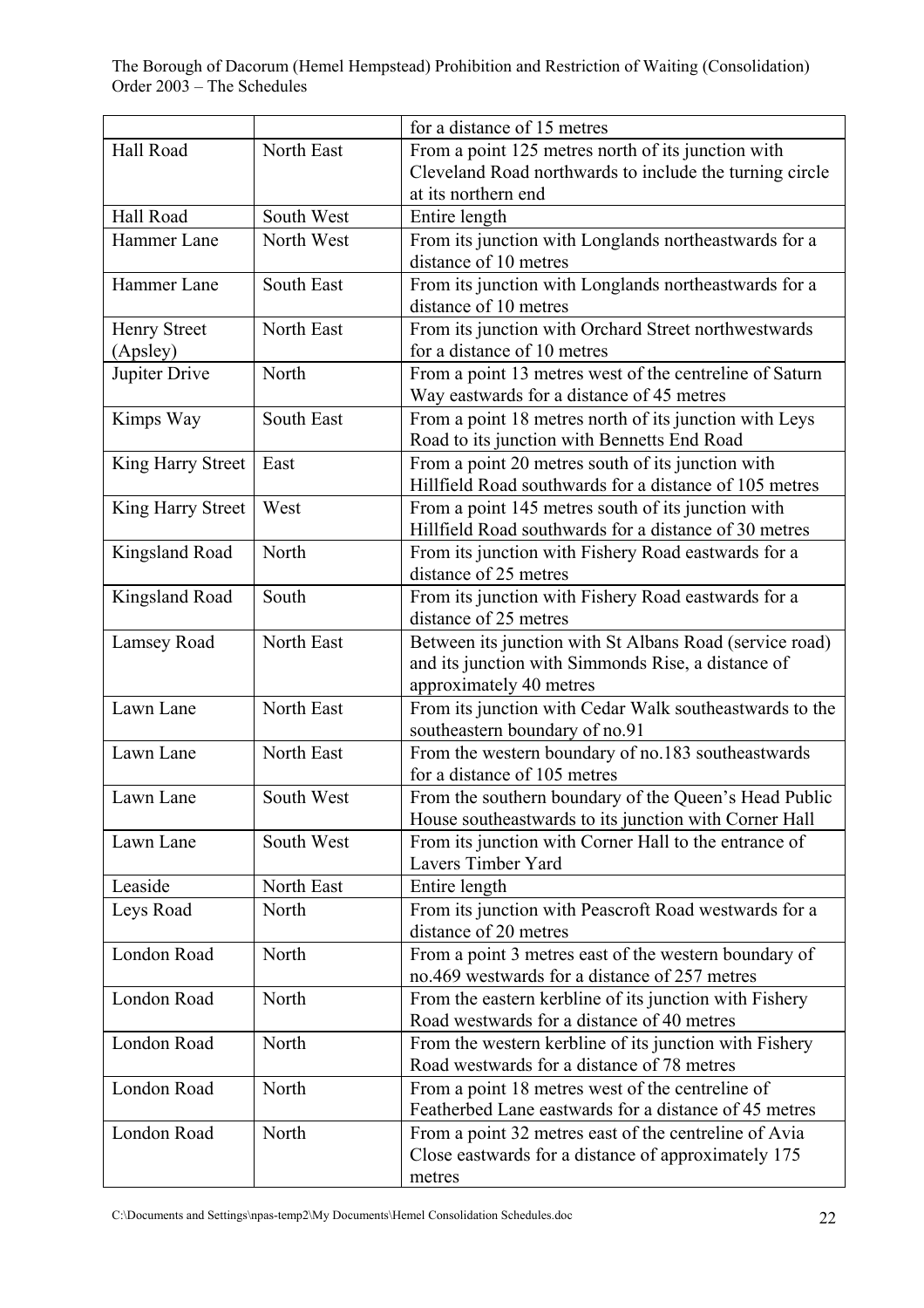| London Road         | South          | From a point 3 metres east of the western boundary of<br>no.469 westwards for a distance of approximately 230 |
|---------------------|----------------|---------------------------------------------------------------------------------------------------------------|
|                     |                | metres                                                                                                        |
| London Road         | South          | From a point opposite the centreline of Two Waters                                                            |
|                     |                | Road eastwards to its junction with Orchard Street, a                                                         |
|                     |                | distance of approximately 190 metres                                                                          |
| London Road         | South          | From a point 18 metres east of the centreline of Avia                                                         |
|                     |                | Close eastwards for a distance of approximately 127                                                           |
|                     |                | metres                                                                                                        |
| Longlands           | North East     | From its junction with Adeyfield Road southeastwards                                                          |
|                     |                | for a distance of 60 metres                                                                                   |
| Longlands           | North East     | From a point 12 metres north of the centreline of its                                                         |
|                     |                | junction with The Queen's Square southwards to a point                                                        |
|                     |                | 20 metres from that centreline                                                                                |
| Longlands           | South West     | From its junction with Adeyfield Road southeastwards                                                          |
|                     |                | for a distance of 60 metres                                                                                   |
| Manor Avenue        | North East     | From a point 8 metres southeast of its junction with                                                          |
|                     |                | Featherbed Lane southeastwards for a distance of 50                                                           |
|                     |                | metres                                                                                                        |
| Mark Road           | North West     | From its junction with Maylands Avenue                                                                        |
|                     |                | southwestwards for a distance of 200 metres                                                                   |
| Mark Road           | North West     |                                                                                                               |
|                     |                | From a point 18 metres north of the centreline of                                                             |
|                     |                | Cleveland Road southeastwards to its junction with                                                            |
|                     |                | Wood Lane End, a distance of approximately 320 metres                                                         |
| Mark Road           | South East     | From its junction with Maylands Avenue                                                                        |
|                     |                | southwestwards and southeastwards for a distance of                                                           |
|                     |                | approximately 220 metres                                                                                      |
| Mark Road           | South West     | From its junction with Avebury Court southeastwards                                                           |
|                     |                | for a distance of 310 metres                                                                                  |
| Market Car Park     | North          | Entire length                                                                                                 |
| access road         |                |                                                                                                               |
| Market Car Park     | South          | Entire length                                                                                                 |
| access road         |                |                                                                                                               |
| Market Car Park     | East and West  | Both sides of the perimeter road on the west side of the                                                      |
| perimeter road      |                | car park from its junction with Market Square                                                                 |
|                     |                | northwards for a distance of 55 metres                                                                        |
| Market Car Park     | North          | On the south side of the car park from a point 12 metres                                                      |
| perimeter road      |                | east of its junction with the Market Square access to that                                                    |
|                     |                | junction                                                                                                      |
| Marlowes            | East           | From a point 28 metres south of the southern kerbline of                                                      |
|                     |                | its junction with Midland Road southwards for a                                                               |
|                     |                | distance of 47 metres                                                                                         |
| Marlowes            | West           | From a point 15 metres south of the southern kerbline of                                                      |
|                     |                | its junction with Combe Street southwards for a distance                                                      |
|                     |                | of 47 metres                                                                                                  |
| <b>Maxted Close</b> | East and North | Entire length                                                                                                 |
|                     | East           |                                                                                                               |
| <b>Maxted Close</b> | West and North | Entire length                                                                                                 |
|                     |                |                                                                                                               |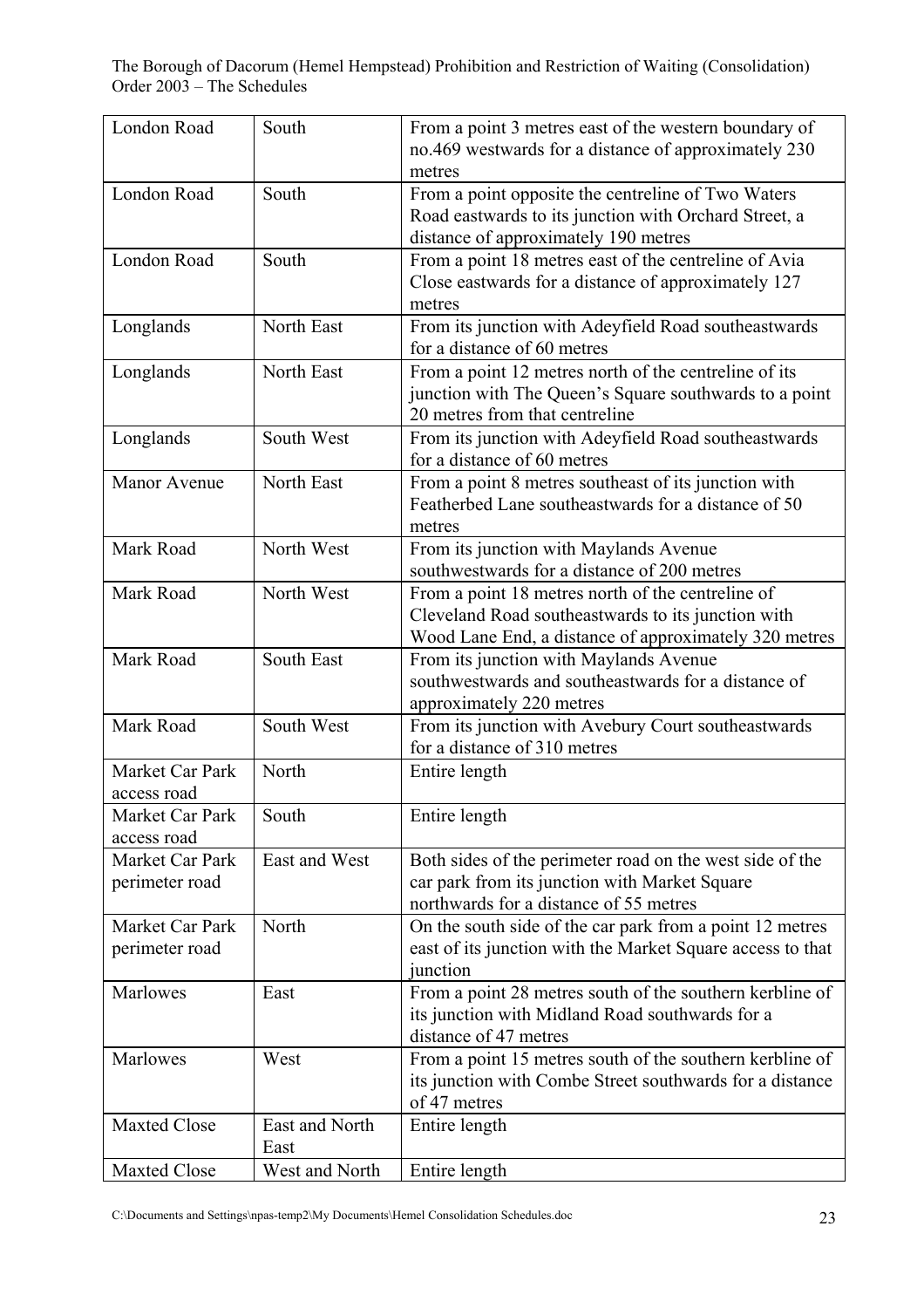|                       | East              |                                                          |
|-----------------------|-------------------|----------------------------------------------------------|
| <b>Maxted Road</b>    | North East, East, | Entire length                                            |
|                       | South East        |                                                          |
| <b>Maxted Road</b>    | South West,       | Entire length                                            |
|                       | West, North       |                                                          |
|                       | West              |                                                          |
| Mayflower             | West              | From its junction with Hillfield Road northwards for a   |
| Avenue                |                   | distance of 21 metres                                    |
| Maylands              | East              | Entire length                                            |
| Avenue                |                   |                                                          |
| Maylands              | West              | Entire length                                            |
| Avenue                |                   |                                                          |
| Moorland Road         | North             | From its junction with Fishery Road westwards for a      |
|                       |                   | distance of 10 metres                                    |
| Moorland Road         | South             | From its junction with Fishery Road westwards for a      |
|                       |                   | distance of 10 metres                                    |
| <b>Orchard Street</b> | North West        | From its junction with Henry Street northeastwards for a |
| (Apsley)              |                   | distance of 15 metres                                    |
| <b>Orchard Street</b> | <b>South East</b> | From its junction with London Road southwestwards for    |
| (Apsley)              |                   | a distance of 40 metres                                  |
| Paradise              | South             | From a point 50 metres east of its junction with Park    |
|                       |                   | Lane eastwards for a distance of 57 metres               |
| Peascroft Road        | North West        | From its junction with Leys Road northeastwards to the   |
|                       |                   | entrance/exit to Bennettsgate Shopping Centre, a         |
|                       |                   | distance of approximately 35 metres                      |
| Puller Road           | East              | From its junction with St John's road northwards for a   |
|                       |                   | distance of 15 metres                                    |
| Puller Road           | West              | From its junction with St John's road northwards for a   |
|                       |                   | distance of 15 metres                                    |
| The Queen's           | North             | From its junction with Longlands eastwards for a         |
| Square                |                   | distance of approximately 58 metres                      |
| The Queen's           | North             | From its junction with Everest Way westwards for a       |
| Square                |                   | distance of approximately 50 metres                      |
| The Queen's           | South             | From its junction with Longlands eastwards for a         |
| Square                |                   | distance of approximately 58 metres                      |
| The Queen's           | South             | From its junction with Everest Way westwards for a       |
| Square                |                   | distance of approximately 67 metres                      |
| Queensway             | North             | Between its junction with Leighton Buzzard Road and      |
|                       |                   | its junction with Marlowes                               |
| Queensway             | North             | From a point 33 metres west of the centreline of its     |
|                       |                   | junctions with High Street and Alexandra Road            |
|                       |                   | eastwards for a distance of approximately 140 metres     |
| Queensway             | North             | From the centreline of Lower Adeyfield Road for a        |
|                       |                   | distance of 18 metres in both an easterly and westerly   |
|                       |                   | direction                                                |
| Saturn Way            | East              | From its junction with Jupiter Drive northwards to the   |
|                       |                   | southern side of the Heights car park                    |
| Saturn Way            | East              | From the northern side of the Heights car park           |
|                       |                   |                                                          |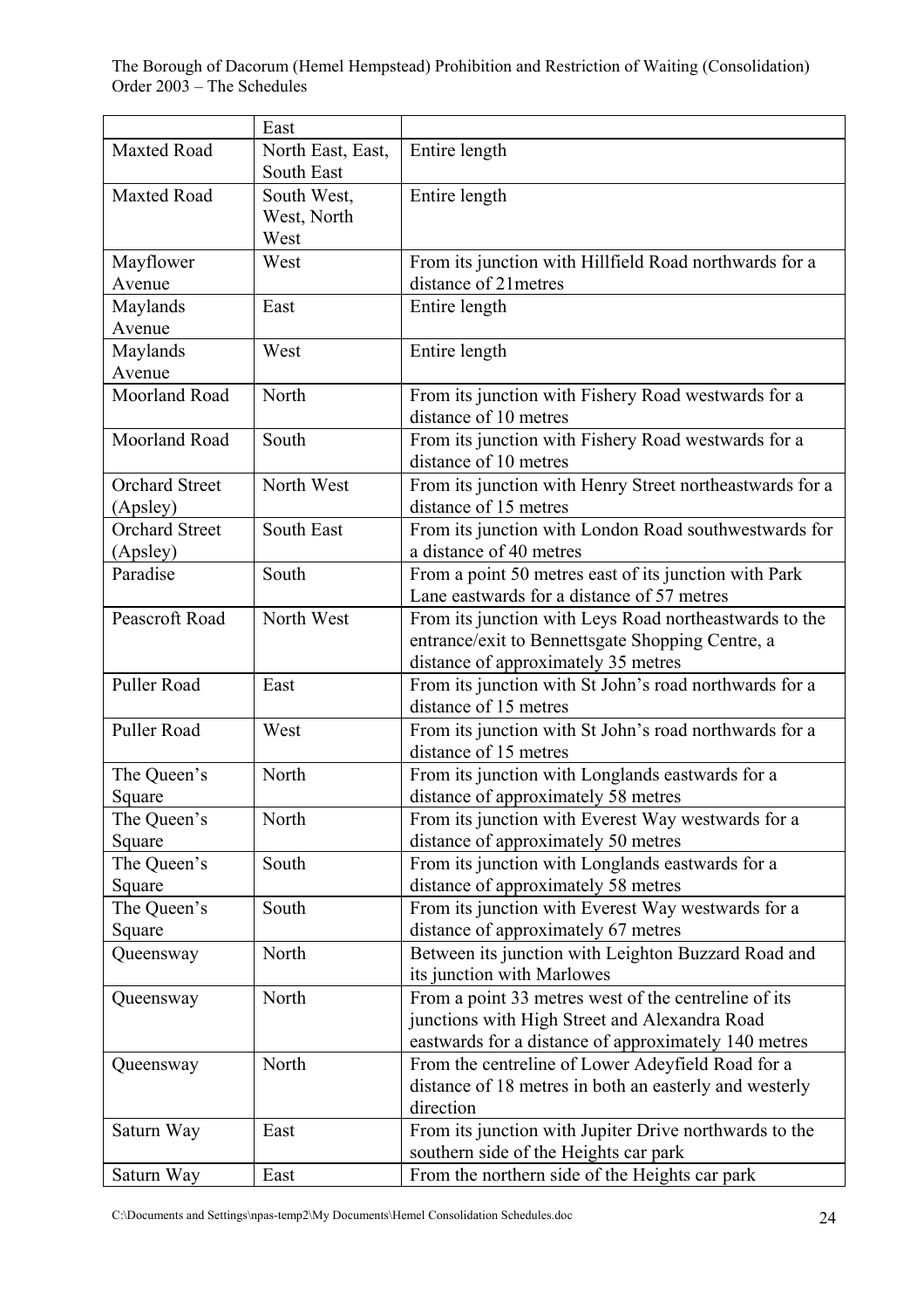|                   |            | northwards for a distance of 23 metres                   |
|-------------------|------------|----------------------------------------------------------|
| Saturn Way        | West       | Between its junction with Jupiter Drive and its junction |
|                   |            | with Vesta Road                                          |
| Sebright Road     | East       | From its junction with St John's road northwards for a   |
|                   |            | distance of 12 metres                                    |
| Sebright Road     | West       | From its junction with St John's road northwards for a   |
|                   |            | distance of 12 metres                                    |
| St John's Road    | North      | Between its junction with Anchor Lane and its junction   |
|                   |            | with Thorne Close                                        |
| St John's Road    | North      | Between its junction with Thorne Close and its junction  |
|                   |            | with Cowper Road                                         |
| St John's Road    | North      | From the western boundary of no.240 westwards to its     |
|                   |            | junction with Puller Road                                |
|                   |            |                                                          |
| St John's Road    | North      | Between its junction with Puller road and its junction   |
|                   |            | with Sebright Road                                       |
| St John's Road    | North      | From the western kerbline of its junction with Sebright  |
|                   |            | Road westwards for a distance of approximately 10        |
|                   |            | metres                                                   |
| St John's Road    | South      | From the eastern boundary of no.15 westwards to its      |
|                   |            | junction with Fishery Passage                            |
| St John's Road    | South      | From the eastern boundary of no.29 westwards for a       |
|                   |            | distance of 16 metres                                    |
| Swallowdale       | North West | From a point 25 metres west of the centreline of Maxted  |
| Lane              |            | Road westwards to the roundabout at its junction with    |
|                   |            | Eastman Way, a distance of 330 metres                    |
| Swallowdale       | North West | From the roundabout at its junction with Eastman Way     |
| Lane              |            | southwestwards and then westwards to the roundabout at   |
|                   |            | its junction with Redbourn Road, a distance of           |
|                   |            | approximately 310 metres                                 |
| Swallowdale       | South East | From a point 25 metres west of the centreline of Maxted  |
| Lane              |            | Road westwards to the roundabout at its junction with    |
|                   |            | Maylands Avenue, a distance of 330 metres                |
| Swallowdale       | South East | From the roundabout at its junction with Maylands        |
| Lane              |            | Avenue westwards to the roundabout at its junction with  |
|                   |            | High Street Green, a distance of approximately 305       |
|                   |            | metres                                                   |
| Three Cherry      | North East | From a point approximately 55 metres south east of its   |
| <b>Trees Lane</b> |            | junction with Swallowdale Lane southeastwards to a       |
|                   |            | point 18 metres east of the centreline of Boundary Way,  |
|                   |            | a distance of approximately 280 metres                   |
| Three Cherry      | South West | From its junction with Boundary Way eastwards to the     |
| <b>Trees Lane</b> |            | western kerbline of its junction with Boundary Way, a    |
|                   |            | distance of approximately 300 metres                     |
| Three Cherry      | South West | From the eastern kerbline of its junction with Boundary  |
| <b>Trees Lane</b> |            | Way eastwards for a distance of 17 metres                |
| Waterhouse        | East       | From the southern kerbline of its junction with the      |
| <b>Street</b>     |            | Market car park access road southwards for a distance of |
|                   |            | 15 metres                                                |
|                   |            |                                                          |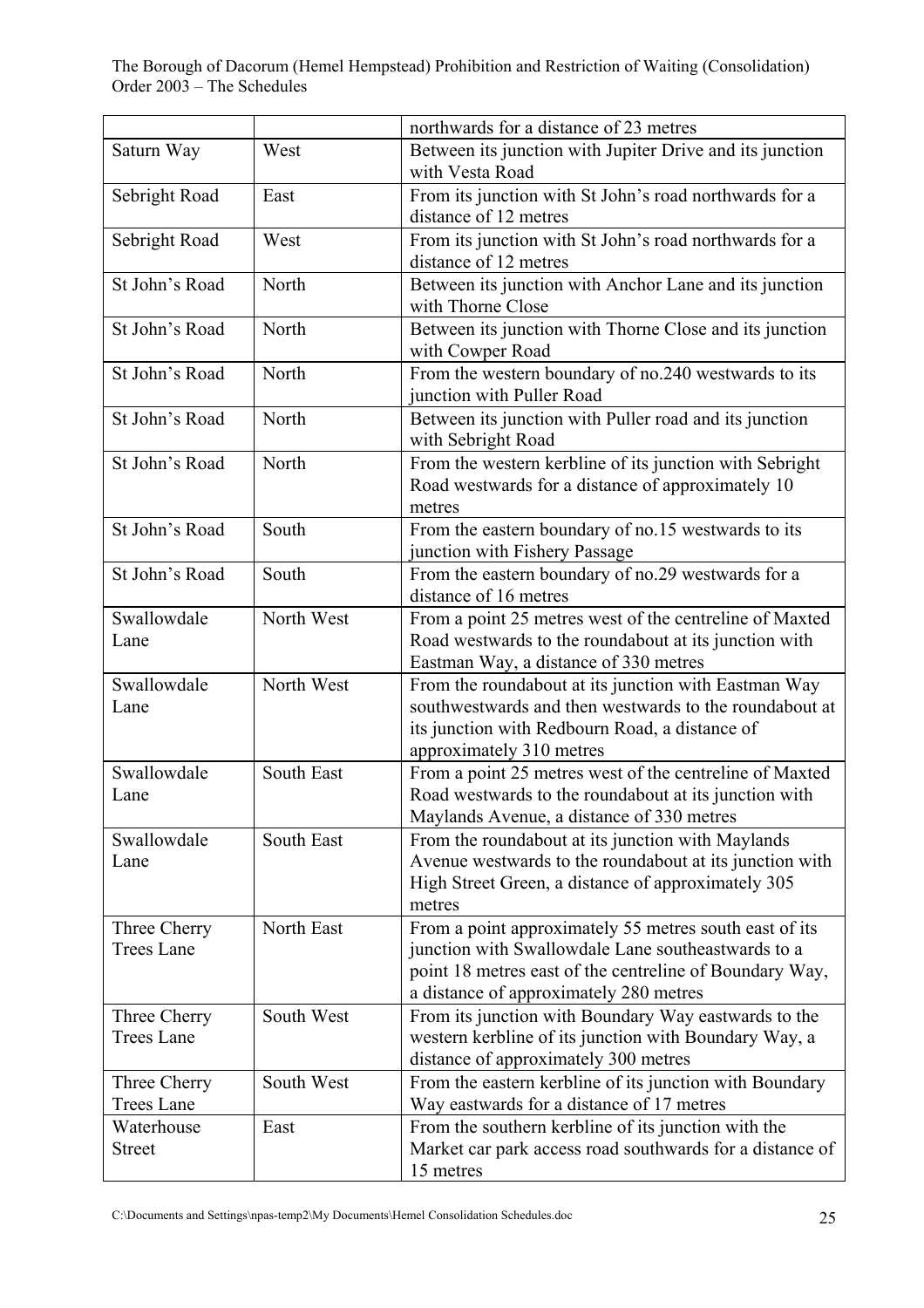| Waterhouse         | East           | From a point 58 metres south of the southern kerbline of |
|--------------------|----------------|----------------------------------------------------------|
| <b>Street</b>      |                | its junction with the Market car park access road        |
|                    |                | southwards for a distance of 126 metres                  |
| Waterhouse         | East           | From a point 3 metres north of the northern boundary of  |
| <b>Street</b>      |                | no.97 southwards for a distance of approximately 50      |
|                    |                | metres                                                   |
| Waterhouse         | East           | From a point approximately 120 metres north of its       |
| Street             |                | junction with Moor End Road southwards for a distance    |
|                    |                | of approximately 22 metres                               |
| Whitmores Wood     | East           | From its junction with Wood Lane End northwards for a    |
|                    |                | distance of 62 metres                                    |
| Whitmores Wood     | West and South | From its junction with Wood Lane End northwards and      |
|                    |                | then westwards for a distance of 70 metres               |
| <b>Wolsey Road</b> | East           | From a point 69 metres south of its junction with Albion |
|                    |                | Hill southwards for a distance of 81 metres              |
| Wood Lane          | East           | From its junction with Paradise southwards for a         |
|                    |                | distance of 15 metres                                    |
| Wood Lane          | West           | From its junction with Paradise southwards for a         |
|                    |                | distance of 15 metres                                    |
| Wood Lane End      | North          | From its junction with Maylands Avenue eastwards for a   |
|                    |                | distance of approximately 365 metres                     |
| Wood Lane End      | North          | From its junction with Maylands Avenue westwards for     |
|                    |                | a distance of approximately 120 metres                   |
| Wood Lane End      | South          | From its junction with Maylands Avenue eastwards for a   |
|                    |                | distance of approximately 365 metres                     |
| Wood Lane End      | South          | From its junction with Maylands Avenue westwards for     |
|                    |                | a distance of approximately 105 metres                   |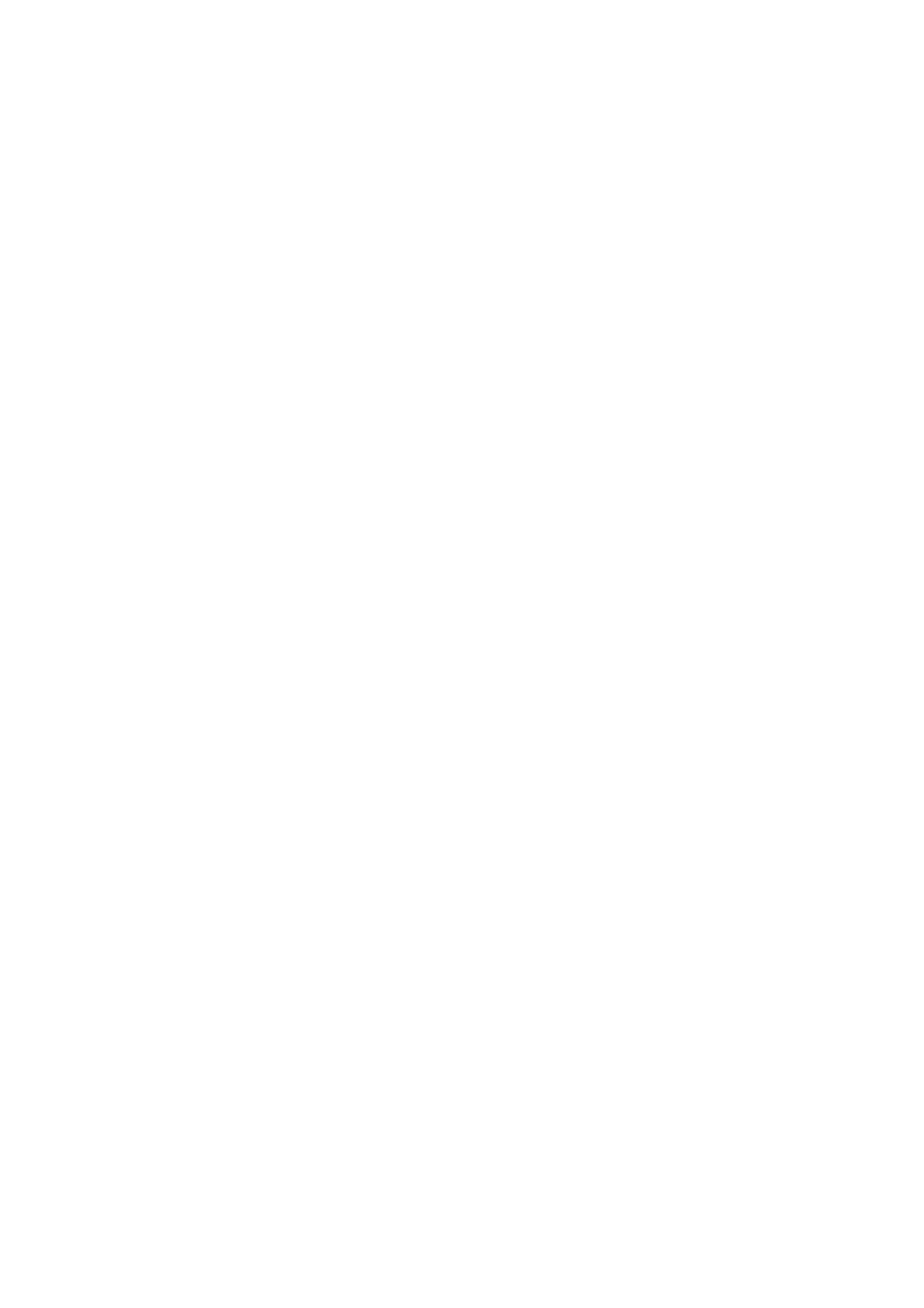### **SCHEDULE 4**

#### **Waiting Restricted (Waiting Prohibited, Monday to Friday inclusive, 8.30am to 6.30pm)**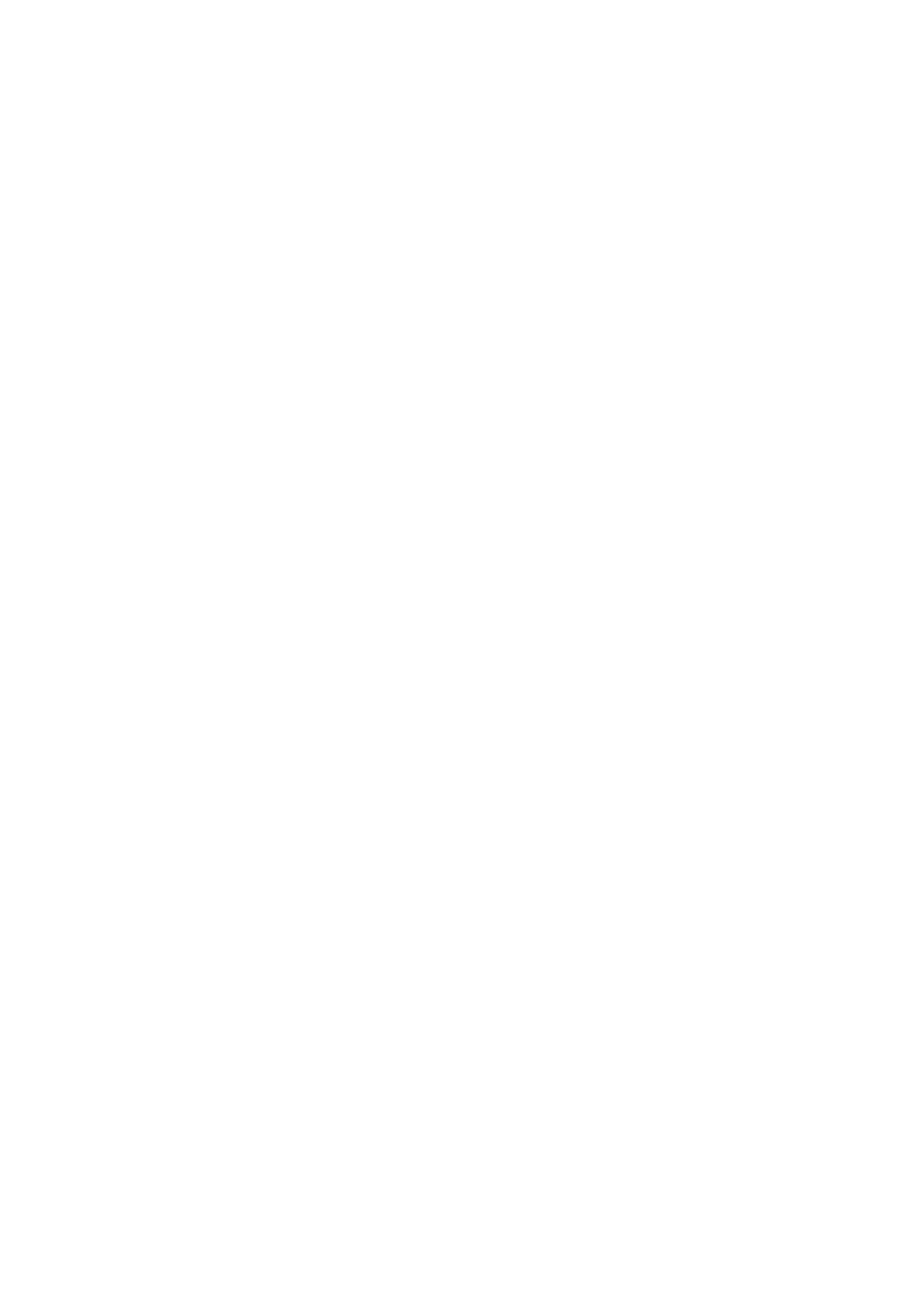#### **SCHEDULE 4**

| Schedule 4: Waiting Restricted: Monday to Friday inclusive: 8.30am to 6.30pm |  |  |
|------------------------------------------------------------------------------|--|--|
|                                                                              |  |  |

| Column 1             | Column 2       | Column 3                                                  |
|----------------------|----------------|-----------------------------------------------------------|
| <b>STREET</b>        | <b>SIDE OF</b> | <b>LOCATION</b>                                           |
| <b>NAME</b>          | <b>STREET</b>  |                                                           |
| Allandale            | East           | From a point 10 metres north of its junction with         |
|                      |                | Queensway northwards for approximately 85 metres          |
| Allandale            | West           | From the centreline of Garland Close for a distance of 22 |
|                      |                | metres in both an easterly and westerly direction         |
| Garland Close        | North          | From its junction with Allandale westwards for a distance |
|                      |                | of 8 metres                                               |
| <b>Garland Close</b> | South          | From its junction with Allandale westwards for a distance |
|                      |                | of 30 metres                                              |
| Slippers Hill        | North          | From its junction with Allandale eastwards for a distance |
|                      |                | of 15 metres                                              |
| Slippers Hill        | South          | From its junction with Allandale eastwards for a distance |
|                      |                | of 65 metres                                              |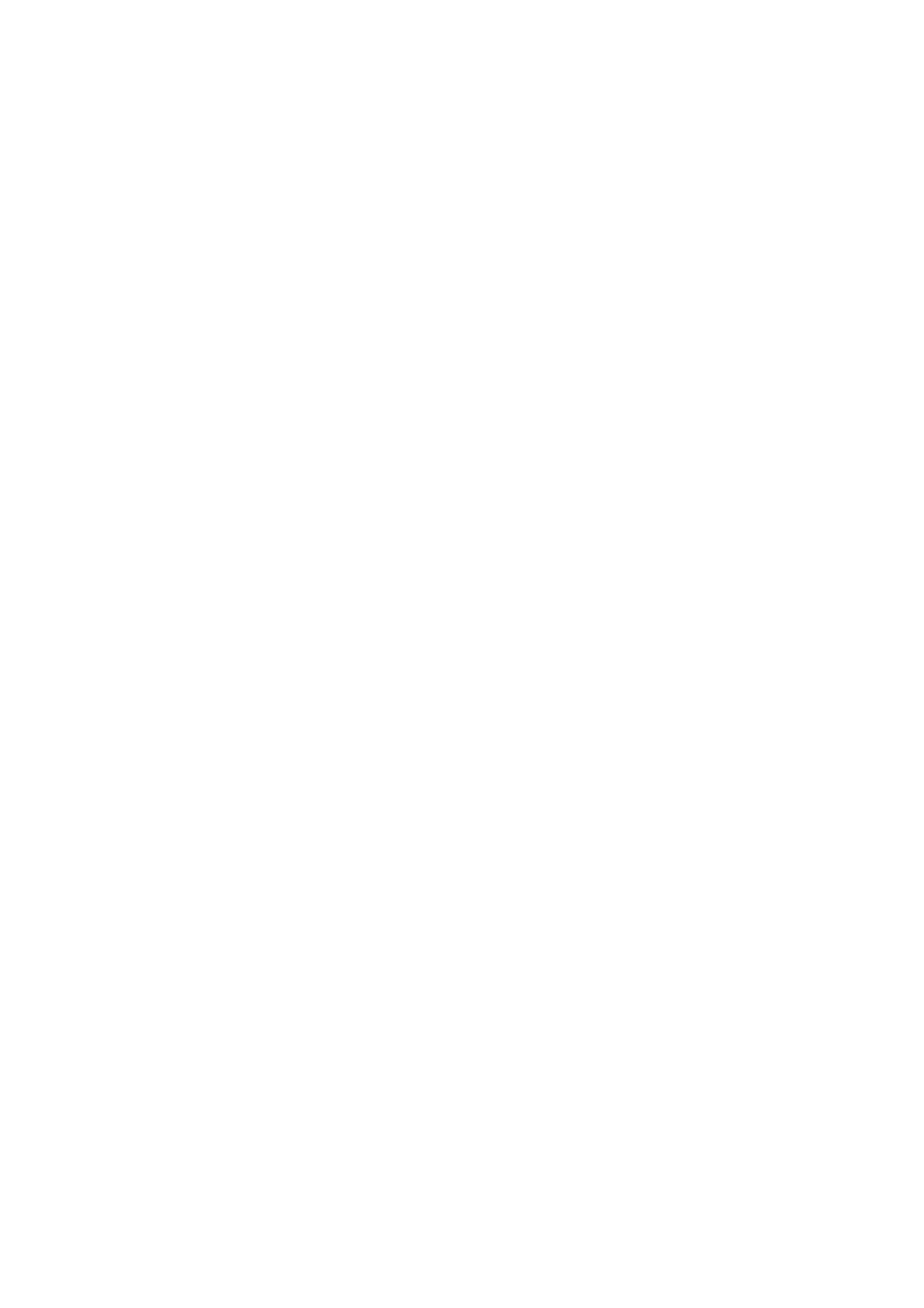#### **SCHEDULE 5**

#### **Waiting Restricted (Waiting Prohibited, Monday to Friday inclusive, 8.30am to 4.30pm)**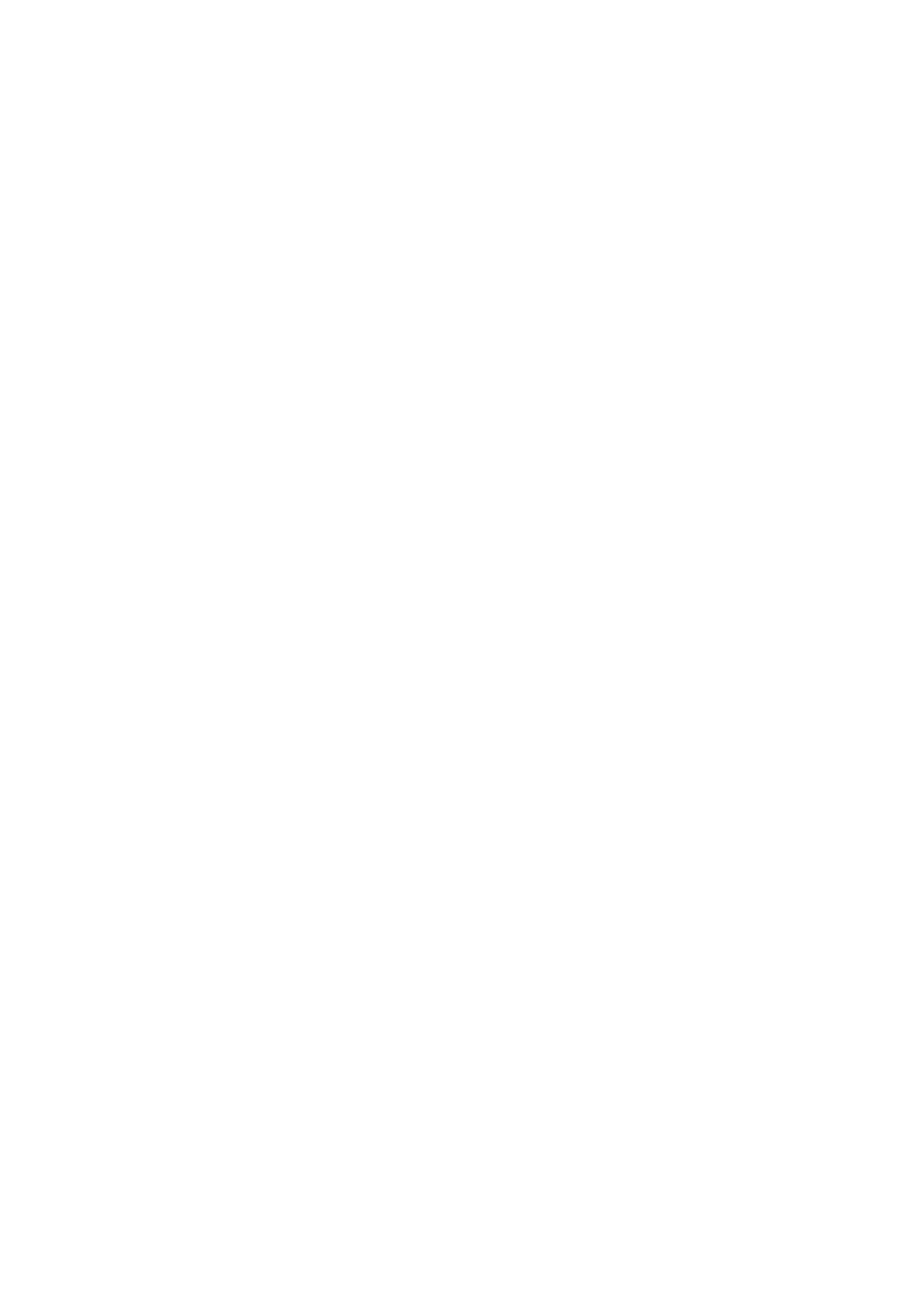|  | Schedule 5: Waiting Restricted: Monday to Friday inclusive: 8.30am to 4.30pm |  |
|--|------------------------------------------------------------------------------|--|
|  |                                                                              |  |

| Column 1      | Column <sub>2</sub> | Column 3                                                                                                          |
|---------------|---------------------|-------------------------------------------------------------------------------------------------------------------|
| <b>STREET</b> | <b>SIDE OF</b>      | <b>LOCATION</b>                                                                                                   |
| <b>NAME</b>   | <b>STREET</b>       |                                                                                                                   |
| Fletcher Way  | North               | From a point 70 metres east of its junction with Cattsdell<br>eastwards for a distance of approximately 56 metres |
| Fletcher Way  | South               | From a point 70 metres east of its junction with Cattsdell<br>eastwards for a distance of approximately 56 metres |
| Galley Hill   | North West          | From a point 20 metres southwest of the centreline of                                                             |
|               |                     | Howard Drive northeastwards to a point 20 metres                                                                  |
|               |                     | northeast of that centreline                                                                                      |
| Galley Hill   | South East          | From a point 20 metres southwest of the centreline of                                                             |
|               |                     | Howard Drive northeastwards to a point 20 metres                                                                  |
|               |                     | northeast of that centreline                                                                                      |
| Green Lane    | North West          | From a point 38 metres northeast of the centreline of                                                             |
|               |                     | Mickefield Road southwestwards to a point 52 metres                                                               |
|               |                     | southwest of that centreline                                                                                      |
| Green Lane    | South East          | From a point 38 metres northeast of the centreline of                                                             |
|               |                     | Mickefield Road southwestwards to a point 46 metres                                                               |
|               |                     | southwest of that centreline                                                                                      |
| Micklefield   | North East          | From its junction with Green Lane northwestwards for a                                                            |
| Road          |                     | distance of 10 metres                                                                                             |
| Micklefield   | South West          | From its junction with Green Lane northwestwards for a                                                            |
| Road          |                     | distance of 10 metres                                                                                             |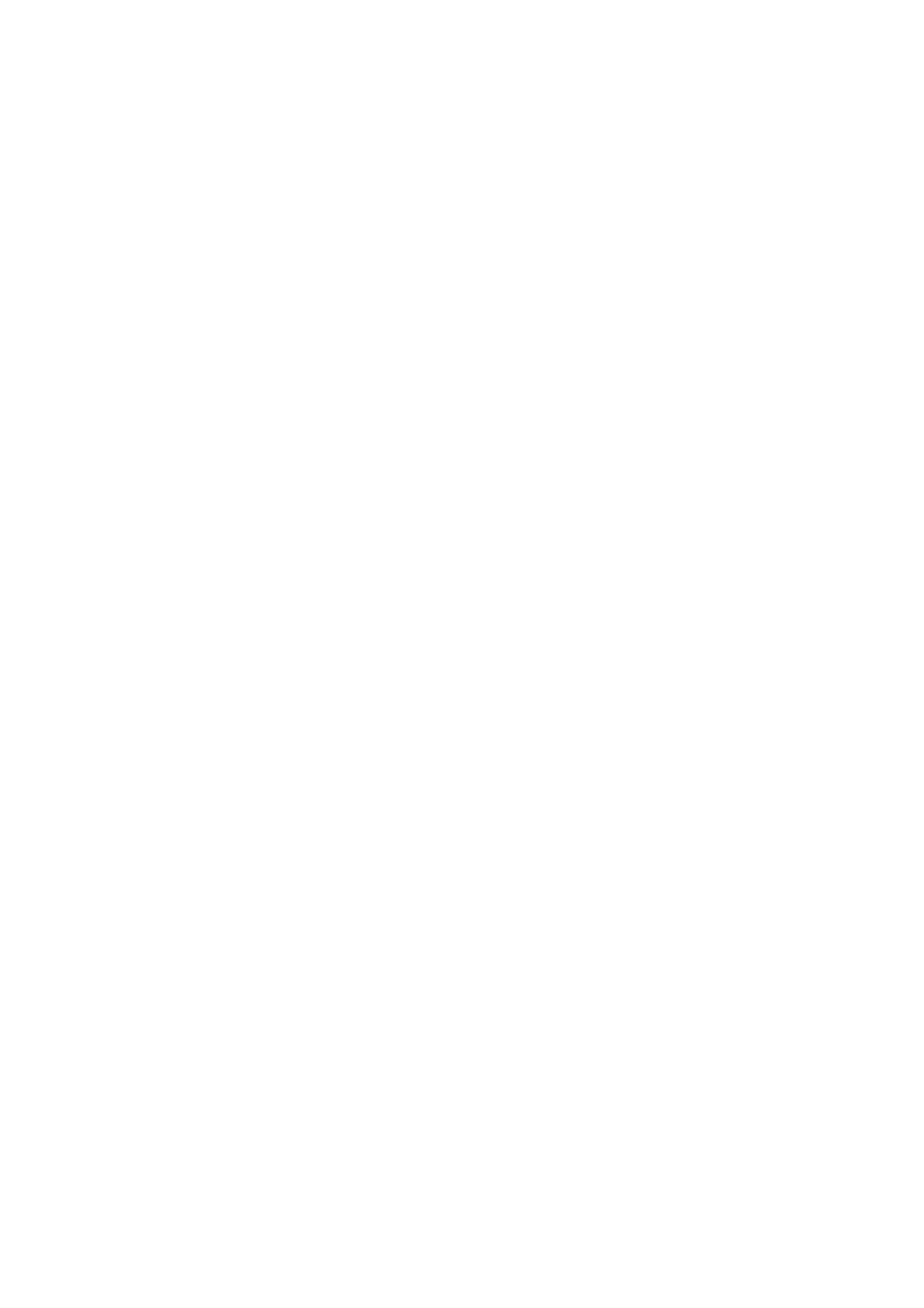### **Waiting Restricted (Waiting Prohibited, Monday to Saturday inclusive, 8.30am to 8.30pm)**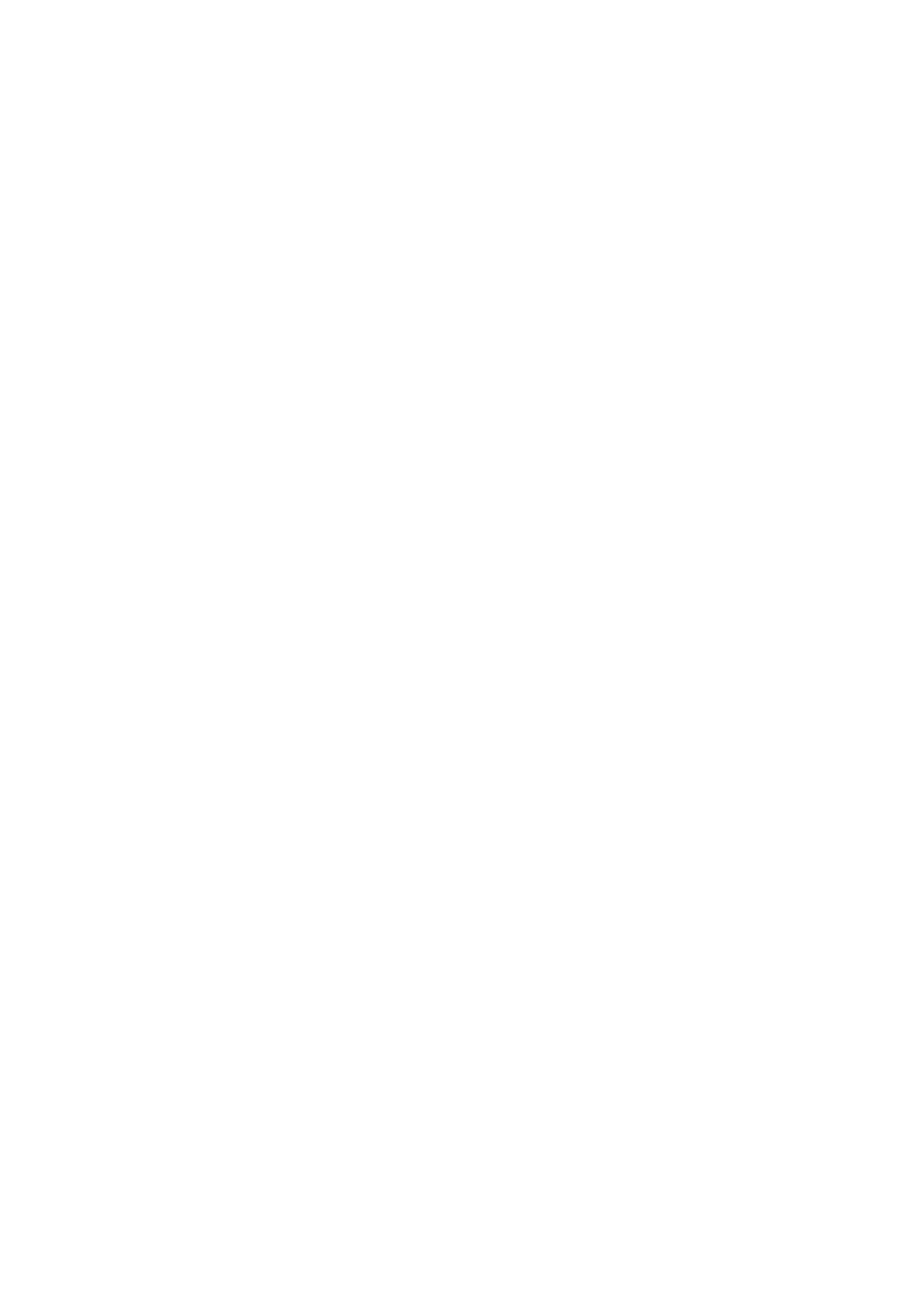### **Schedule 6: Waiting Restricted: Monday to Saturday inclusive: 8.30am to 8.30pm**

| Column 1      | Column 2       | Column 3        |
|---------------|----------------|-----------------|
| <b>STREET</b> | <b>SIDE OF</b> | <b>LOCATION</b> |
| <b>NAME</b>   | <b>STREET</b>  |                 |
| Leaside       | North East     | Entire length   |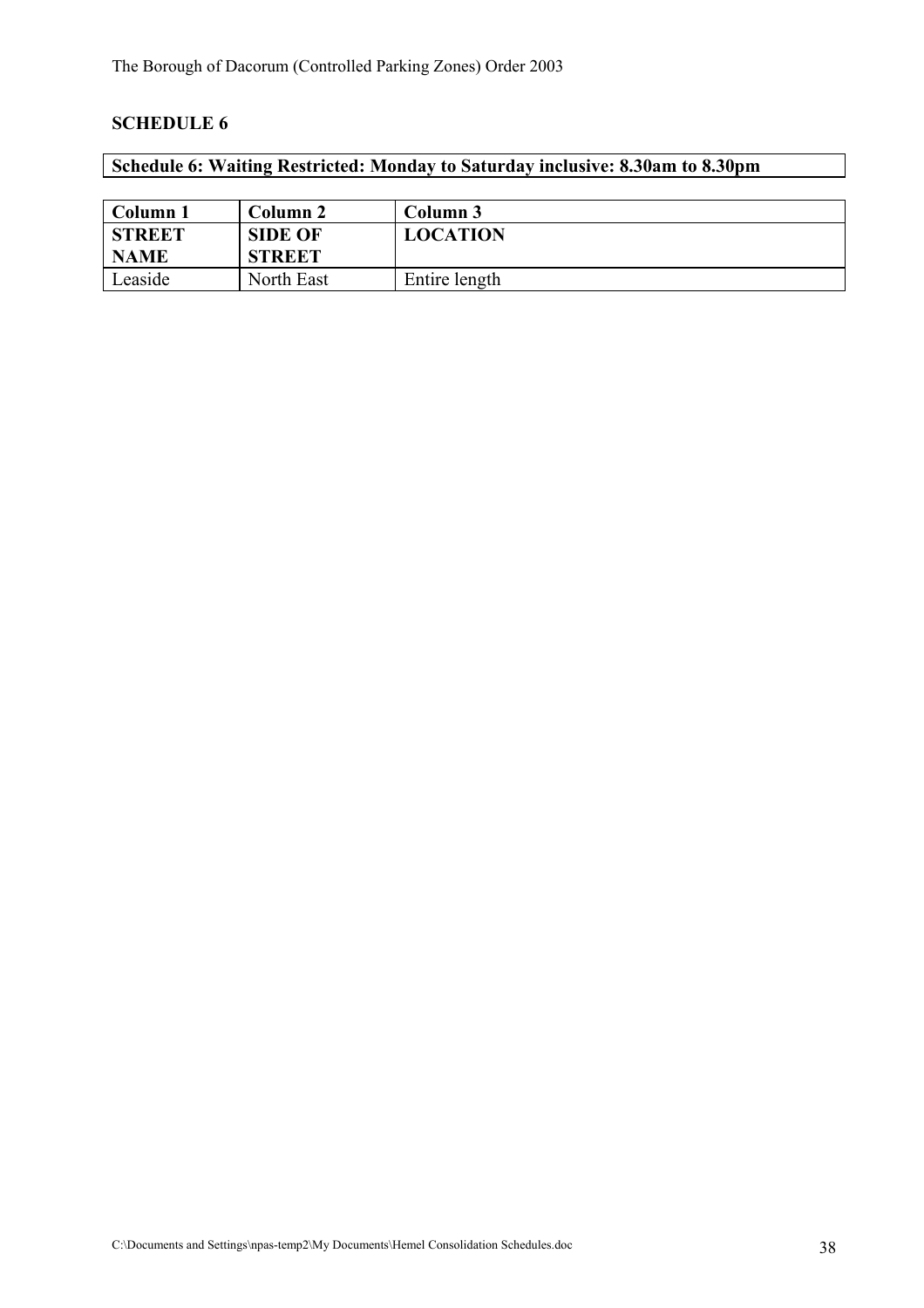#### **Waiting Restricted (Waiting Prohibited, 8.30am to 6.30pm)**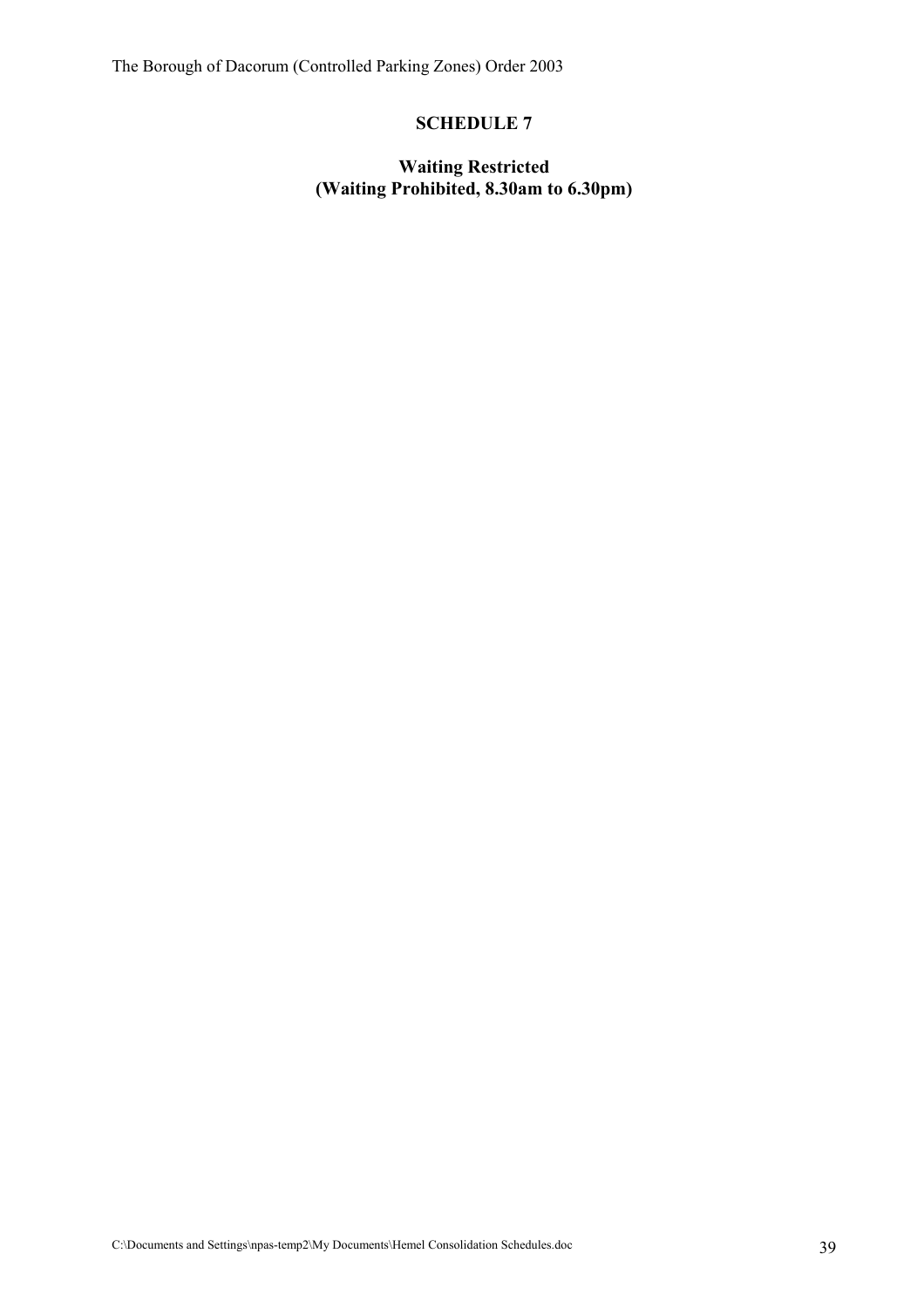| Schedule 7: Waiting Restricted: 8.30am to 8.30pm |                |                                                          |
|--------------------------------------------------|----------------|----------------------------------------------------------|
|                                                  |                |                                                          |
| Column 1                                         | Column 2       | Column 3                                                 |
| <b>STREET</b>                                    | <b>SIDE OF</b> | <b>LOCATION</b>                                          |
| <b>NAME</b>                                      | <b>STREET</b>  |                                                          |
| Saturn Way                                       | East           | From a point 53 metres north of the northern side of The |
|                                                  |                | Heights car park northwards for a distance of 35 metres  |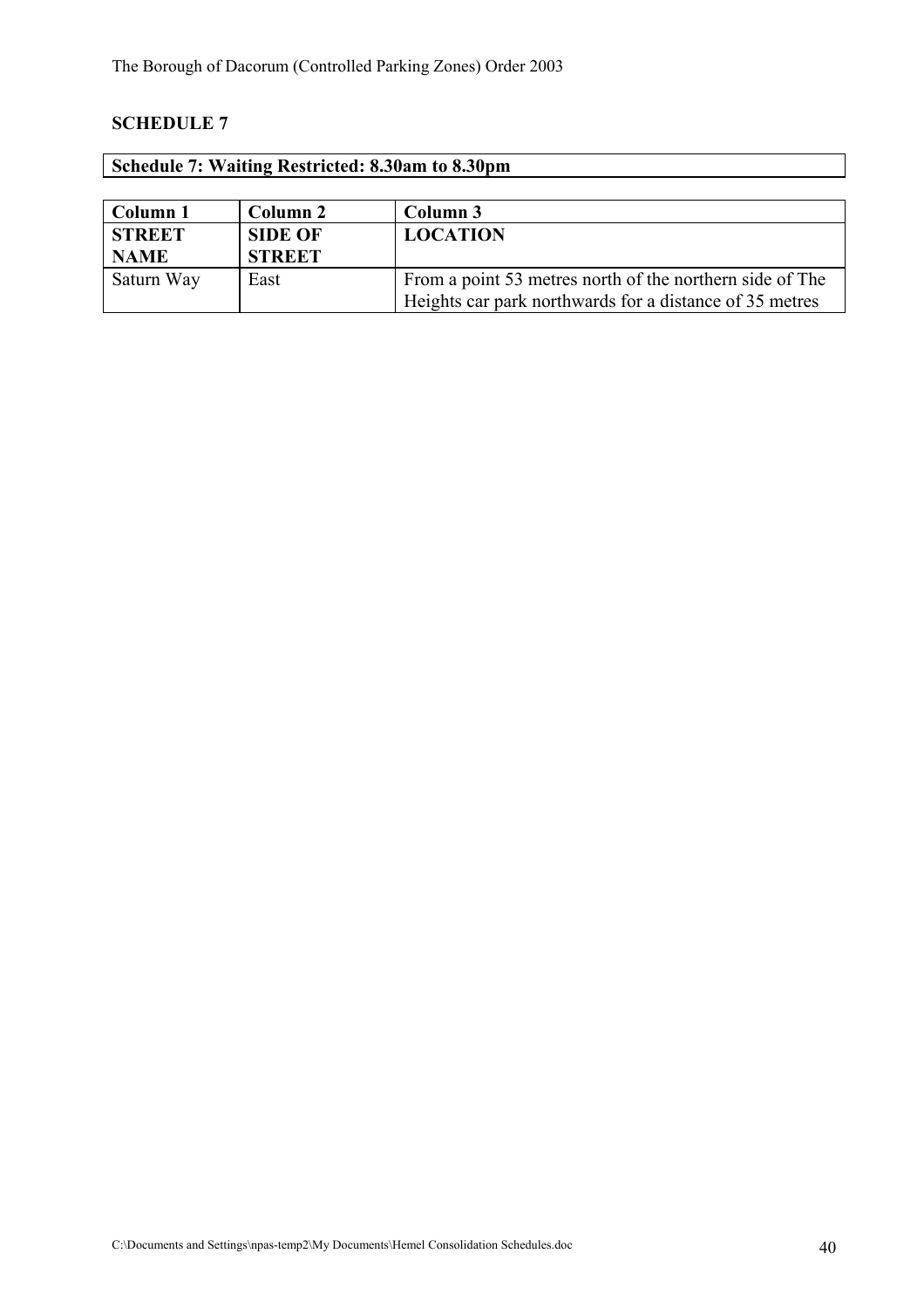### **Waiting Restricted (Waiting Prohibited, 10am to 10pm, April 1 to September 30)**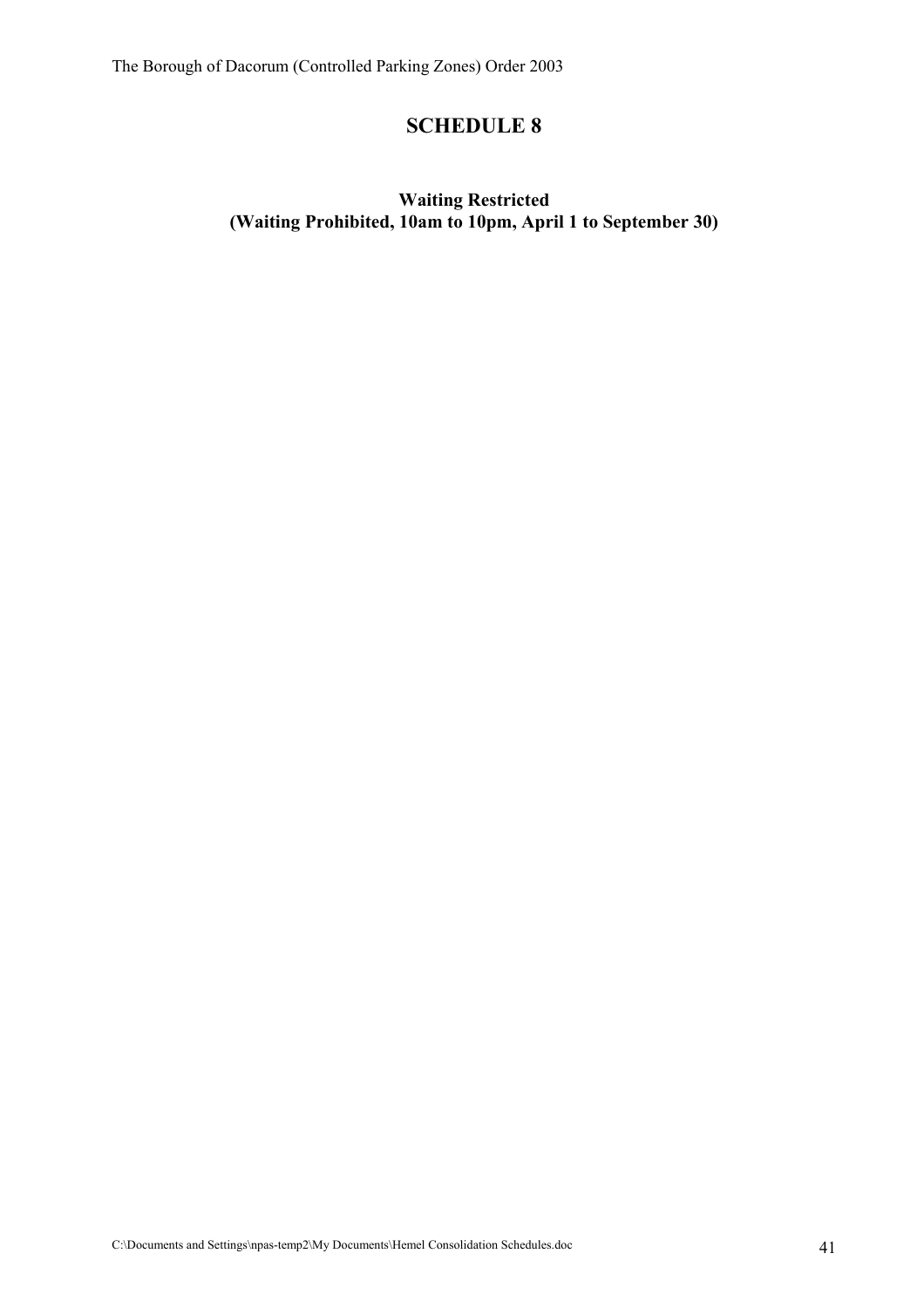### **Schedule 8: Waiting Restricted: 10.00am to 10.00pm, April 1 to September 30**

| Column 1      | Column 2       | Column 3                                                |
|---------------|----------------|---------------------------------------------------------|
| <b>STREET</b> | <b>SIDE OF</b> | <b>LOCATION</b>                                         |
| <b>NAME</b>   | <b>STREET</b>  |                                                         |
| Pix Farm Lane | North East     | From its junction with Winkwell westwards for a         |
|               |                | distance of 28 metres                                   |
| Pix Farm Lane | South West     | From its junction with Winkwell westwards for a         |
|               |                | distance of 28 metres                                   |
| Winkwell      | East           | From the southern side of the railway bridge southwards |
|               |                | for a distance of 97 metres                             |
| Winkwell      | West           | From the southern side of the railway bridge southwards |
|               |                | for a distance of 92 metres                             |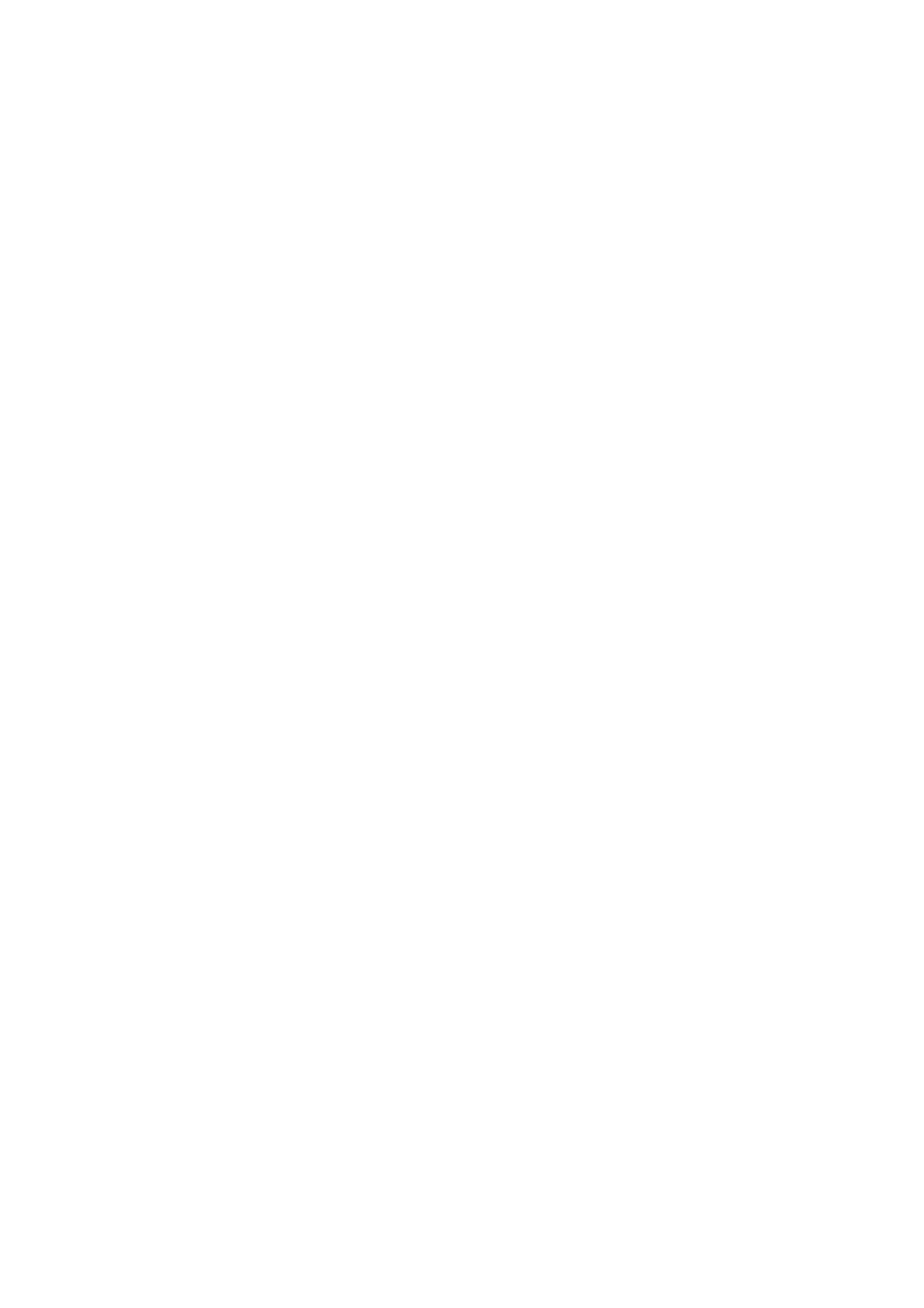#### **Waiting Restricted (Waiting Limited to 60 minutes, no return within next 1 hour, Monday to Saturday inclusive, 8.30am to 6.30pm)**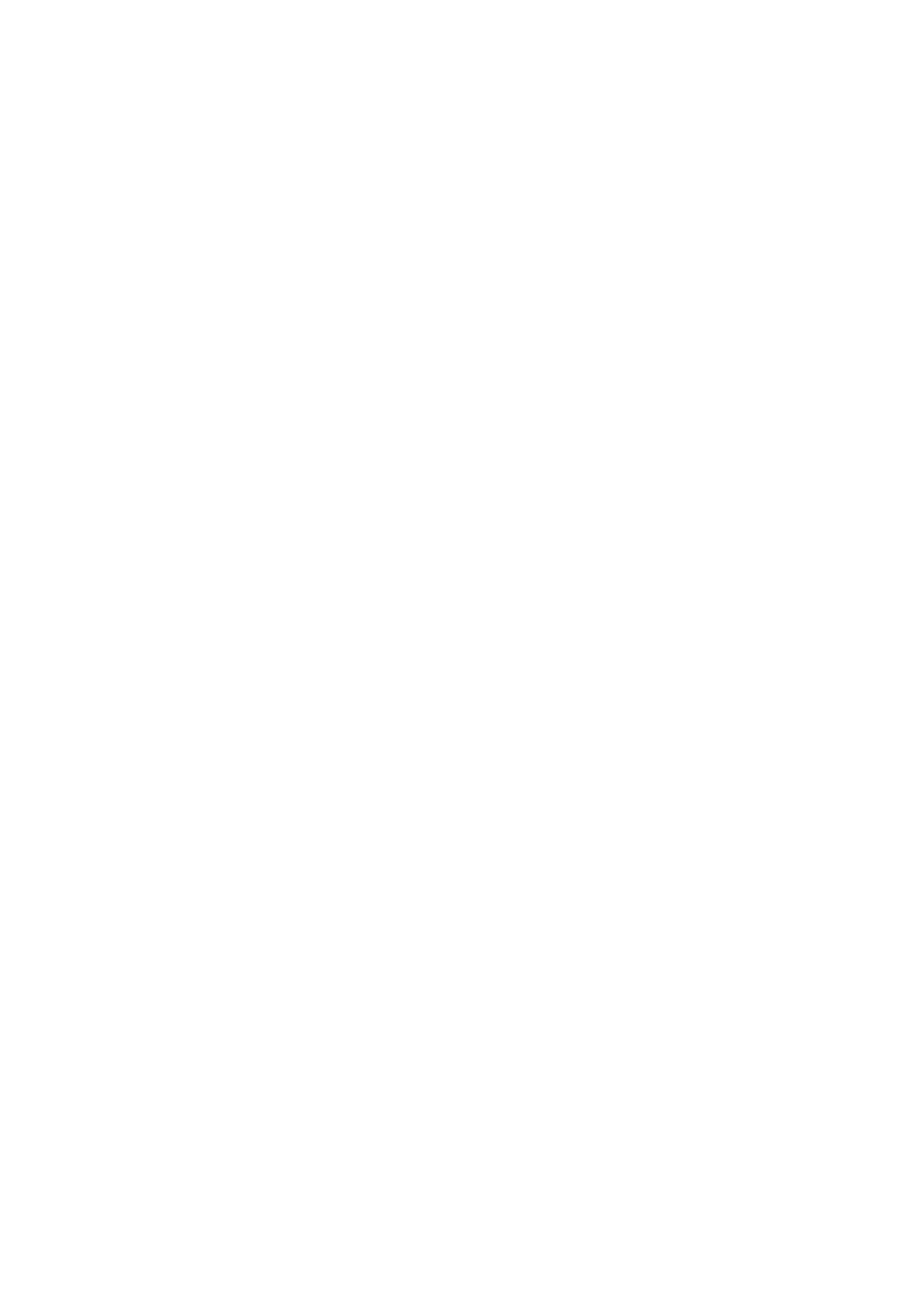### **Schedule 9: Waiting limited to 60 minutes, no return within next 1 hour: Monday to Saturday inclusive: 8.30am to 6.30pm**

| Column <sub>1</sub>          | Column <sub>2</sub>             | Column 3                                                                                                                 |
|------------------------------|---------------------------------|--------------------------------------------------------------------------------------------------------------------------|
| <b>STREET</b><br><b>NAME</b> | <b>SIDE OF</b><br><b>STREET</b> | <b>LOCATION</b>                                                                                                          |
| Lawn Lane                    | South East                      | From the northern boundary of no.14 southeastwards for<br>a distance of 20 metres                                        |
| Lawn Lane                    | South East                      | From a point 25 metres south of the northern boundary of<br>no.14 southwards for 8 metres                                |
| Lawn Lane                    | South East                      | From the northern boundary of no.26 southwards for a<br>distance of approximately 21 metres                              |
| Lawn Lane                    | South East                      | From a point 15 metres north of the northern boundary of<br>no.36 southwards to that point                               |
| Marlowes                     | East                            | From the southern boundary of no.5 southwards for a<br>distance of 38 metres                                             |
| Marlowes                     | East                            | From a point 3 metres south of the southern boundary of<br>no.33 southwards for a distance of approximately 62<br>metres |
| Marlowes                     | East                            | From a point 5 metres south of the centreline of Dacorum<br>Way southwards for a distance of 6 metres                    |
| Marlowes                     | East                            | From a point 18 metres south of the centreline of<br>Dacorum Way southwards for a distance of 20 metres                  |
| Marlowes                     | West                            | From a point 30 metres south of the centreline of<br>Dacorum Way southwards for a distance of 25 metres                  |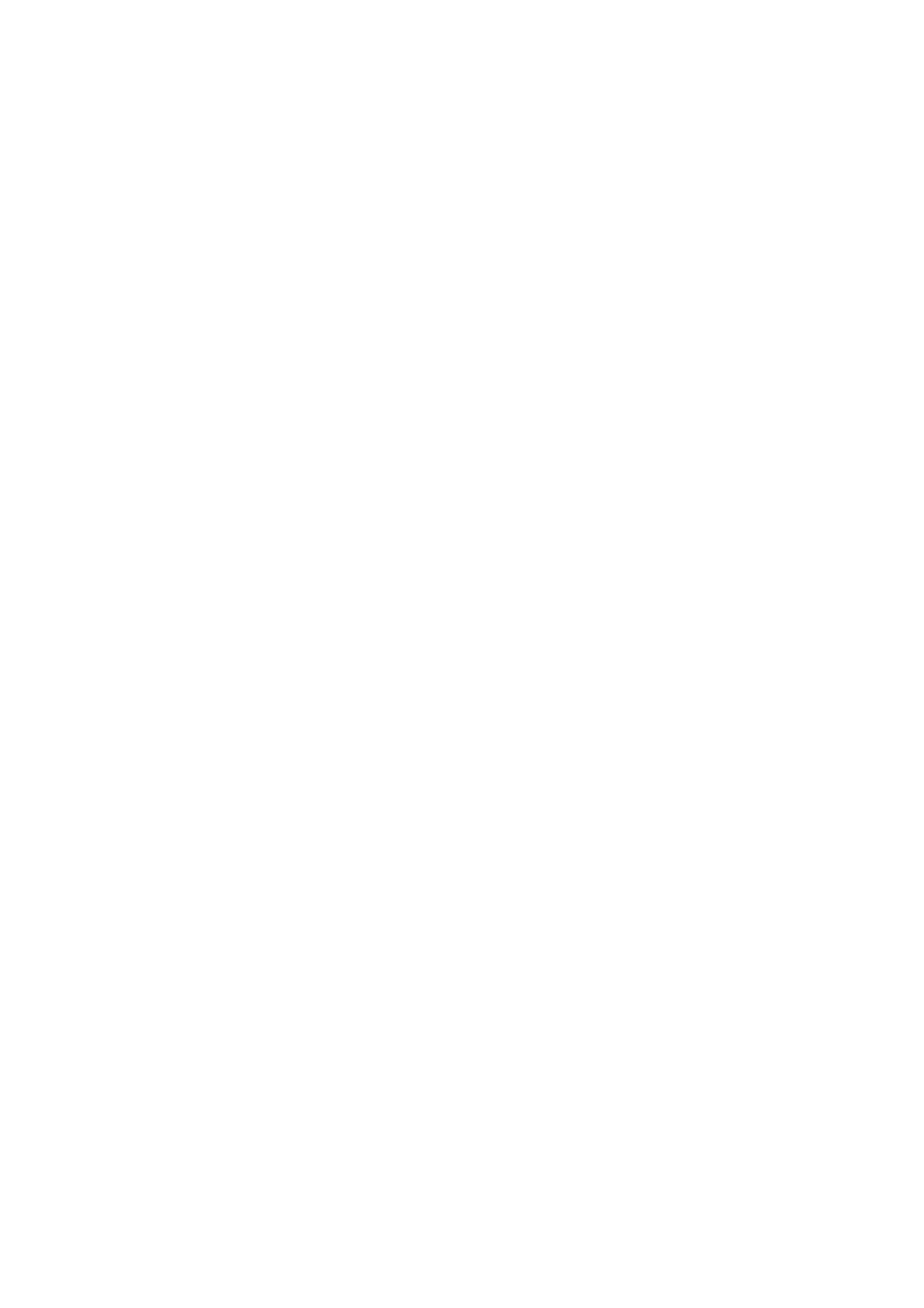#### **Waiting Restricted (Waiting Limited to 20 minutes, no return within next 2 hours Monday to Saturday inclusive, 8.00am to 6.00pm)**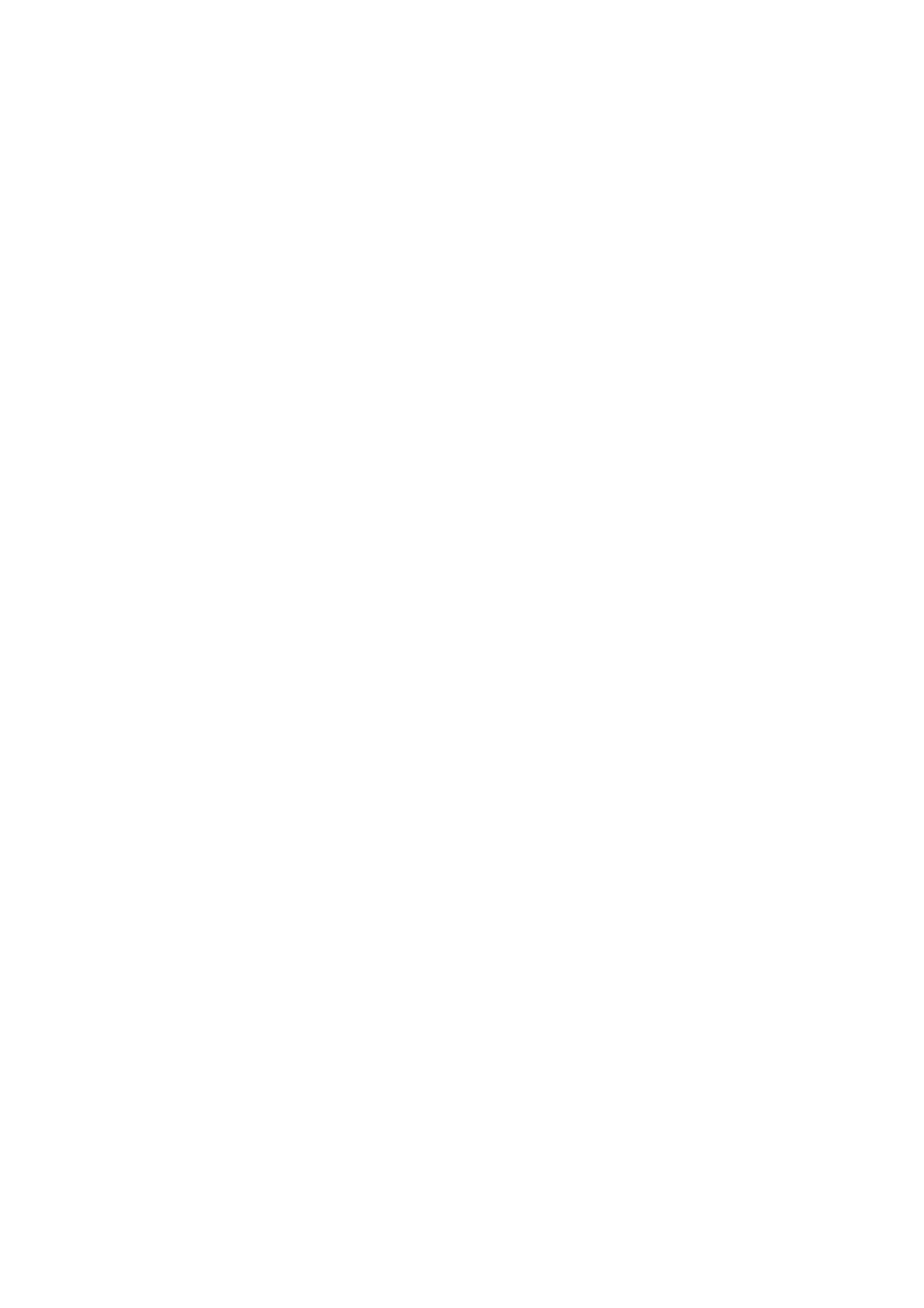### **Schedule 10: Waiting limited to 20 minutes, no return within next 2 hours: Monday to Saturday inclusive: 8.00am to 6.00pm**

| Column 1                     | Column <sub>2</sub>             | Column <sub>3</sub>                                                                                                                                                                 |
|------------------------------|---------------------------------|-------------------------------------------------------------------------------------------------------------------------------------------------------------------------------------|
| <b>STREET</b><br><b>NAME</b> | <b>SIDE OF</b><br><b>STREET</b> | <b>LOCATION</b>                                                                                                                                                                     |
| London Road                  | North West                      | From a point 32 metres southeast of the centreline of<br>Featherbed Lane southeastwards for a distance of 10<br>metres                                                              |
| London Road                  | North West                      | From a point 48 metres southeast of the centreline of<br>Featherbed Lane southeastwards for a distance of 17<br>metres                                                              |
| London Road                  | North West                      | From the western boundary of no.86 southeastwards for a<br>distance of approximately 31 metres                                                                                      |
| London Road                  | North West                      | From the western boundary of no.42 southeastwards to<br>the eastern boundary of nos.32/34, a distance of<br>approximately 28 metres                                                 |
| London Road                  | North West                      | From a point 2 metres east of the western boundary of<br>no.26 southeastwards to a point 1 metre west of the<br>eastern boundary of no.18, a distance of approximately<br>22 metres |
| London Road                  | North West                      | From a point 4 metres east of the eastern boundary of<br>no.18 southeastwards for a distance of 12 metres                                                                           |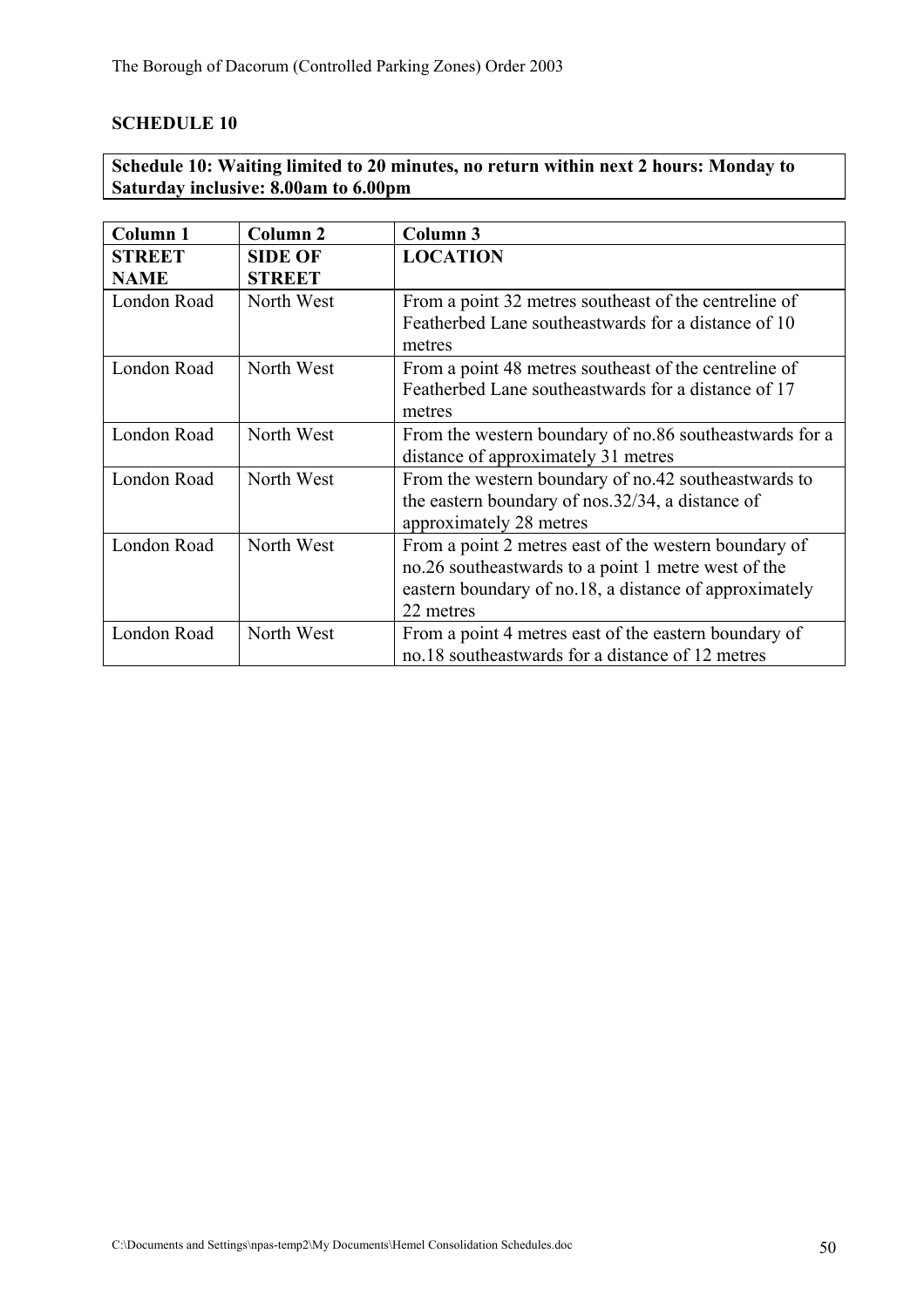### **Waiting Restricted (Waiting Prohibited At Any Time except for Disabled Badge Holders)**